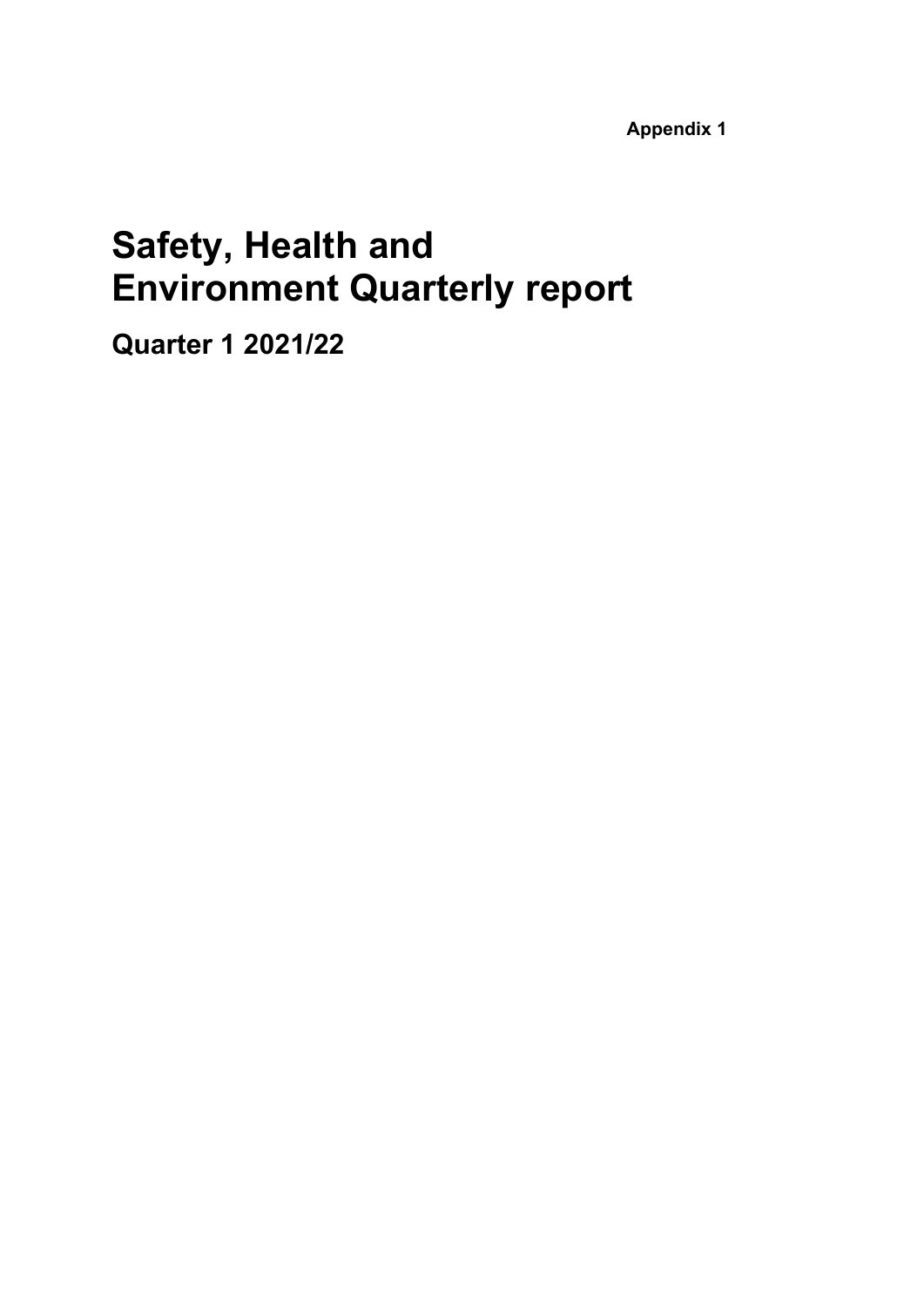| Contents                                                                    |   |
|-----------------------------------------------------------------------------|---|
|                                                                             |   |
|                                                                             |   |
|                                                                             |   |
|                                                                             |   |
|                                                                             |   |
|                                                                             |   |
|                                                                             |   |
|                                                                             |   |
|                                                                             |   |
|                                                                             |   |
|                                                                             |   |
|                                                                             |   |
|                                                                             |   |
|                                                                             |   |
|                                                                             |   |
|                                                                             |   |
|                                                                             |   |
|                                                                             |   |
|                                                                             |   |
|                                                                             |   |
| Customers killed or seriously injured per week in Quarter 1 (by mode)  20   |   |
|                                                                             |   |
| Scorecard measure: Customer injury rate (per million passenger journeys) 21 |   |
|                                                                             |   |
|                                                                             |   |
|                                                                             |   |
|                                                                             |   |
|                                                                             |   |
|                                                                             |   |
|                                                                             |   |
|                                                                             |   |
|                                                                             | 2 |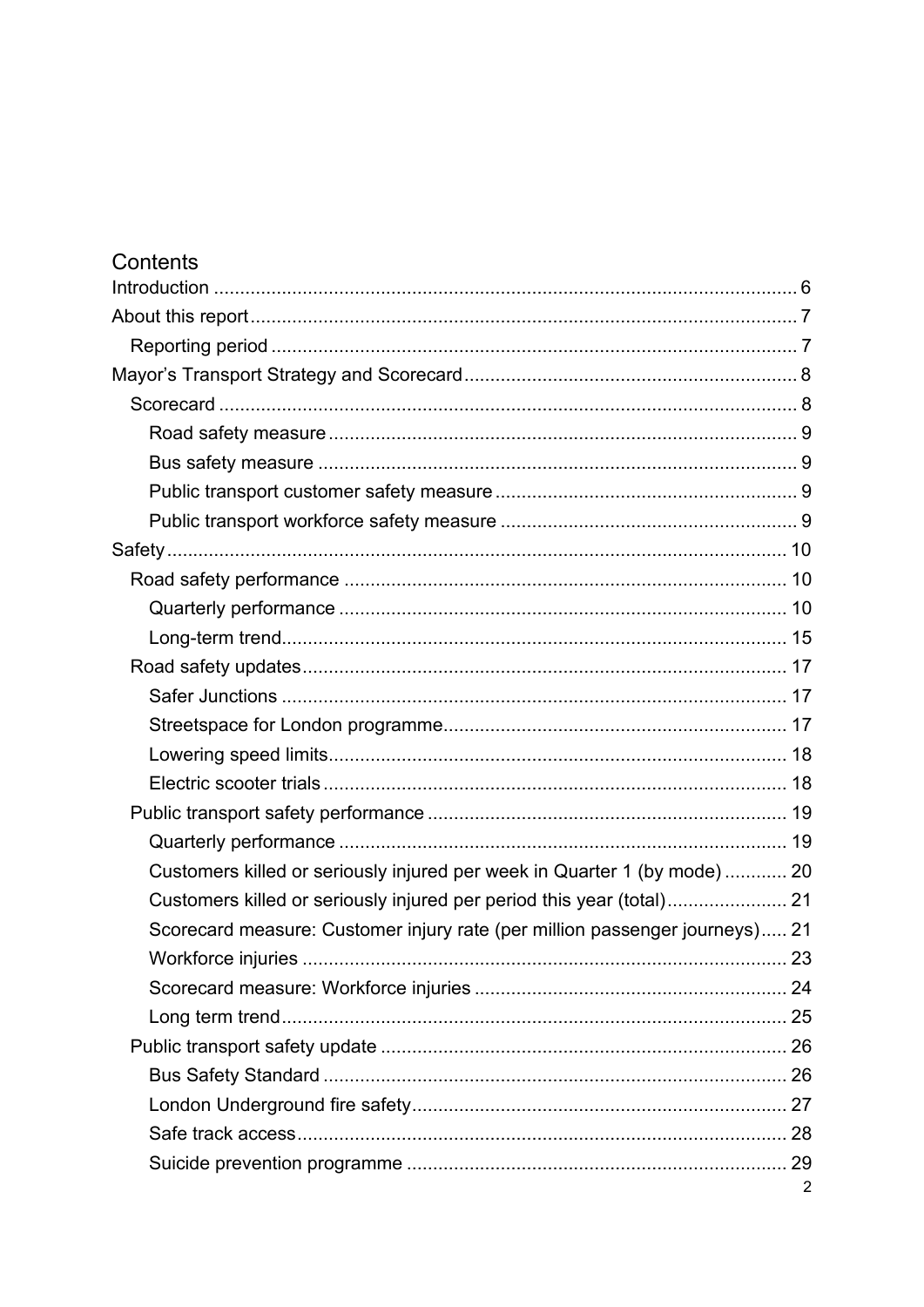| Staff willingness to support police investigation of violence and public order     |  |
|------------------------------------------------------------------------------------|--|
|                                                                                    |  |
|                                                                                    |  |
|                                                                                    |  |
|                                                                                    |  |
|                                                                                    |  |
|                                                                                    |  |
| Ongoing investigations into Christian Tuvi's accident at Waterloo station 42       |  |
|                                                                                    |  |
| Chiltern Railways signal passed at danger on the Metropolitan line  42             |  |
| Hammersmith signalling control centre - Uninterrupted Power Supply Failure. 43     |  |
|                                                                                    |  |
|                                                                                    |  |
|                                                                                    |  |
|                                                                                    |  |
| London River Services: Tower Millennium Pier - Near Miss 45                        |  |
| Member of the public injured following a shattered glass panel falling from height |  |
|                                                                                    |  |
|                                                                                    |  |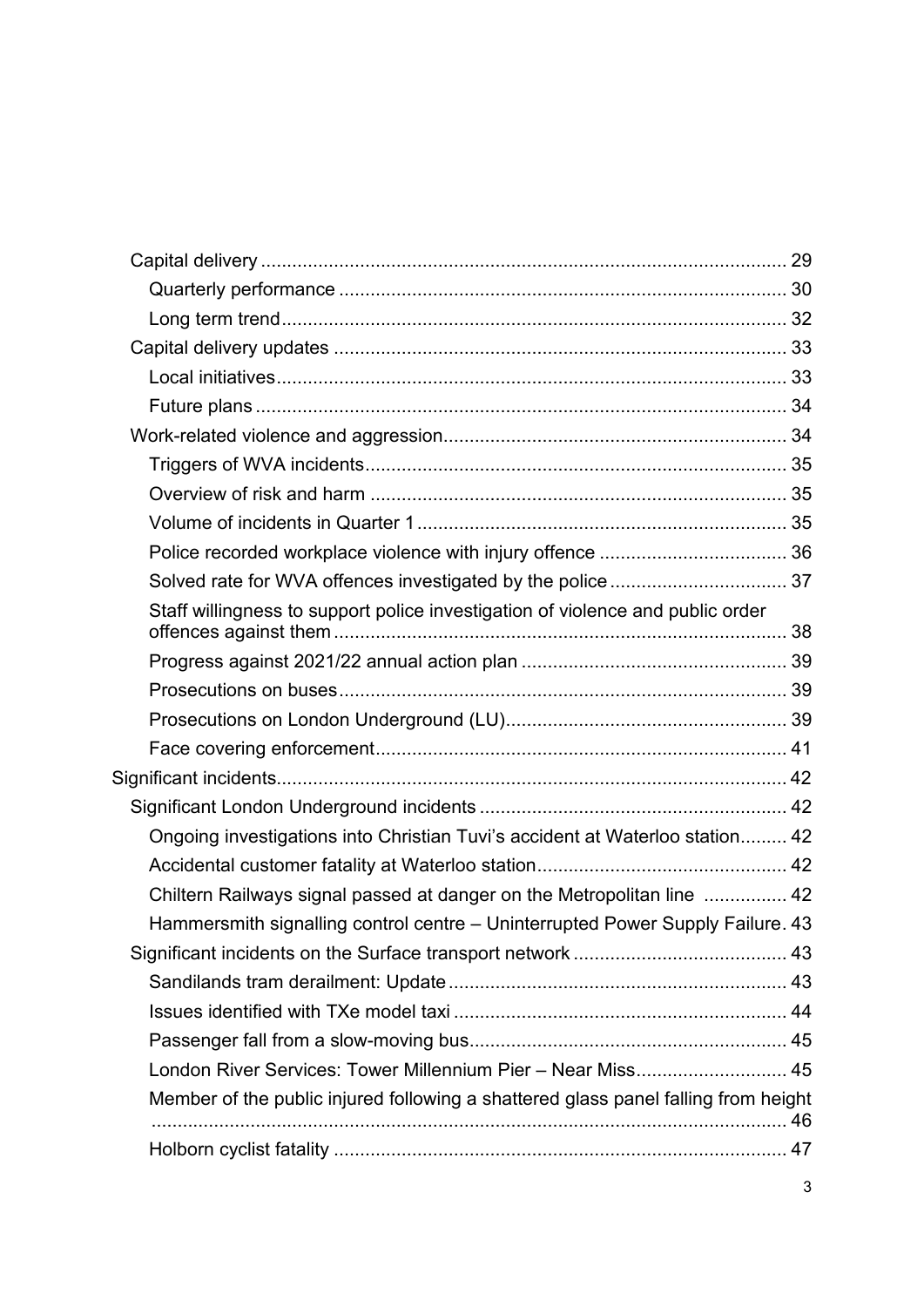| Four Lines Modernisation (4LM), High Potential signalling issue, Monument 48                                                   |   |
|--------------------------------------------------------------------------------------------------------------------------------|---|
| Four Lines Modernisation (4LM), Engineering Train Movement not in<br>Accordance with the Published Process, Stamford Brook  49 |   |
|                                                                                                                                |   |
|                                                                                                                                |   |
|                                                                                                                                |   |
|                                                                                                                                |   |
|                                                                                                                                |   |
|                                                                                                                                |   |
|                                                                                                                                |   |
|                                                                                                                                |   |
|                                                                                                                                |   |
|                                                                                                                                |   |
|                                                                                                                                |   |
|                                                                                                                                |   |
|                                                                                                                                |   |
|                                                                                                                                |   |
|                                                                                                                                |   |
|                                                                                                                                |   |
|                                                                                                                                |   |
|                                                                                                                                |   |
|                                                                                                                                |   |
|                                                                                                                                |   |
|                                                                                                                                |   |
|                                                                                                                                |   |
|                                                                                                                                |   |
|                                                                                                                                |   |
|                                                                                                                                |   |
|                                                                                                                                | 4 |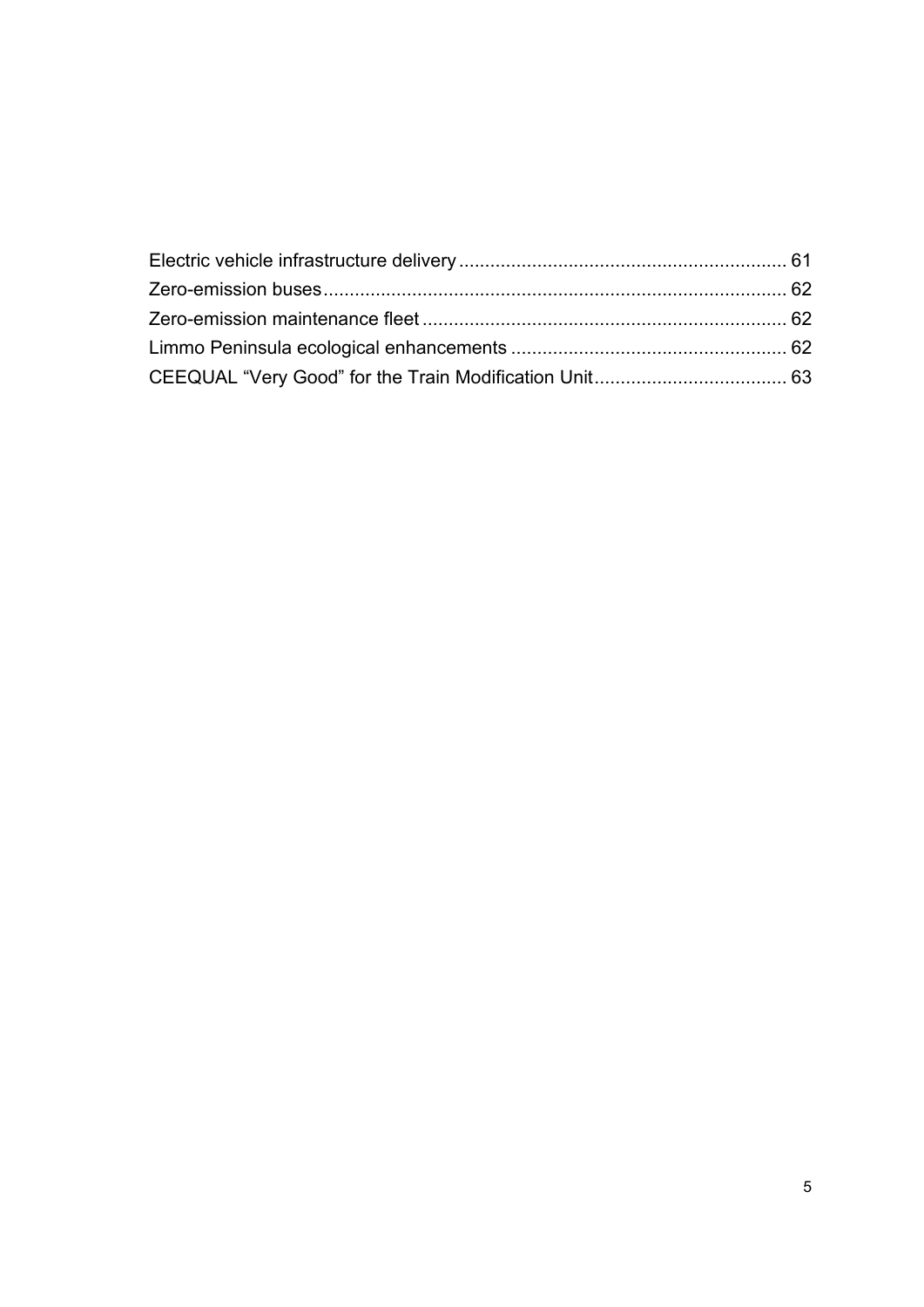# <span id="page-5-0"></span>**Introduction**

This report summarises our performance in the last Quarter and identifies strategic trends covering the period from 01 April 2021 to 26 June 2021, unless specified.

It sets out ways in which we have continued to keep our customers and workforce during the coronavirus pandemic. This Quarter, our priority was to reassure them that we continue to operate safe services as we maintain and strengthen measures to help with the pandemic. In parallel, we have continued to make progress towards our longer-term safety, health and environmental objectives.

During Quarter 1, there were lower than normal passenger numbers and on-street activity as Government restrictions remained in place. This reduced travel meant many of our key safety, staff and environmental performance indicators remain at different levels than they might normally be. Despite this, we continued to implement measures to improve our short- and longer-term safety, health and environmental performance.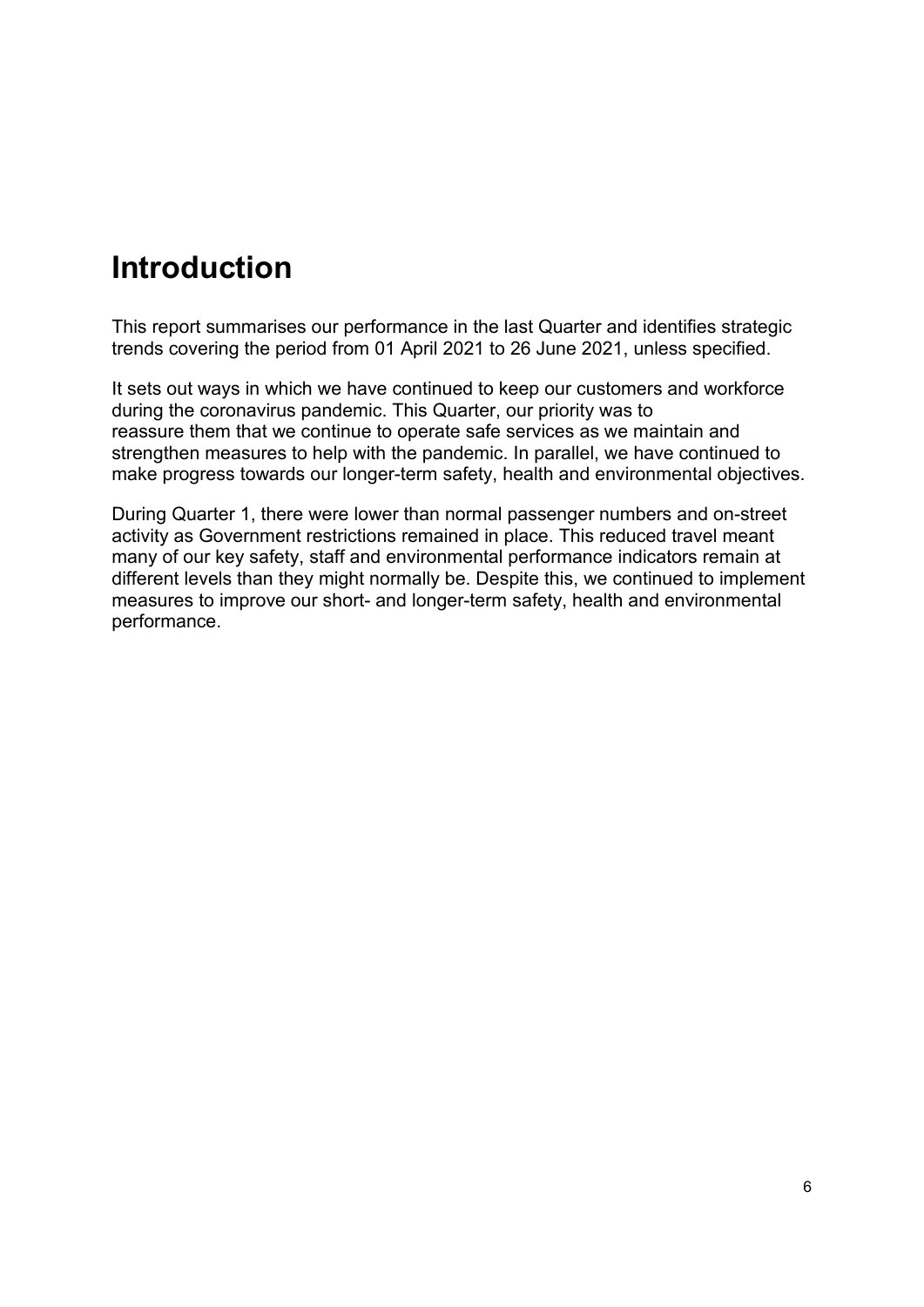# <span id="page-6-0"></span>**About this report**

This report explores and highlights the performance, trends and measures we are implementing to improve performance in safety, health and environment.

Throughout this report, our 'customers' refers to direct users of our services, and our 'workforce' includes our directly employed staff as well as people working in our supply chain. For both groups, we use data collected directly from our operational businesses. Some assault data comes from both our own internal reporting systems and the police.

When referring to people killed or seriously injured, the following causes of injury are excluded: an injury which results from an incident arising from a disclosed preexisting medical condition; intentional self-harm resulting in a physical injury or death; criminal activities perpetrated by customers or members of the public on other customers or members of the public.

Unless otherwise stated, 'streets' refers to all of London's roads, including those managed by the London borough councils. Where we report safety data for streets, we use data collected by the Metropolitan Police Service and the City of London Police, in line with Government requirements. All road safety data is provisional and subject to review and assurance, with the final data published annually in line with Department for Transport requirements.

# <span id="page-6-1"></span>**Reporting period**

Most data covers the Quarter from 01 April 2021 to 26 June 2021, except for some work-related violence and aggression data which is reported 6 months in arrears. Some data is provisional and is subject to change.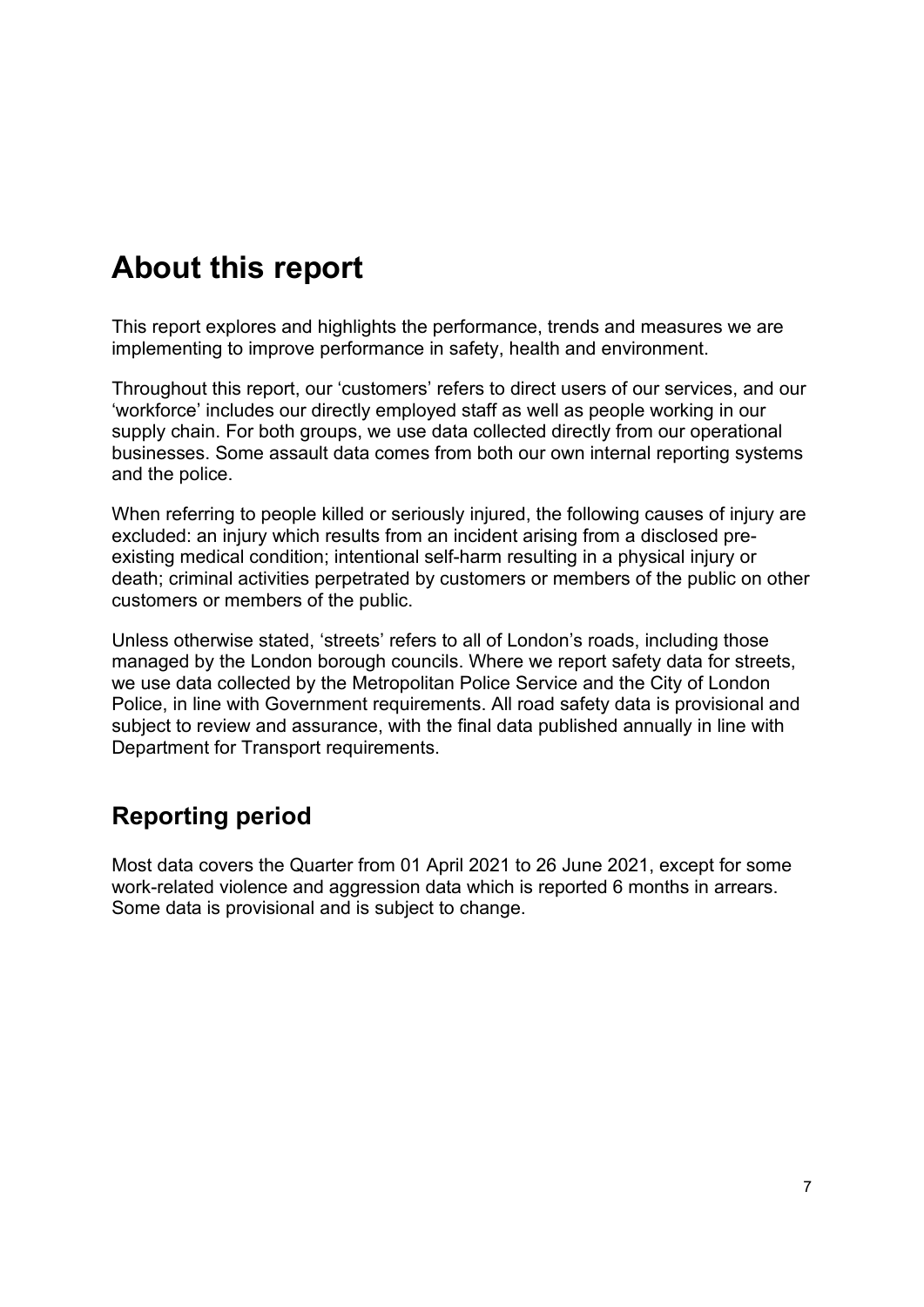# <span id="page-7-0"></span>**Mayor's Transport Strategy and Scorecard**

Our role is to enable London to move safely and sustainably, in line with the goals of the Mayor's Transport Strategy. This includes increasing the attractiveness of public transport and making cycling and walking easier and more convenient options. We work with many partners, including London borough councils, businesses, the police, local communities and consumer organisations.

# <span id="page-7-1"></span>**Scorecard**

| Quarter   2021/22 Scorecard                                                                                                                |                                                              |                  |           |
|--------------------------------------------------------------------------------------------------------------------------------------------|--------------------------------------------------------------|------------------|-----------|
| Measure                                                                                                                                    | Unit                                                         | <b>Q</b> ITarget | Q1 Actual |
| People killed or<br>seriously injured in<br>road traffic collisions<br>per million journey<br>stages                                       | Killed or seriously<br>injured per million<br>journey stages | 0.45             | 0.39      |
| People killed or<br>seriously injured in<br>road traffic collisions<br>in or by a London<br>Bus (per million<br>surface journey<br>stages) | Killed or seriously<br>injured per million<br>journey stages | 0.020            | 0.020     |
| Customer all injuries<br>per million passenger<br>journeys                                                                                 | All injuries per<br>million journeys                         | 2.52             | 2.85      |
| Workforce all injuries                                                                                                                     | Number of<br>workforce injuries                              | 438              | 351       |

Our Quarter 1 scorecard targets are listed in the table below.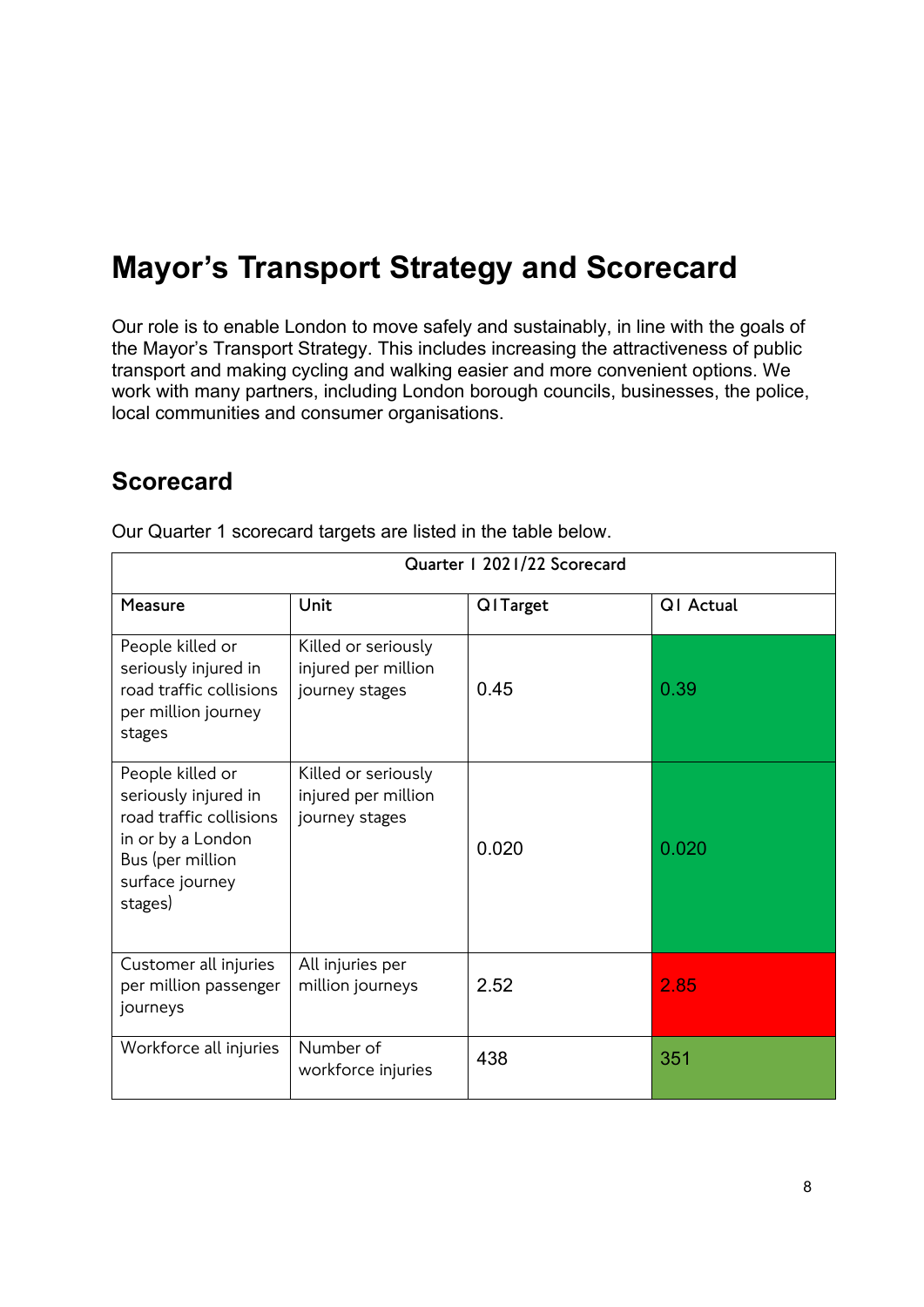The table sets out the relevant scorecard metrics, and accompanying targets and actual performance. Below are brief explanations of the performance of each measure. More detailed explanations, with accompanying graphs is set out in the relevant section of the report.

#### <span id="page-8-0"></span>**Road safety measure**

Working towards our Vision Zero ambition to eliminate death and serious injury on the roads, our aim is to reduce the number to fewer than 0.45 people killed or seriously injured on the roads per million journeys. Our Quarter 1 result was 0.39 people killed or seriously injured on the roads per million journeys.

#### <span id="page-8-1"></span>**Bus safety measure**

Our ambition is that no one is killed or seriously injured on, or by a bus. In Quarter 1, our aim was to have no greater than 0.020 deaths or serious injuries per million surface journey stages. There were 0.020 deaths or serious injuries per million surface journey stages. This is a positive result as we progress on our journey towards zero.

#### <span id="page-8-2"></span>**Public transport customer safety measure**

Working towards our ambition to eliminate deaths and injuries on our public transport network, our aim is to have fewer than 2.52 injuries to our customers per million journey stages. In Quarter 1, the result was 2.85, missing this target. More customers returned to our network during Quarter 1, with a wider variety of reasons for travel. It is too early to fully understand the reasons behind this Quarter's results, but slip, trip and fall incidents on stairs and escalators remain high, and there was a slight increase in intoxication related incidents.

#### <span id="page-8-3"></span>**Public transport workforce safety measure**

We want to deliver on the TfL objective of 'Everyone home safe and healthy every day' and want to eliminate all deaths and injuries on our public transport network. There were 351 injuries to our workforce in Quarter 1, meeting our aim of fewer than 438 workforce injuries. This is a positive result, but a reminder we must strive for continuous improvement when it comes to the safety of our workforce.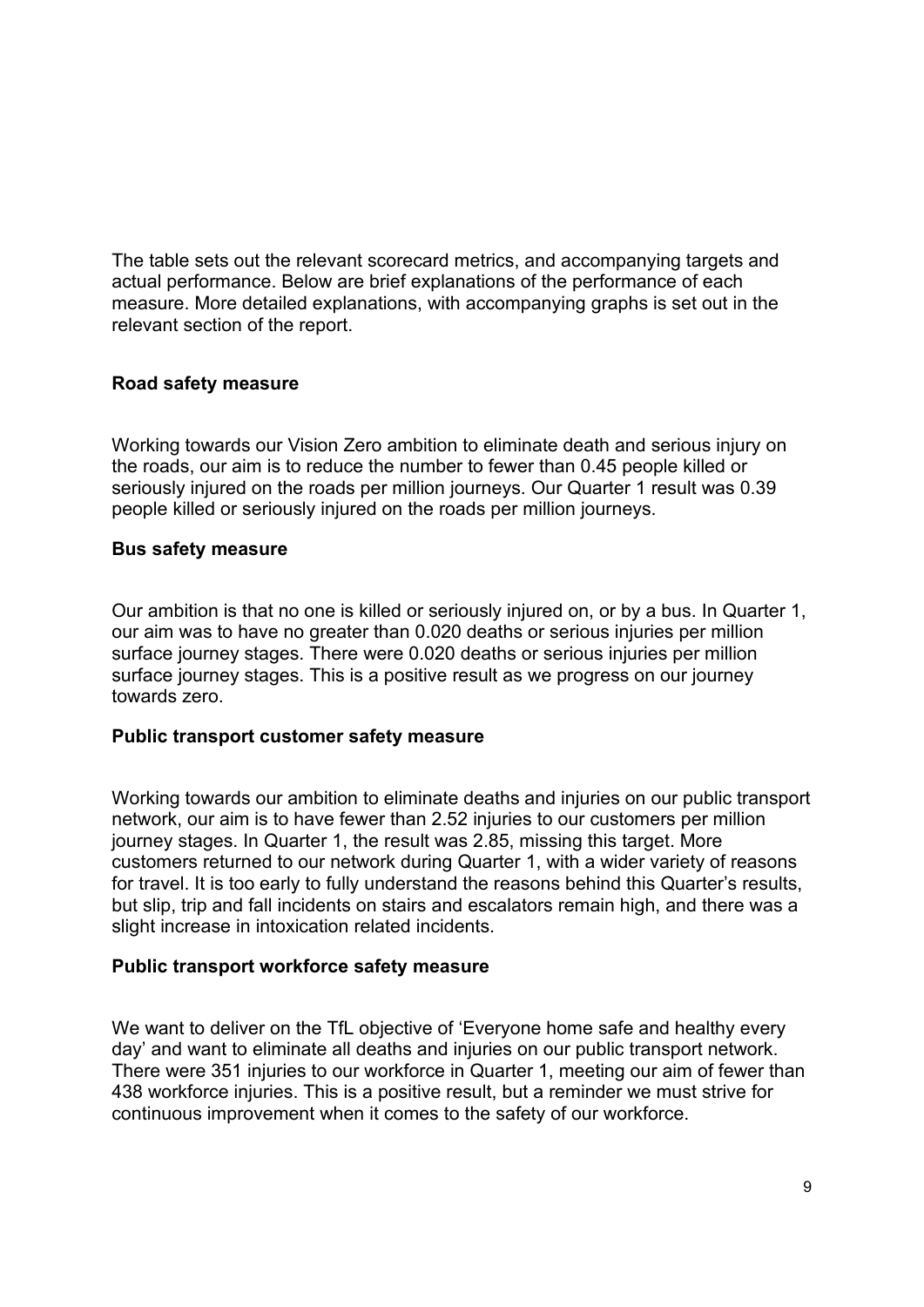# <span id="page-9-0"></span>**Safety**

This section summarises our safety performance across road safety, public transport operations, capital delivery activities and work-related violence. It provides an overview of key trends for the year and the areas we are targeting for improvement.

# <span id="page-9-1"></span>**Road safety performance**

Quarter 1 in 2021/22 involved very different circumstances to Quarter 1 2020/21. The former involved an easing of lockdown restrictions which meant more people were out on the network, whereas the latter was dominated by the first lockdown at the start of the pandemic.

2020 was an exceptional year in terms of traffic levels, but we are now reaching a point in 2021 where traffic is near normal, stabilising and becoming more predictable. It is helpful to keep this in mind when comparing Quarter 1 2021/22 results with 2020/21, and to look at Quarter 1 2019/20 as a more "normal" year for comparison.

| Number of people killed | Q1 2019/20 | Q1 2020/21     | Q1 2021/22*    |
|-------------------------|------------|----------------|----------------|
| Pedestrian              | 18         | 3              | 8              |
| Pedal cycle             | $\Omega$   | V              |                |
| Powered two-wheeler     | 8          | 9              | $\overline{4}$ |
| Car                     | 1          | $\overline{2}$ | $\Omega$       |
| Bus or coach            |            | 0              |                |
| Taxi                    | $\Omega$   | 0              | $\Omega$       |
| Private hire            | $\Omega$   | 0              | $\Omega$       |
| Goods vehicle           | $\Omega$   | $\Omega$       | $\Omega$       |
| O ther vehicle          | $\Omega$   | $\Omega$       |                |
| Total                   | 28         | 16             | 15             |

# <span id="page-9-2"></span>**Quarterly performance**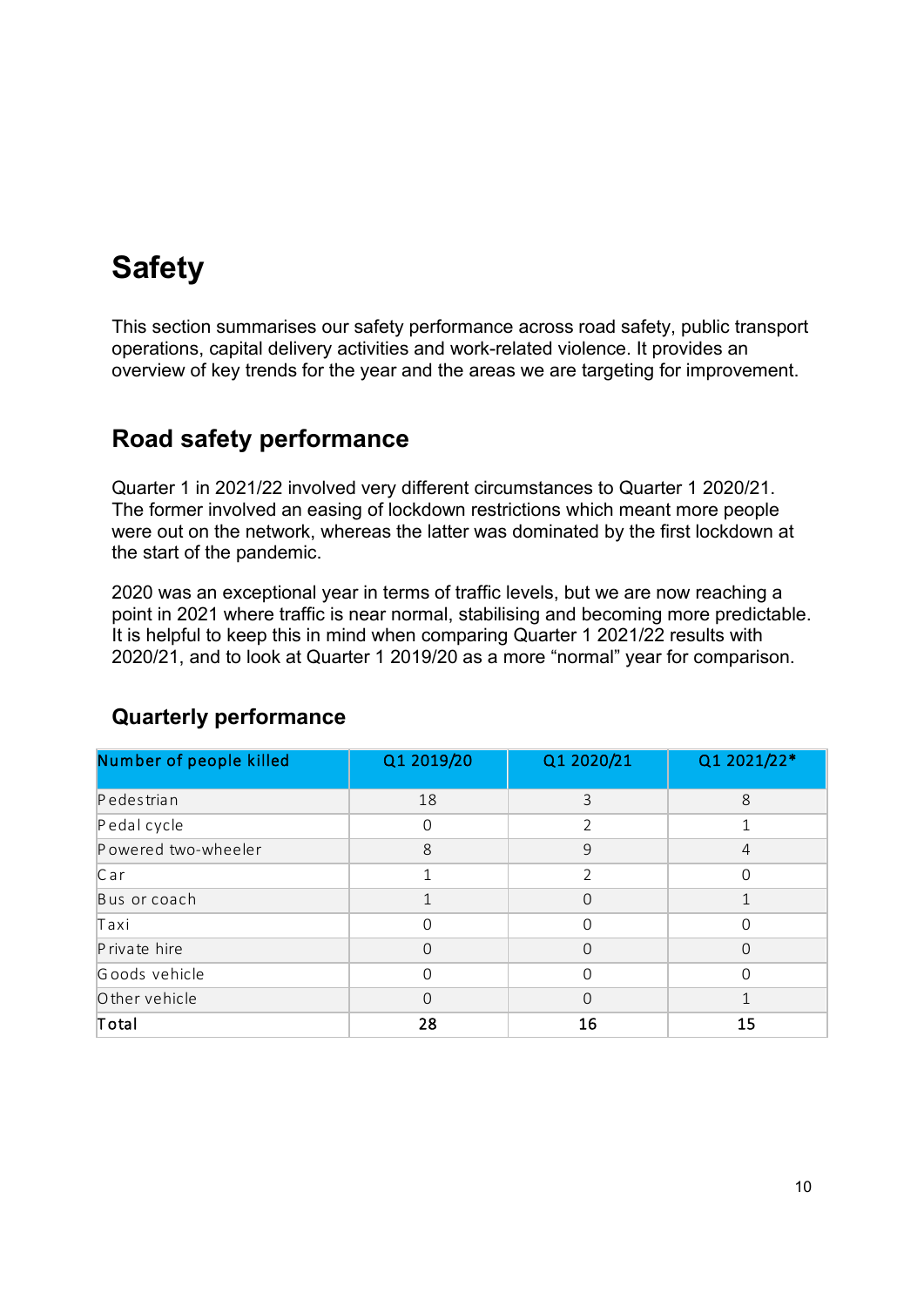| Number of people seriously<br>injured | Q1 2019/20        | Q1 2020/21 | Q1 2021/22* |
|---------------------------------------|-------------------|------------|-------------|
| Pedestrian                            | 267               | 90         | 193         |
| Pedal cycle                           | 192               | 169        | 257         |
| Powered two-wheeler                   | 227               | 139        | 226         |
| $C$ ar                                | 109               | 87         | 101         |
| Bus or coach                          | 20                | 6          | 23          |
| Taxi                                  |                   |            | $\Omega$    |
| Private hire                          | 3                 |            | 3           |
| Goods vehicle                         | $12 \overline{ }$ | 6          | 8           |
| O ther vehicle                        | 2                 | 12         | 38          |
| Total                                 | 839               | 511        | 849         |

*\*Quarter 1 2021/22 figures are provisional and subject to change.*

The number of people walking who were killed in Quarter 1 2021/22 increased compared to the same period in 2020/21, despite the number of people killed overall remaining similar. This was offset by the decline in people killed using powered two wheelers and cars. The number of people seriously injured increased across all modes except taxis. This increase is likely a reflection of the easing of lockdown restrictions in Quarter 1 2021/22, including the reopening of non-essential retail and indoor hospitality. In contrast, Quarter 1 2020/21 was dominated by the first lockdown at the start of the pandemic.

There were some notable incidents which occurred outside of the period covered by this report but are noted in this report. On 14 July 2021, when a bus pulled away from the bus stop, an older male customer fell down the stairs. He died in hospital a few weeks later. On 4 August 2021, at the junction of Southampton Row and Theobalds Road in Holborn, a person cycling was killed in a collision with a heavy goods vehicle. On 10 August 2021, at Victoria bus station, there was a bus collision which resulted in the tragic death of a female pedestrian. We are currently working with the relevant authorities to investigate each incident.

It is useful to compare Quarter 1 2021/22 to Quarter 1 2019/20 data, as that was more reflective of a "normal" year than 2020/21. Fewer people were killed in 2021/22 than 2019/20, but slightly more were seriously injured, with the most notable increase in injuries among people cycling. This reflects the increase in number of cycling journeys rather than an increase in risk. E-scooter usage has risen over the last year, which has led to more incidents involving them.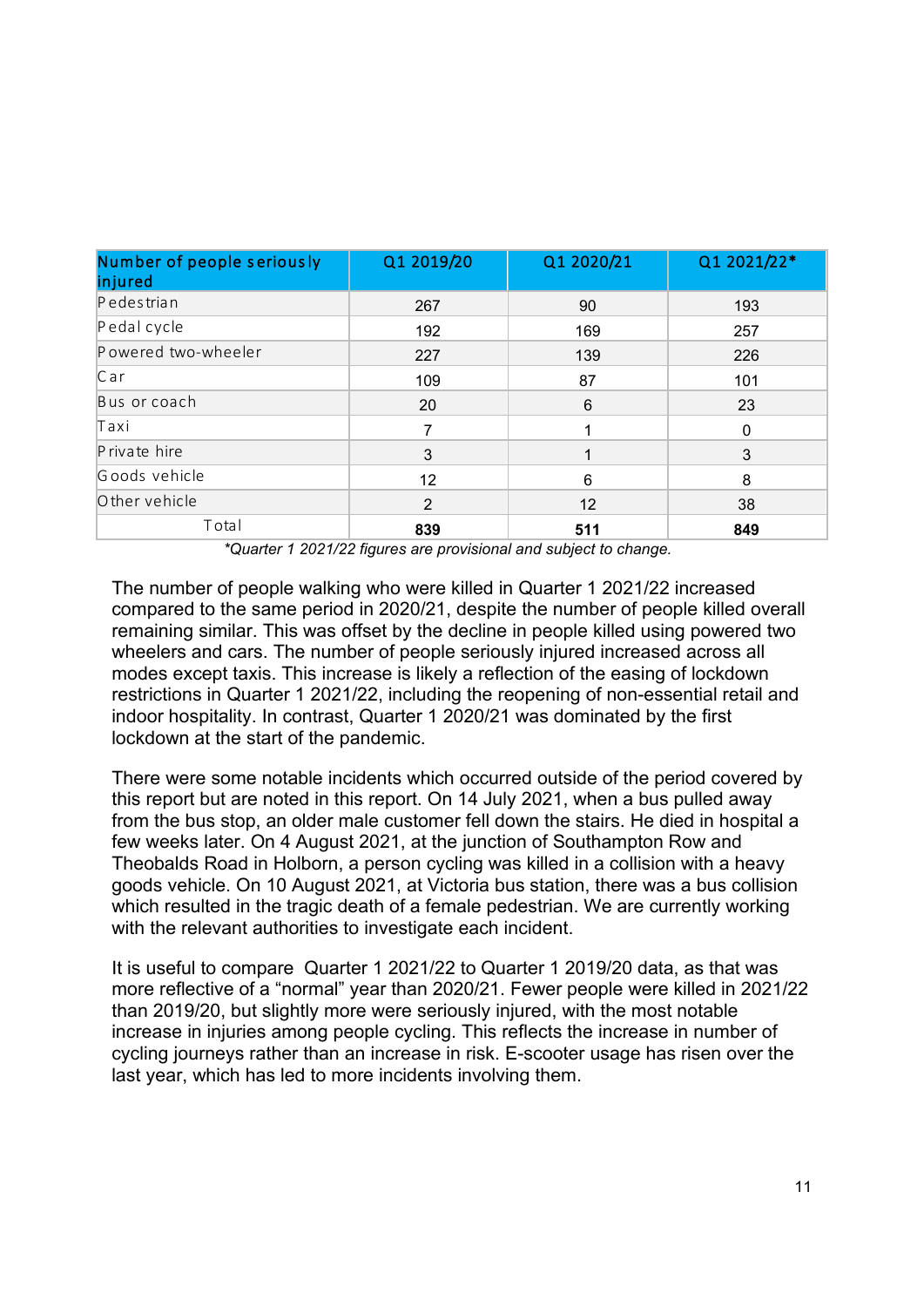

# **People killed or seriously injured on London's roads in 2020/21 and 2021/22 (by mode travelled)**

In Quarter 1 2021/22, 259 pedal cyclists were killed or seriously injured, which was higher than the previous year's Quarter (171). More people cycling were killed or seriously injured, compared to other transport modes, followed by powered twowheeler drivers and then people walking. Before the pandemic, people walking were consistently the most significantly injured group, followed by powered two-wheeler drivers and then people cycling. However, the risk of being killed or seriously injured per journey is falling for people cycling. This reflects a significant increase in the number of people cycling, and a change in where, when and why people are cycling in and across London.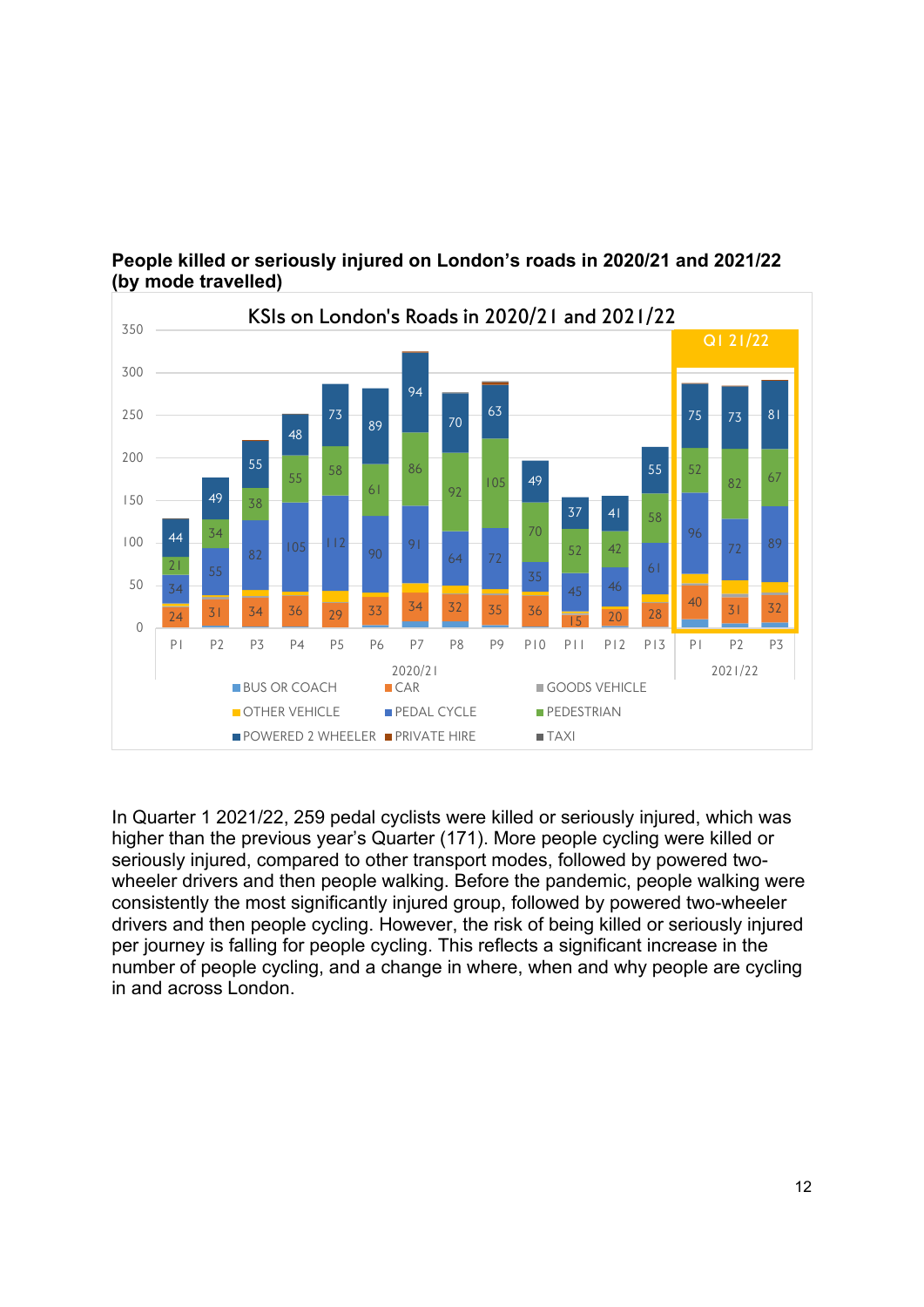

# **Scorecard measure: People killed or seriously injured in road traffic collisions 2021/22 (per million journeys)**

Working towards our Vision Zero ambition to eliminate death and serious injury on the roads, our aim is to reduce the number to fewer than 0.45 people killed or seriously injured on the roads per million journeys. Our Quarter 1 result of 0.39 exceeds our target.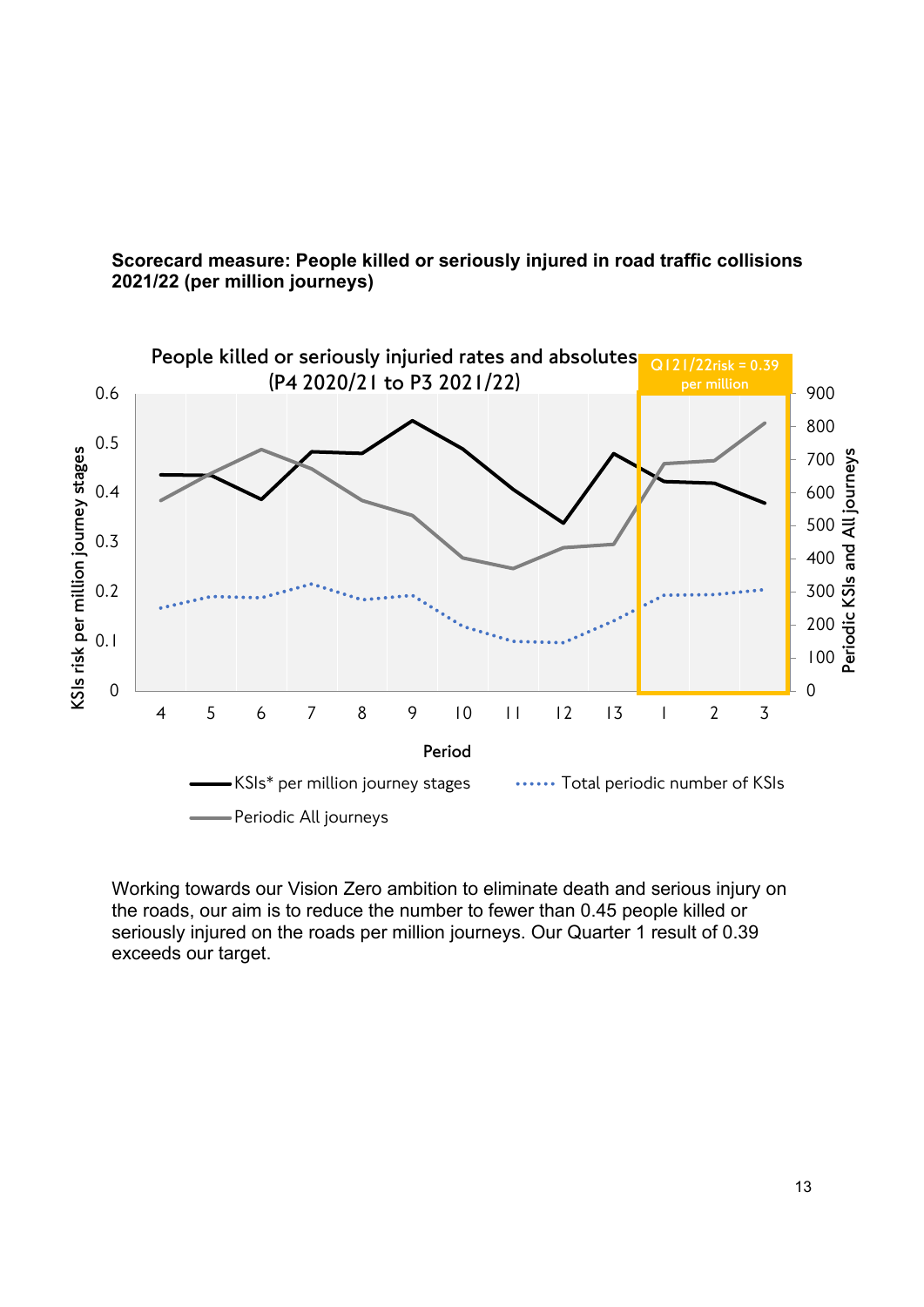## **Scorecard measure: Rates of fatal or serious injury experienced by people in collision with buses**



The risk of a bus being involved in a collision that kills or seriously injures either a bus passenger or someone else on the roads remains extremely low. Our Vision Zero target for 2022 is to reduce the number of people killed or seriously injured on or by a bus by 70 per cent, against the 2005-09 baseline.

We met our scorecard target for Quarter 1 of 0.020 deaths or serious injuries per million journeys. Our target is more stretching than the general road safety target of 0.45, to reflect our ability to more directly influence bus services. Road conditions and traffic are slowly returning to pre-pandemic levels. Once there is a sustained level of consistency, we will be more able to draw out emerging trends.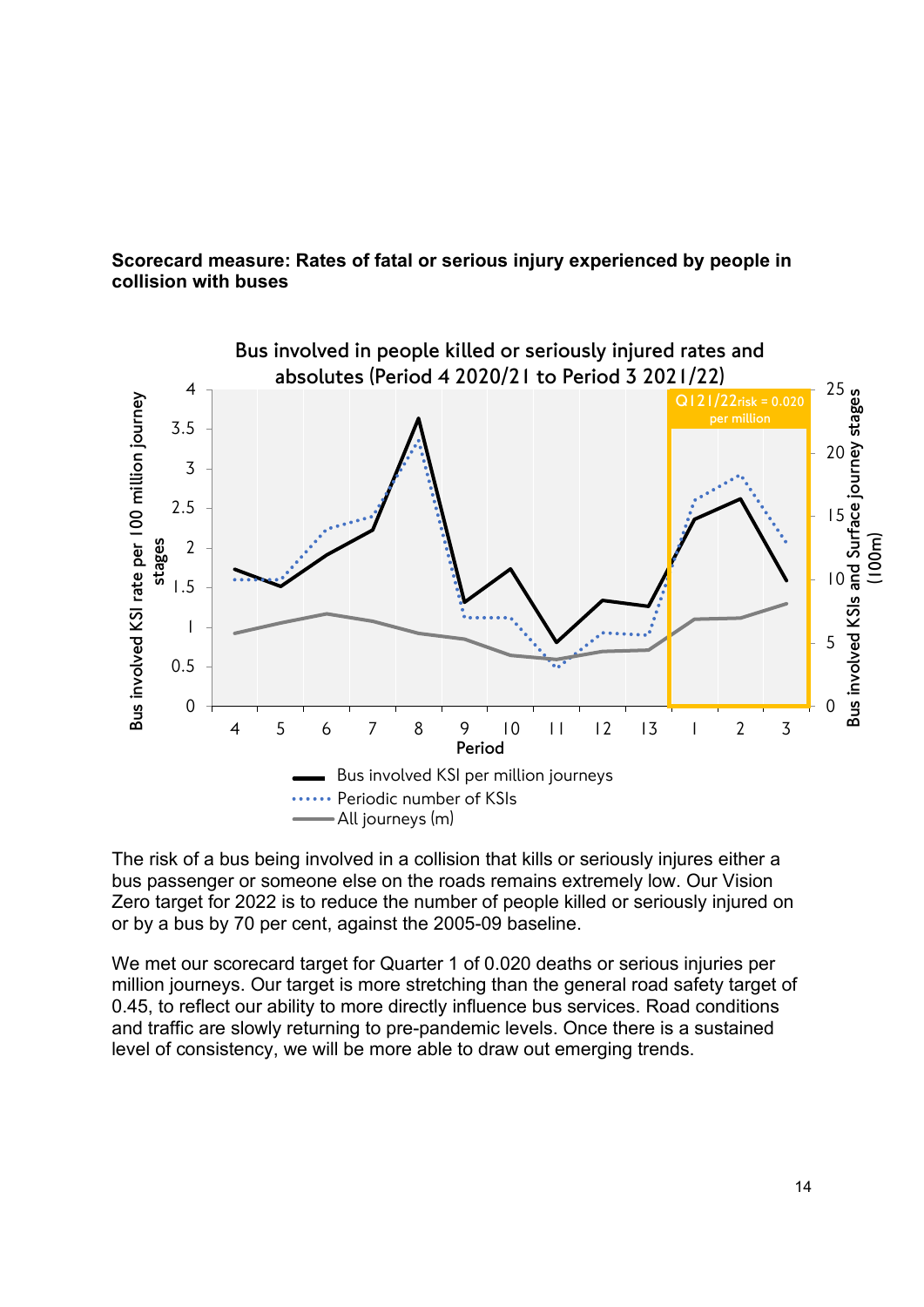# <span id="page-14-0"></span>**Long-term trend**

Our Vision Zero target is that by 2022 there will be a 65 per cent reduction in the number of people being killed or seriously injured, against 2005-09 levels.

#### **People killed or seriously injured against the 2005-09 baseline (by mode of travel)**



While London has made good strides in reducing road danger, and outperformed many other UK cities, we still have a very long way to go. As a city, we need to do more to reduce deaths and serious injuries among people walking, cycling and riding motorcycles as these groups make up 82 per cent of all people killed or seriously injured on London's roads. We must also not slip back to previous trends, which suggest that if the roads return to 2019 levels of risk after the pandemic, we may not meet our ambitious 2022 target to reduce deaths and serious injuries by 65 per cent, against 2005-09 levels. In 2020, there was a 52 per cent reduction against the 2005- 09 baseline. However, this is likely to be an anomaly to the long-term trend and we expect road risk in the medium term to more closely resemble pre-pandemic levels of risk.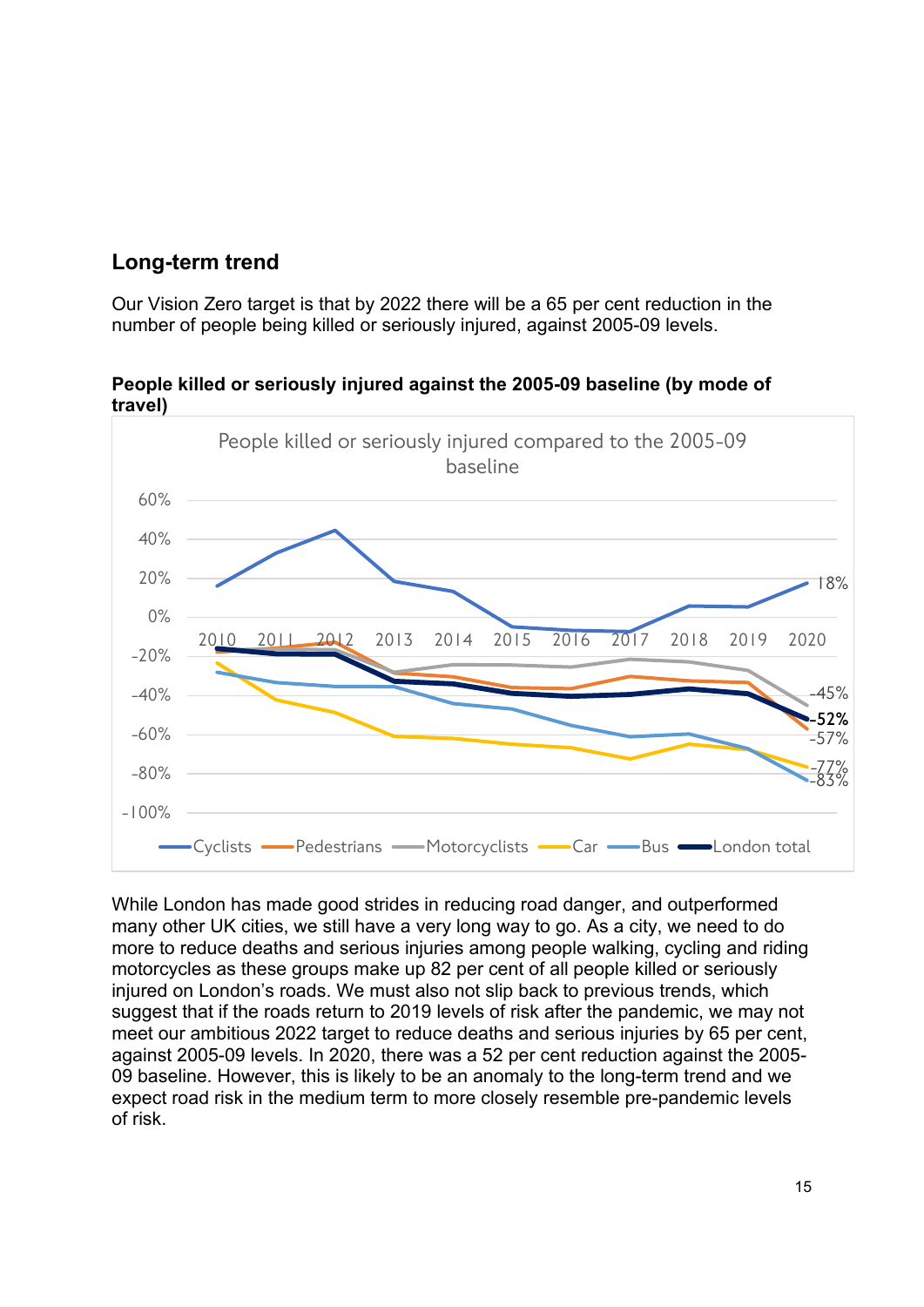People killed or injured while cycling has increased by 18 per cent compared to the 2005-09 baseline. However, this is due to a modal shift towards more active modes. The rate of injuries per million journeys cycled has fallen since the baseline.

Buses carry more people than any other public transport mode in London and are also the safest way to travel. Our Bus Safety Programme has helped achieve the greatest reduction in people killed or seriously injured of any mode on the roads, with a 78 per cent reduction in 2020 against the 2005-09 baseline, exceeding our Vision Zero target of 70 per cent by 2022



**Vehicles injuring others (2020)**

Cars remain the most likely mode to be involved in a collision that kills or seriously injures someone else on the road, being involved in 67 per cent of collisions that kill or seriously injure people outside the vehicle.

The size of cars being driven in London has been steadily increasing, meaning they have more kinetic energy and can cause more harm to vulnerable road users. Provisional figures for 2020 show that around one in five cars involved in collisions were sports utility vehicles.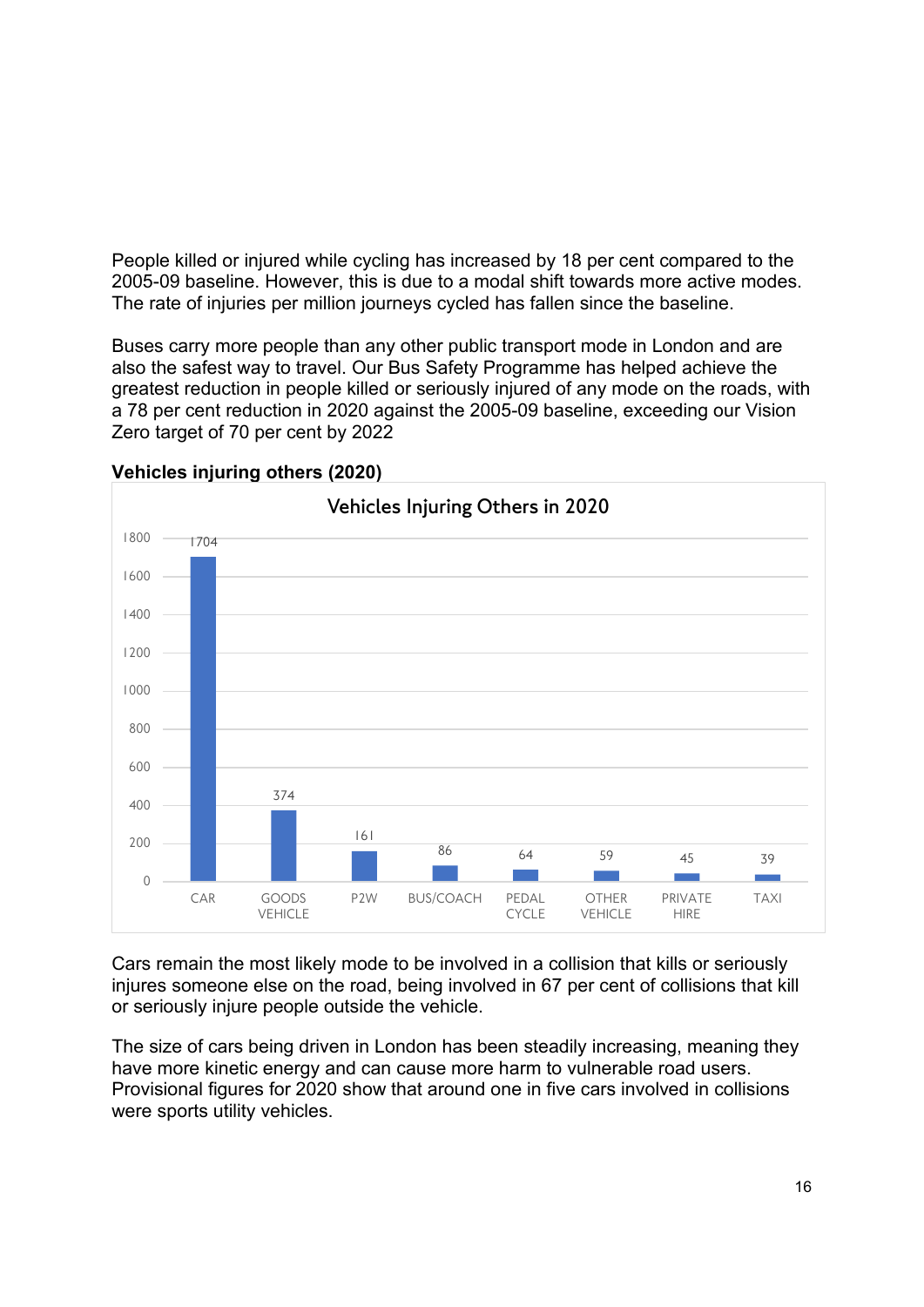The long-term trend has continued for certain vehicles to be disproportionately hazardous to other road users. Motorcycles are most likely, per journey, to be involved in a collision that kills or seriously injures another road user, particularly people walking and cycling. Heavy goods vehicles also kill or seriously injure people at a rate disproportionate to their share of traffic. This is why we have specific programmes to reduce risks from these road users, such as our Direct Vision Standard and upcoming plans to tackle risk from powered two wheelers.

# <span id="page-16-0"></span>**Road safety updates**

## <span id="page-16-1"></span>**Safer Junctions**

Works to make safety improvements have been completed at 42 of London's most dangerous junctions.

We have introduced measures at all the sites to reduce road danger, such as dedicated cycle signals, footway improvements, side road closures, new and more direct crossings, and dedicated traffic signal stages for people cycling.

In the coming year, further junctions will be upgraded, subject to funding, including Camden Road/Camden Street and Holloway Road/Drayton Park.

#### <span id="page-16-2"></span>**Streetspace for London programme**

The Streetspace for London programme of temporary and experimental measures has continued to deliver at pace. So far, some 93km of strategic cycle routes have been completed, with a further 18km under construction.

As we recover from the pandemic, we will continue to monitor the impacts of these trial schemes on cycling and other modes, as well as engaging local communities and stakeholders to inform which schemes could be made permanent.

Borough delivery continues to make good progress, with construction of trial routes taking place across 10 London boroughs.

Of the 107 Low Traffic Neighbourhoods (LTNs) delivered by boroughs under the Streetspace for London programme, 88 remain operational at the time of writing, as do 322 school streets, from a total of 335 that were funded. A study by academics at the London School of Hygiene and Tropical Medicine, Westminster University and Imperial College London examined casualty data for 72 LTNs implemented in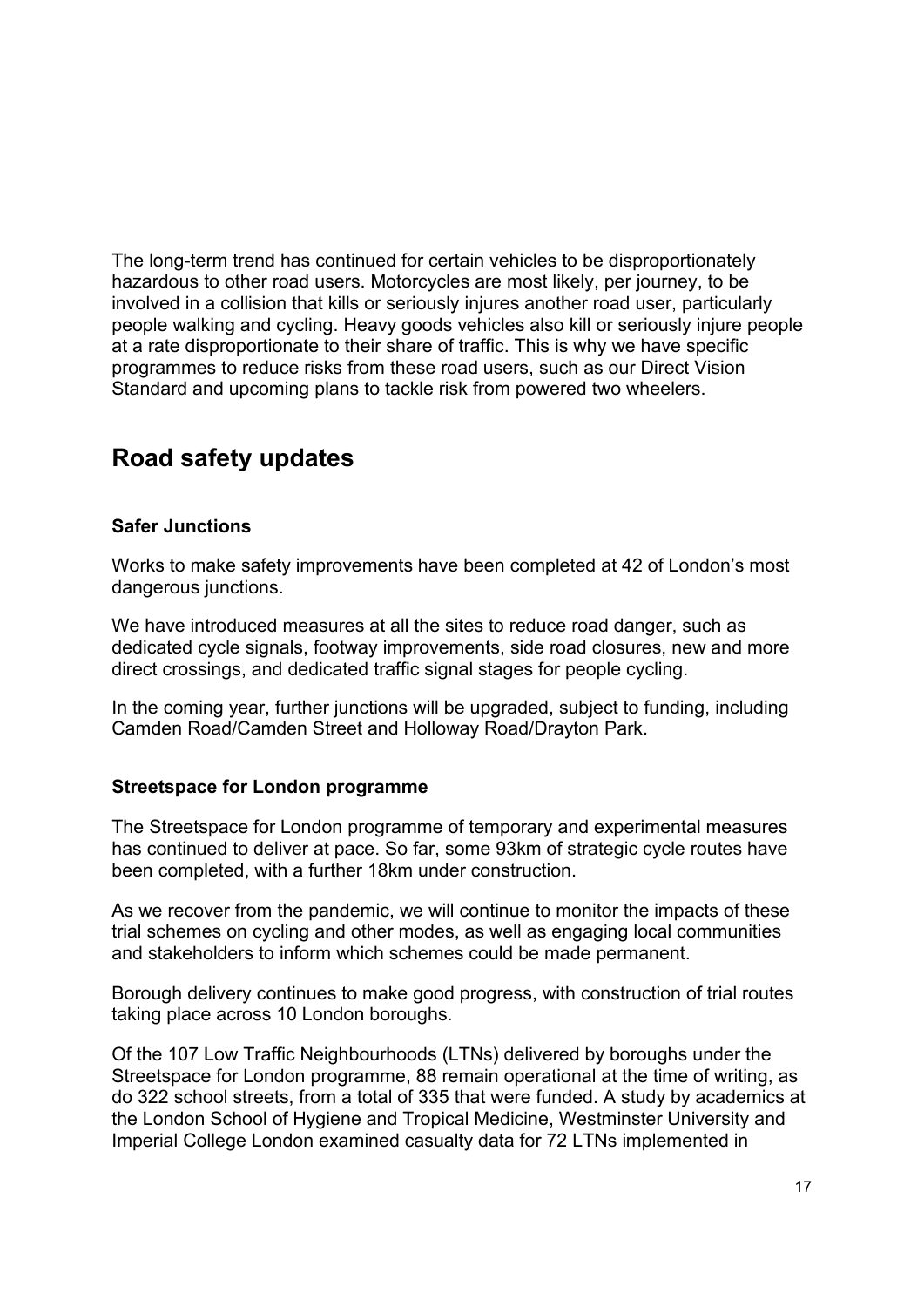London between March and September 2020. They found that London neighbourhoods in which LTNs have been introduced have halved road injuries.

A further 38 low traffic neighbourhoods and three school streets will be delivered under the Active Travel Fund, alongside numerous improvements and upgrades to existing schemes. These will be delivered during this financial year.

#### <span id="page-17-0"></span>**Lowering speed limits**

Lowering the speed of vehicles in London is key to reducing both the likelihood of a collision occurring and the severity of the outcome. The Lowering Speed Limits programme plays a vital contribution to the Mayor's Vision Zero ambition to eradicate fatal and serious injury collisions from London's roads by 2041. The second phase of the programme is under way, reducing the speed by 10mph on more than 140km of our roads. Currently, nearly 80km of our roads are subject to a 20mph speed limit. Design work is progressing well, with the first schemes undergoing local stakeholder engagement.

We have also been working with developers of the Waze navigation app on a new feature which aims to encourage safer driving. When a vehicle is stationary, the app displays a message from us to remind drivers to drive safely and watch their speed limit. This initiative is part of a wider behaviour change marketing campaign to tackle speeding on our streets.

## <span id="page-17-1"></span>**Electric scooter trials**

Following an open and competitive procurement process, operators Dott, Lime and Tier have been selected to deliver an electric scooter rental trial in London. The trial began on 7 June 2021 for an initial 12 months. The rental electric scooters are only to be used on roads and cycleways, not on pavements, and must be hired from and parked in designated parking locations.

Safety will be at the core of the trial, with scooters limited to a maximum speed of 12.5mph. Throughout the trial, data shared by the operators and collected from wider stakeholders will play a vital role in helping to shape London policy and the UK's future legislation on electric scooters. Alongside London Councils and participating boroughs, we will work together to ensure operators comply with the safety, parking and operating standards of the contract.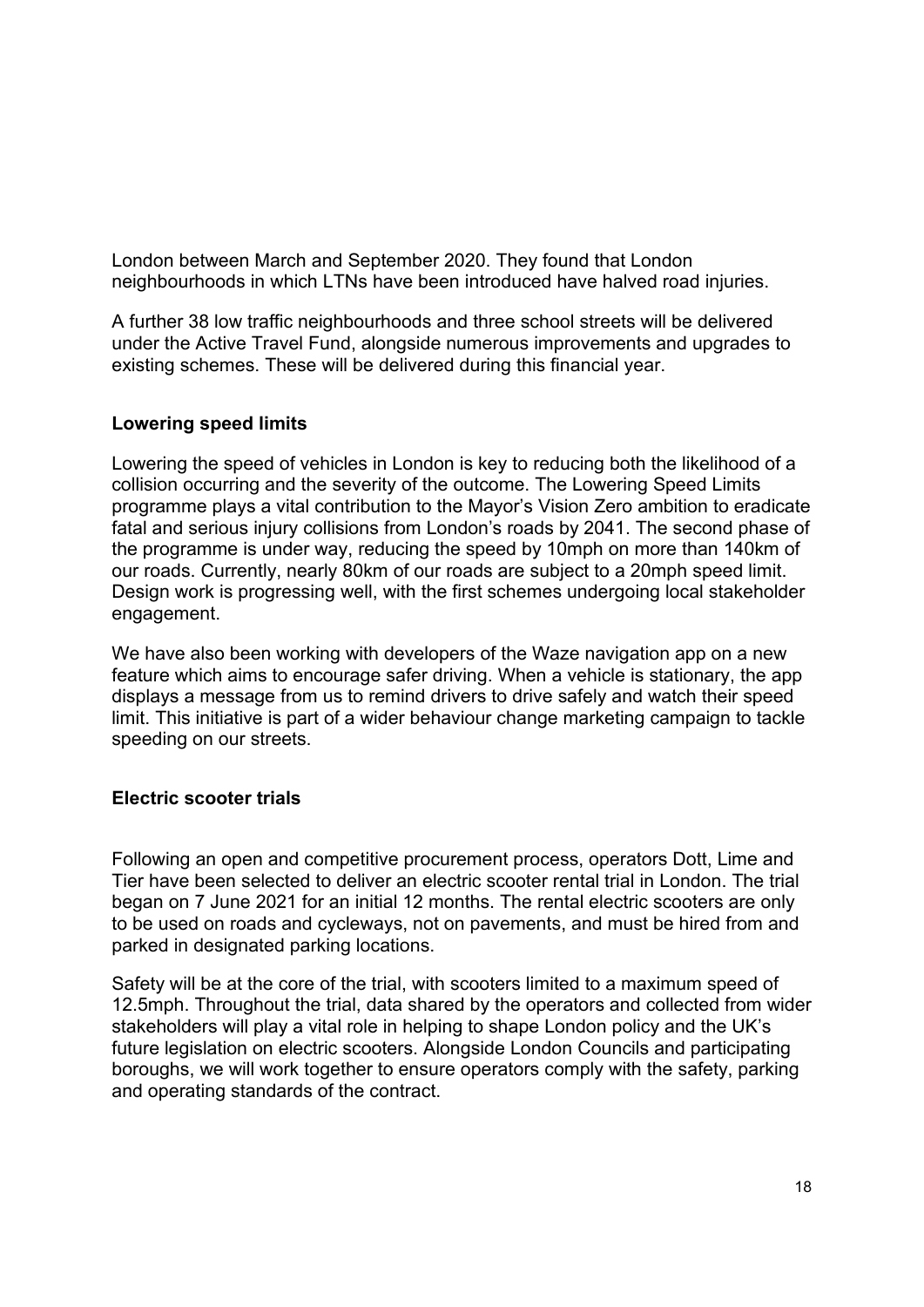# <span id="page-18-0"></span>**Public transport safety performance**

# <span id="page-18-1"></span>**Quarterly performance**

Quarter 1 included easing of some lockdown restrictions – such as the reopening of non-essential retail and indoor hospitality – which have had a large impact on customer numbers. From the beginning to the end of Quarter 1, customer numbers on public transport increased by approximately 20 million per week and stabilised at around 45 million customers per week by the end of June 2021. This is more than double the number of weekly customers compared to the end of Quarter 1 2020/21, which was dominated by the first pandemic lockdown.

No other accidental fatalities occurred during Quarter 1. This compares to two reportable fatalities in Quarter 1 of 2020/21, despite significantly lower passenger numbers during the first lockdown. Since Quarter 1 ended, there was a customer injury at Canning Town bus station on 20 July 2021. A glazed roof panel spontaneously shattered and showered a passing member of the public with glass fragments. An investigation has begun in order to establish the circumstances leading up to the sudden failure.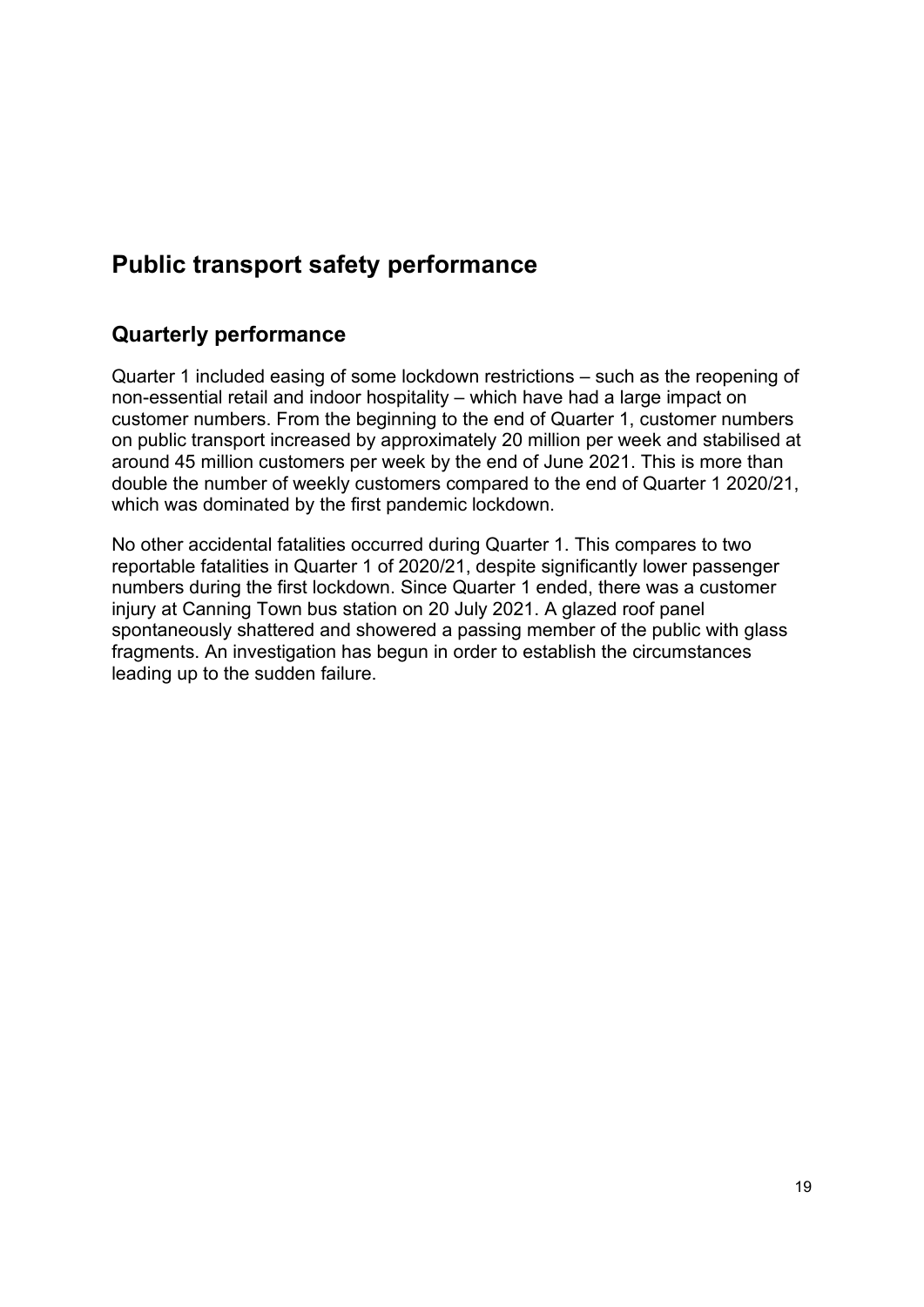

# <span id="page-19-0"></span>**Customers killed or seriously injured per week in Quarter 1 (by mode)**

Focusing on our customers, serious injuries have increased in Quarter 1 2021/22 compared to Quarter 1 2020/21. Looking at serious injuries alone means we have counted a higher number of total fatal and serious injuries this Quarter than any Quarter during 2020/21 (see chart below).

Very sadly, the number of people killed or seriously injured has increased in line with the return of customers to the network. So the number of journeys taken for each fatal or serious injury this Quarter is greater than the number of journeys taken for each fatal or serious injury during Quarter 1 of the previous financial year. In other words, while the number of total fatal and serious injuries have increased, the rate has decreased.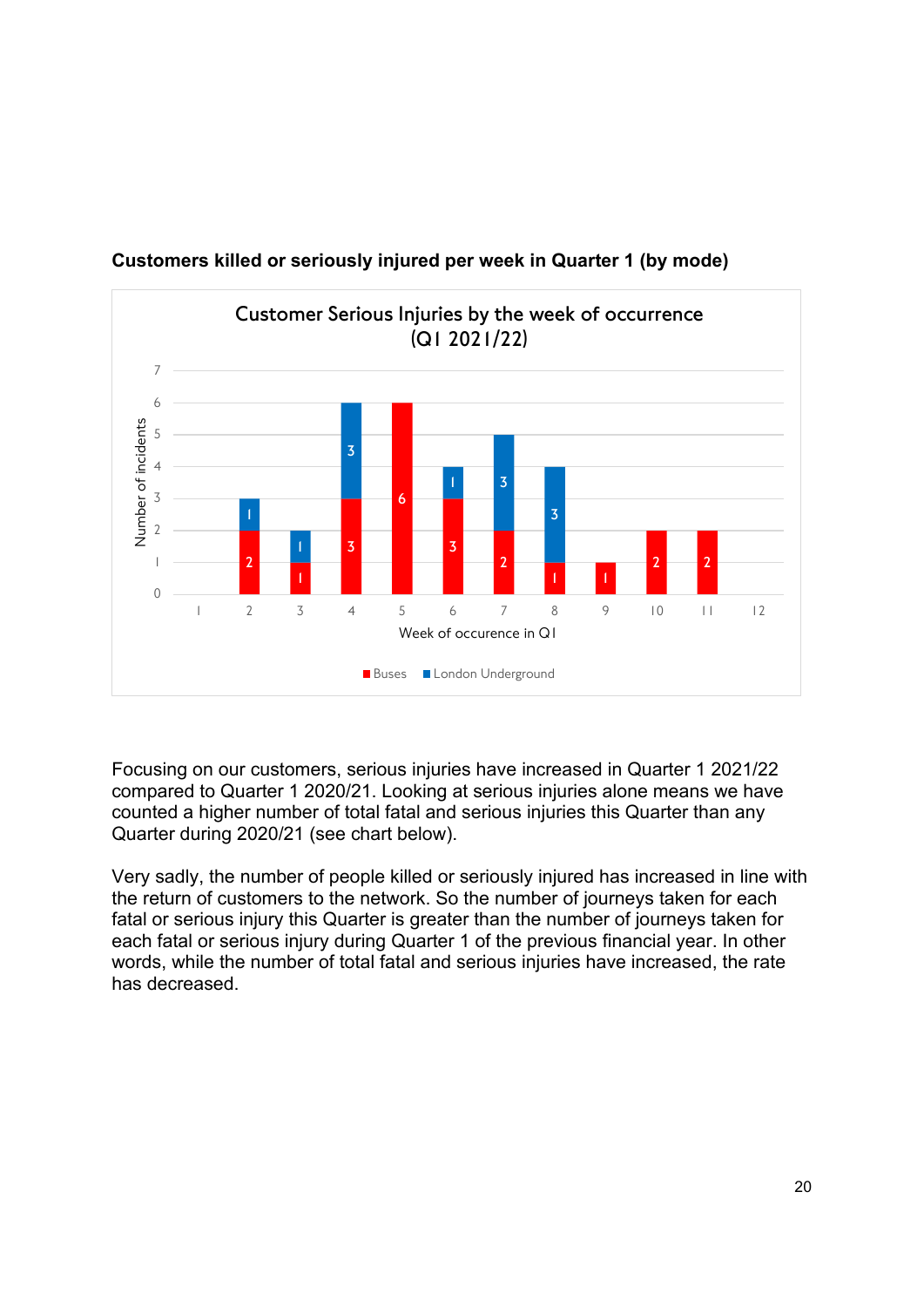

# <span id="page-20-0"></span>**Customers killed or seriously injured per period this year (total)**

# <span id="page-20-1"></span>**Scorecard measure: Customer injury rate (per million passenger journeys)**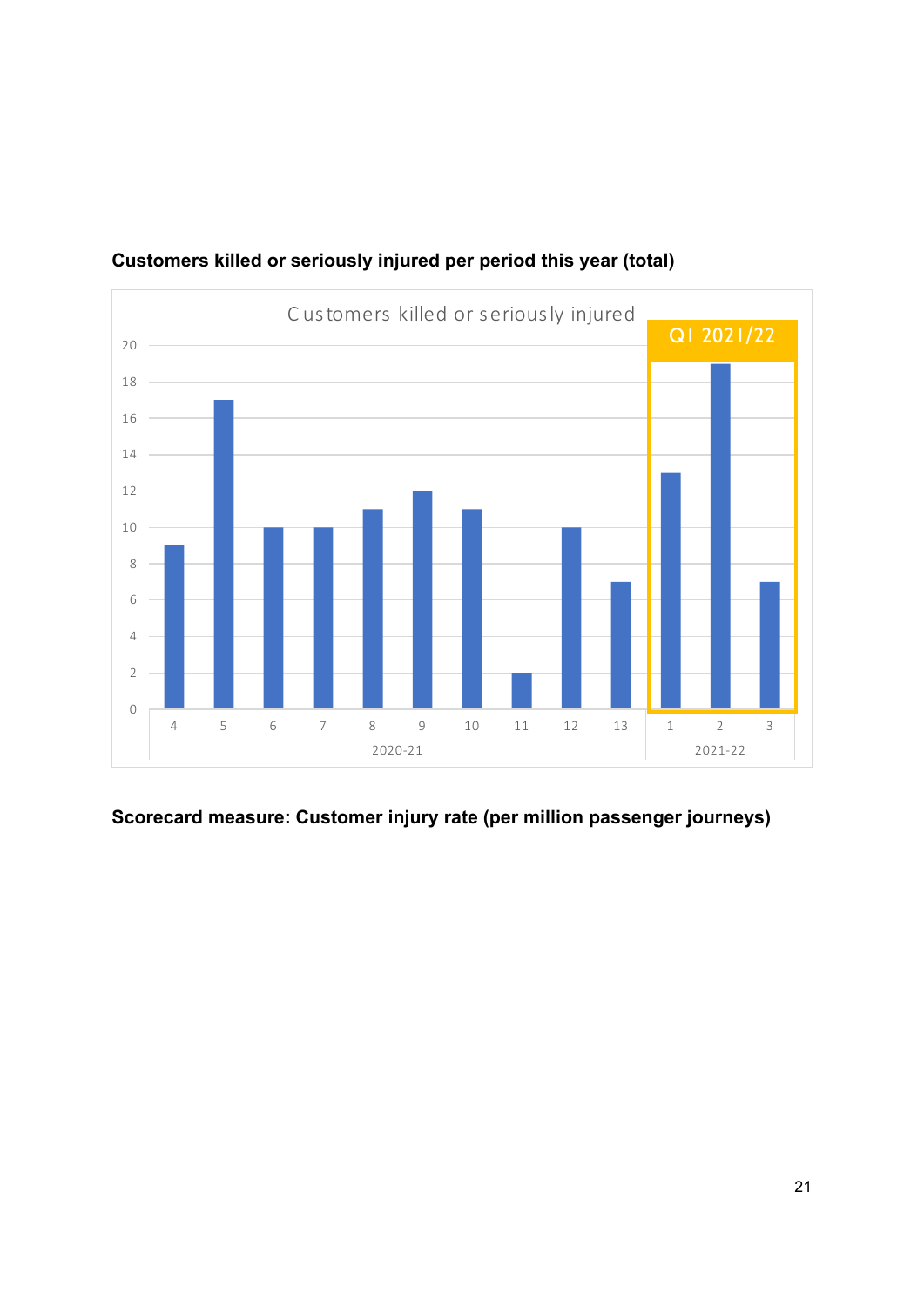

Our customer all injury rate has been relatively high this Quarter, demonstrating that this Quarter's growth in customer numbers has been slightly outweighed by a larger proportional growth in total injuries.

The rate of injuries which happened on stairs and escalators have remained relatively high. There has also been a slight uplift in the rate of injuries where intoxication was a factor, compared to the preceding Quarter.

More customers returned to our network again during Quarter 1, with a wider variety of reasons for travel, as sectors of the economy reopened in line with the government's roadmap out of lockdown. Looking at causes, slip, trip and fall related injuries were the top cause of injury. It is too early to say why the injury rate has increased, but common causal factors for slips, trips and falls include customers travelling with bags or luggage or travelling whilst intoxicated.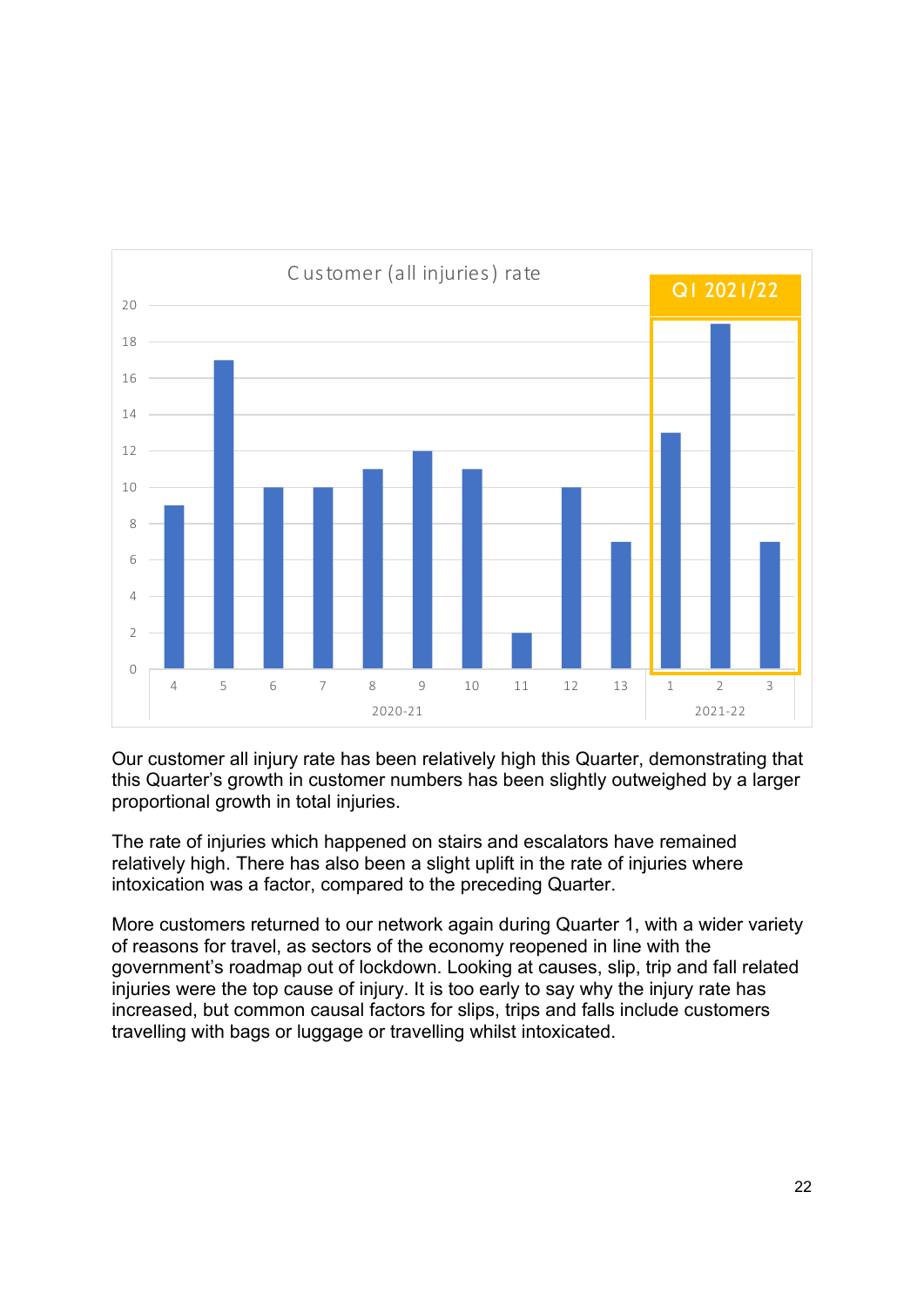

#### <span id="page-22-0"></span>**Workforce injuries**

Focusing on our workforce, there were no fatalities on the public transport network during the Quarter. Four members of our public transport workforce were seriously injured in Quarter 1. Two occurred on Buses and two on London Underground.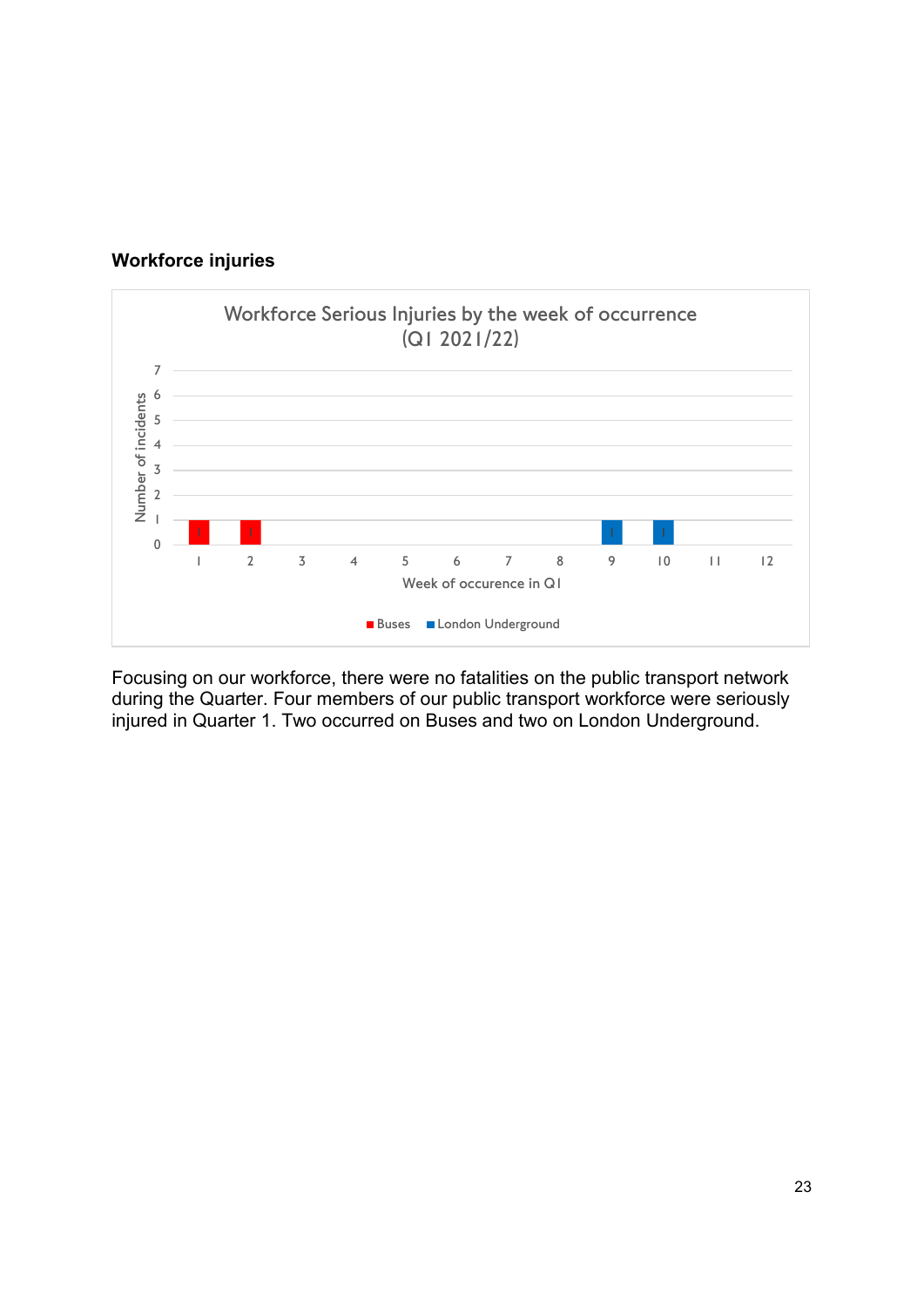

# <span id="page-23-0"></span>**Scorecard measure: Workforce injuries**

We want 'Everyone home safe and healthy every day', which is why any injury, however minor, is one too many. There were more workforce injuries during Quarter 1 than in each of the previous three Quarters.

Slips, trips and falls are usually the most common cause of injury to our public transport workforce. However, the number of slips, trips and falls decreased this Quarter in comparison to the preceding Quarter, possibly reflecting seasonal variation in weather conditions. This decline meant that assaults were the most common cause of workforce injury for public transport during Quarter 1. The peak in period 1 (April) of 2021/22 can be partially attributed to a spike in assaults directed towards our workforce.

Workforce injuries includes incidents where violence against our workforce resulted in injury; however not all workplace violence and aggression results in injury. Any incident that results in workplace violence and/or aggression against our workforce will not be tolerated. We have clearly communicated this message in our customer communications which outline the consequences of assaulting our people. Please refer to the work-related violence and aggression section for a more complete picture.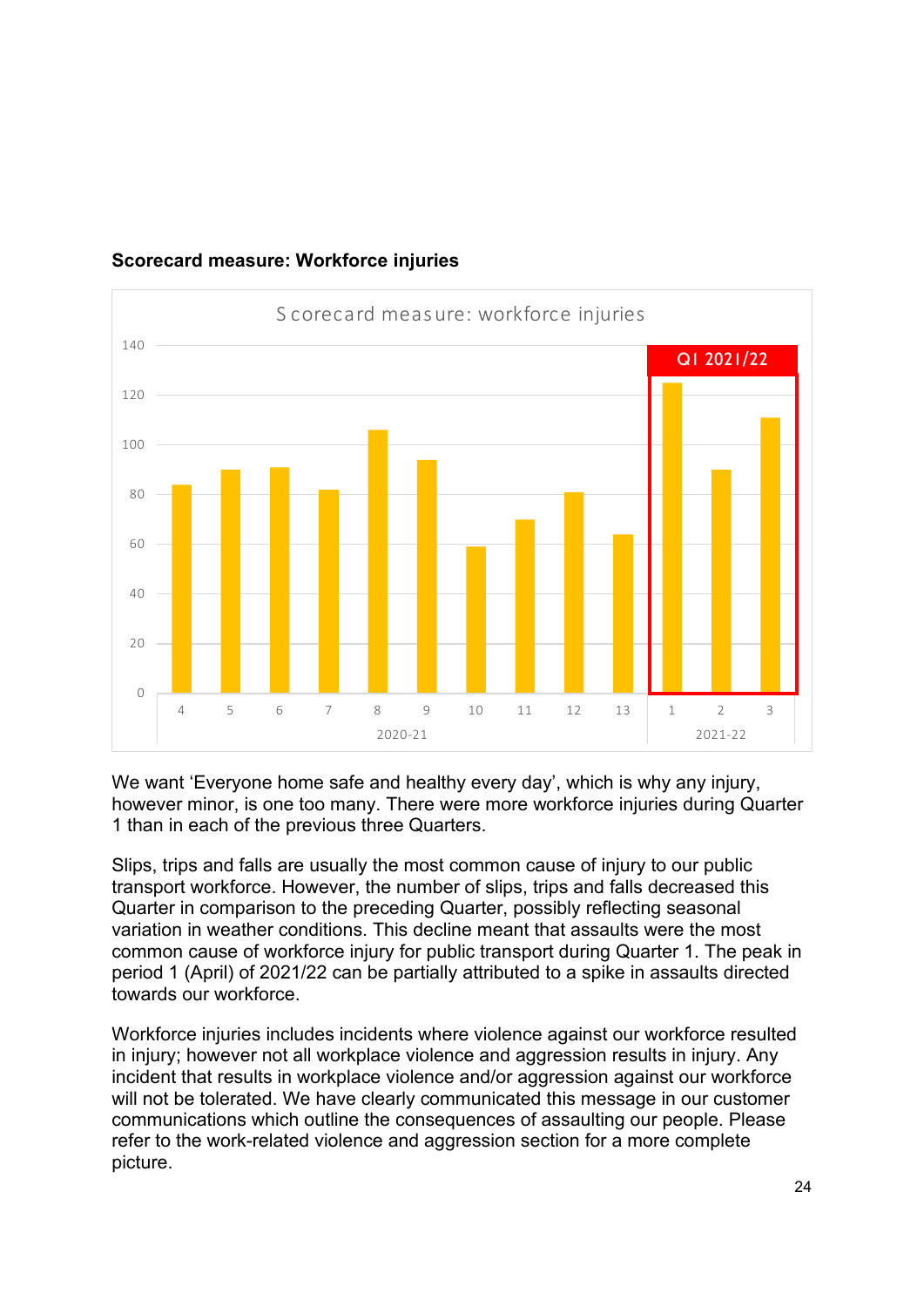# <span id="page-24-0"></span>**Long term trend**



## **Customer and workforce injury numbers per period since 2017-18 (total)**

This Quarter had the highest number of injuries since the beginning of 2020/21 and the start of the pandemic. This was primarily driven by an increase in customer injuries. Total injuries remain well below pre-pandemic levels.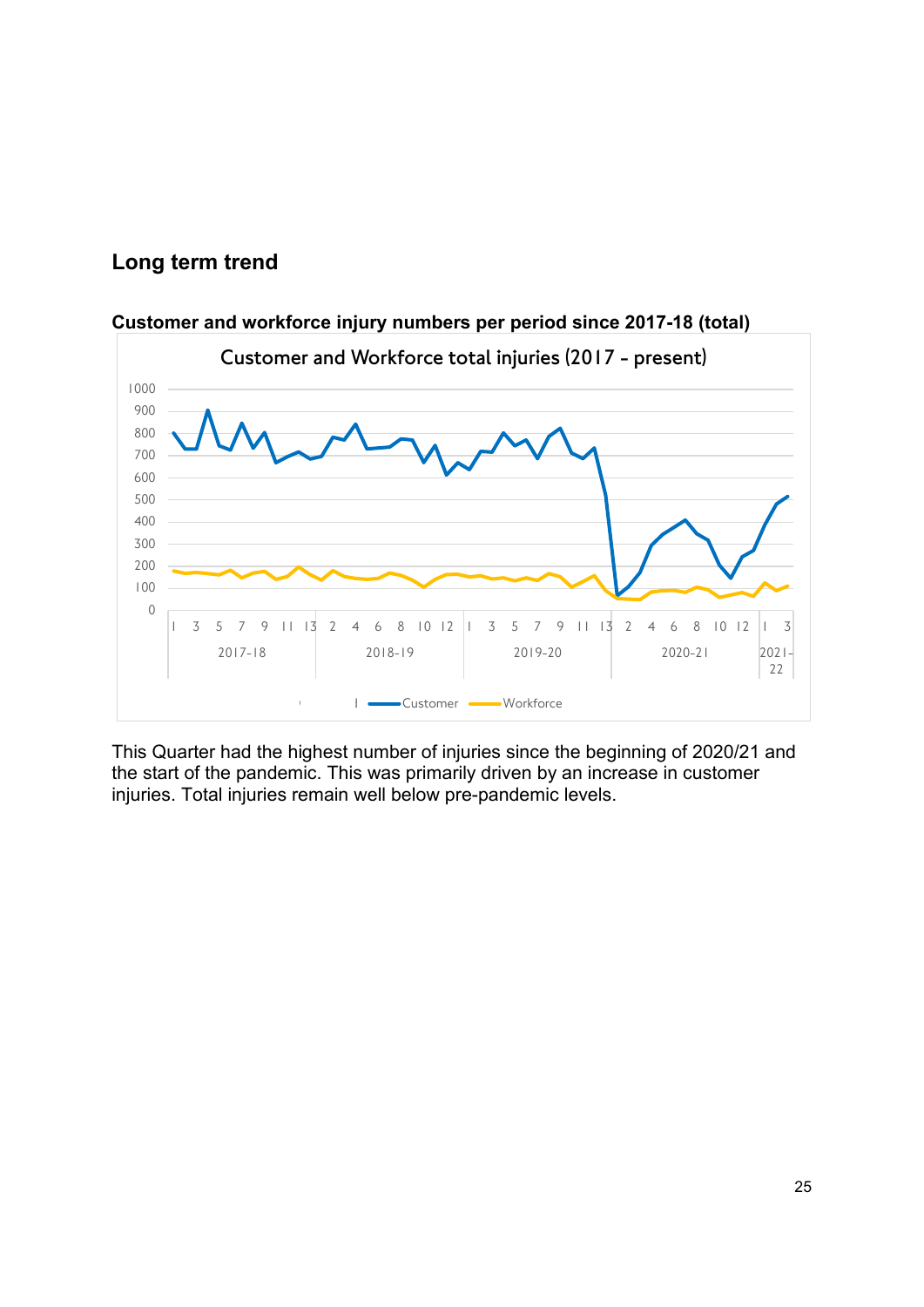

**Customer and workforce injury rates per period since 2017-18 (total)**

Our customer injury rate (injuries per million passenger journeys) has been relatively high this Quarter, demonstrating that the growth in passenger numbers has been slightly outweighed by a larger proportional growth in injuries. In the context of the last few years, this is slightly higher than pre-pandemic, however both customer and workforce injury rates are affected by passenger numbers which have fluctuated during the pandemic.

# <span id="page-25-0"></span>**Public transport safety update**

## <span id="page-25-1"></span>**Bus Safety Standard**

This Quarter, the number of buses in the London fleet meeting the Bus Safety Standard passed the 500-mark. These vehicles have been fitted with the latest safety technology, including intelligent speed assistance and improved design features which can help avoid or reduce casualties on the bus network. The standard has also been toughened so buses entering service from later this year will be required to feature second-generation technology like camera monitoring systems in place of side mirrors, offering a wider field of view and clearer visibility in low light.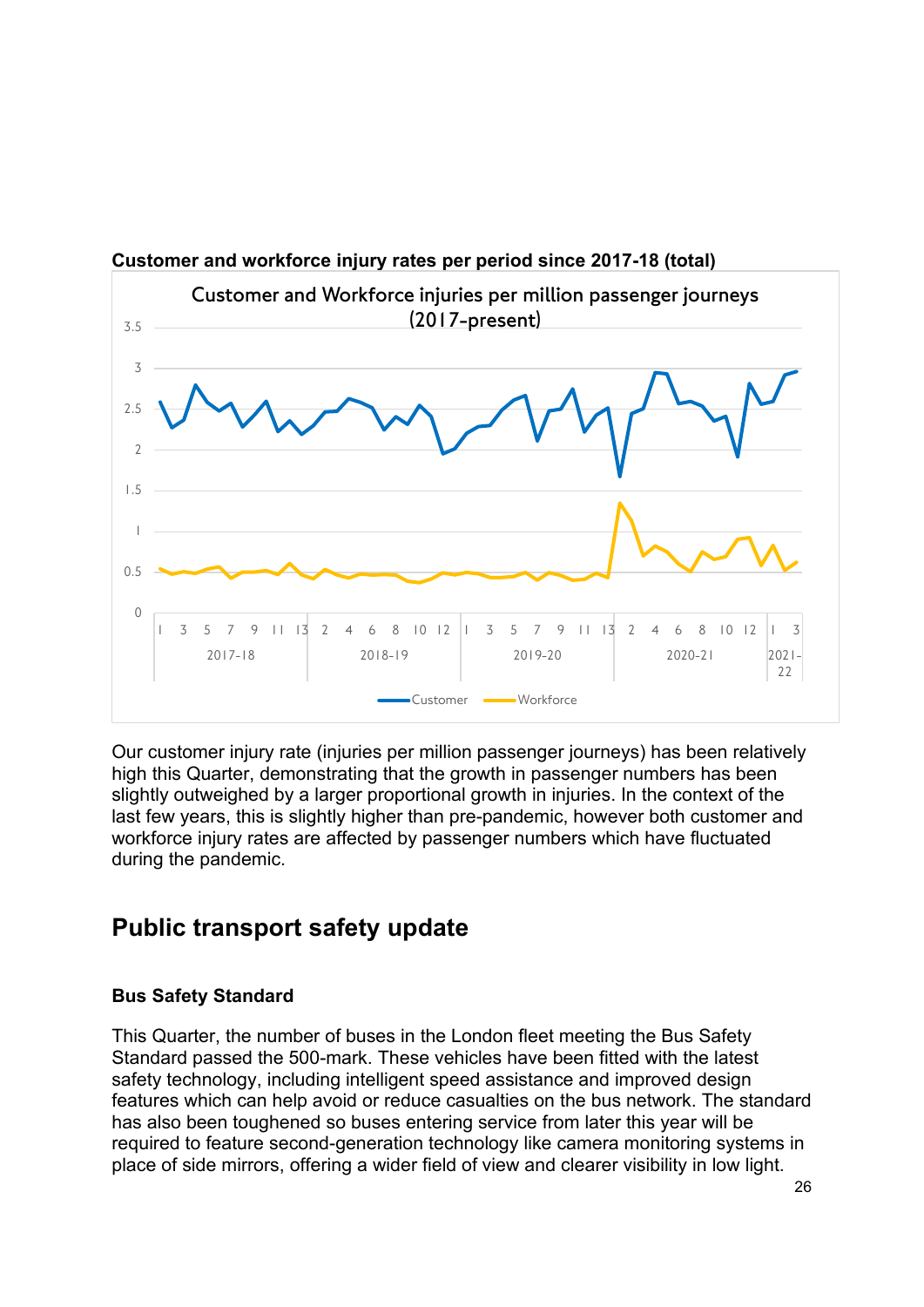Other new requirements include toggling to help drivers identify the brake pedal and its relative position from their feet, and new brake system safeguards to prevent buses rolling away without a driver in the cab.

The standard will be further toughened in 2024, as we continue to strive towards eliminating all deaths and serious injuries from London's roads by 2041. Of the buses that meet the first and some of the second generation of the safety standard, over 350 are equipped with the Acoustic Vehicle Alerting System (AVAS) to alert vulnerable road users to much quieter buses such as battery-powered electric vehicles.Our AVAS system will automatically adjust its volume to be heard over noisier city sounds and be less intrusive in quieter suburban districts.

Work continues to reduce customer slips, trips, and falls on buses, which remains one of the top injury types. In the short term, we are trialling posters on stairways and new announcements to encourage passengers to hold on to rails and poles inside the buses. We have also reissued guidance to drivers reminding them to give customers enough time to settle on board after calling at a bus stop. A longer-term strategy is being developed to continue this work and will consider vehicle improvements, such as to flooring and lighting, and outcomes from predictive technology being trialled that warns a driver of hazards to help ensure they have enough time to brake smoothly. We are also reviewing research, evidence and best practice from other transport authorities around the world.

# <span id="page-26-0"></span>**London Underground fire safety**

In May 2020, we launched a Fire Safety Programme which continues to go from strength to strength, as it passed its first anniversary.

Since its launch, the programme has:

- defined London Underground's (LU) fire safety framework, including putting a new Fire Safety governance structure in place;
- introduced a new approach to Fire Risk Assessments across all of LU. Each LU station has a Fire Risk Assessment in place and by March 2022, all LU buildings will have a Fire Risk Assessment;
- introduced and delivered a new rolling 3-year assurance programme
- improved our approach to monitoring our fire safety, by digitalising fire checks, familiarisation and evacuation data on stations;
- provided periodic reports on our key fire safety indicators to the LU Executive (LUX), along with a summary of progress and any emerging risks;
- ensured that we have a clear 25-year fire asset strategy;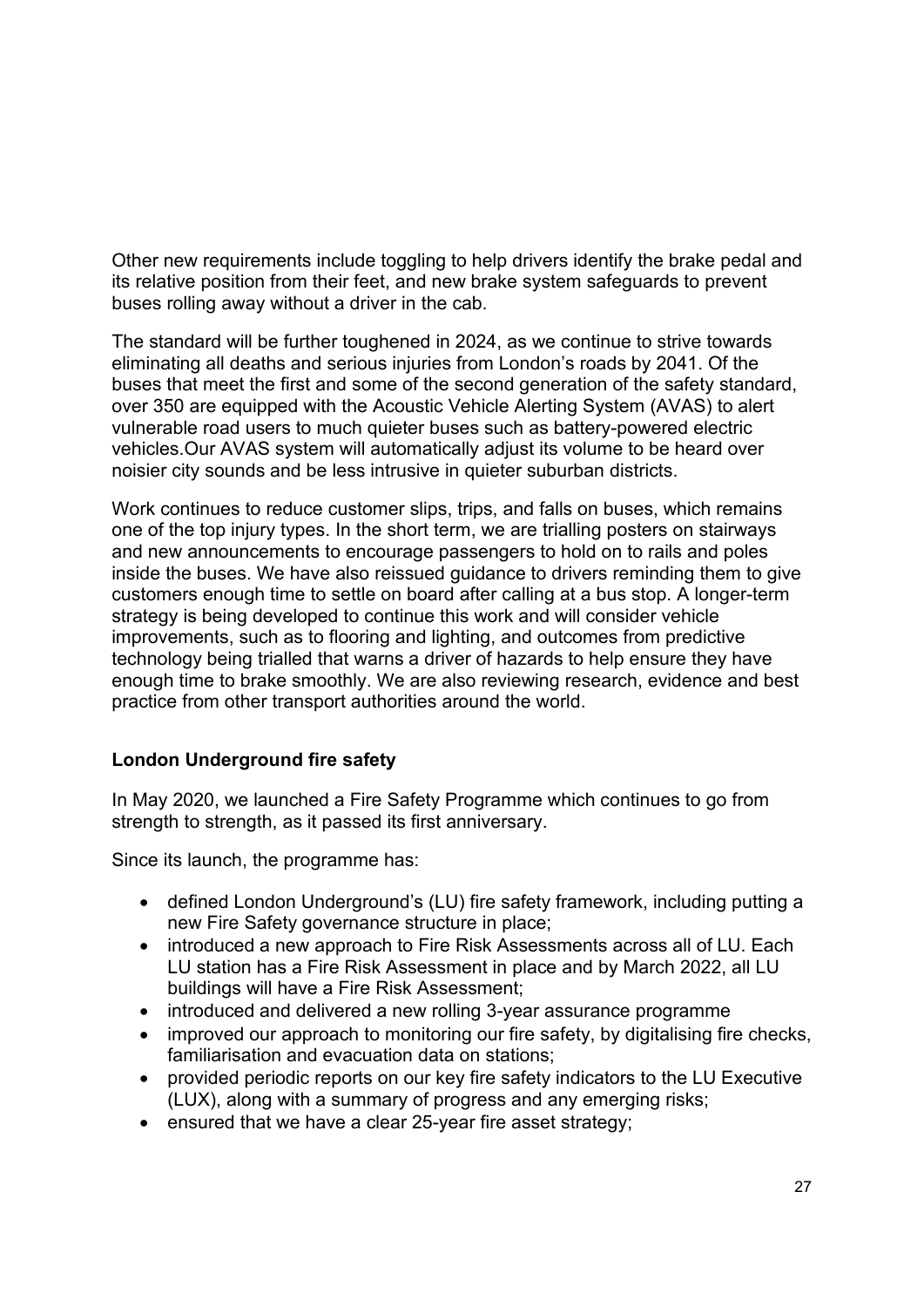• defined our fire safety accountabilities from LUX to our frontline teams, including launching a new Responsible Persons training course for all local managers.

LU has more than 1,000 buildings and we are ensuring each of these buildings is part of a rolling programme of inspections that specifically reviews fire safety. Despite the financial impact of the pandemic, we have ensured this programme continues with pace and action is taken to deliver the recommended improvements.

We have refreshed the fire safety training to our teams including making use of technology solutions so all of our managers have been involved in refresher fire safety training. Working together, the Fire Safety Programme team and our Technology and Data team have created innovative solutions to monitor our fire safety data, including the use of apps and newly available reporting systems. Our fire safety data can now be visualised in real time which enables us to respond quickly to any fire safety concerns identified by our fire engineering experts.

We continue to share the progress of this programme with the London Fire Brigade which offers us the opportunity to hear their views on our approach and adapt our plans based on their advice.

#### <span id="page-27-0"></span>**Safe track access**

Working on the track environment is an area of potentially significant high risk. There have been a number of tragic incidents on the mainline railway network, including at Margam in July 2019 where two Network Rail track workers died, and near Surbiton in February 2021 where a railway worker died.

While the risks for TfL employees differ from Network Rail employees, we want to improve how our workforce access the track environment to ensure it is done in the safest possible way. Our Safe Track Programme has been established to deliver safety improvements which will make it safer for those accessing our track environment during engineering hours and ensure that no one is killed or seriously injured. This will be achieved through process improvement, cultural change, underpinned by a behavioural led change programme and the building of new infrastructure and technology to reduce the main risks when accessing the track. The importance of this work was emphasised by a number of incidents during the Quarter where our workforce were put in a position where they inadvertently accessed our track where the traction current was still live. All of these incidents are subjected to investigations which are then peer reviewed by the Safe Track Access working group to ensure the investigations have addressed the root causes and appropriate corrective and preventative action has been recommended.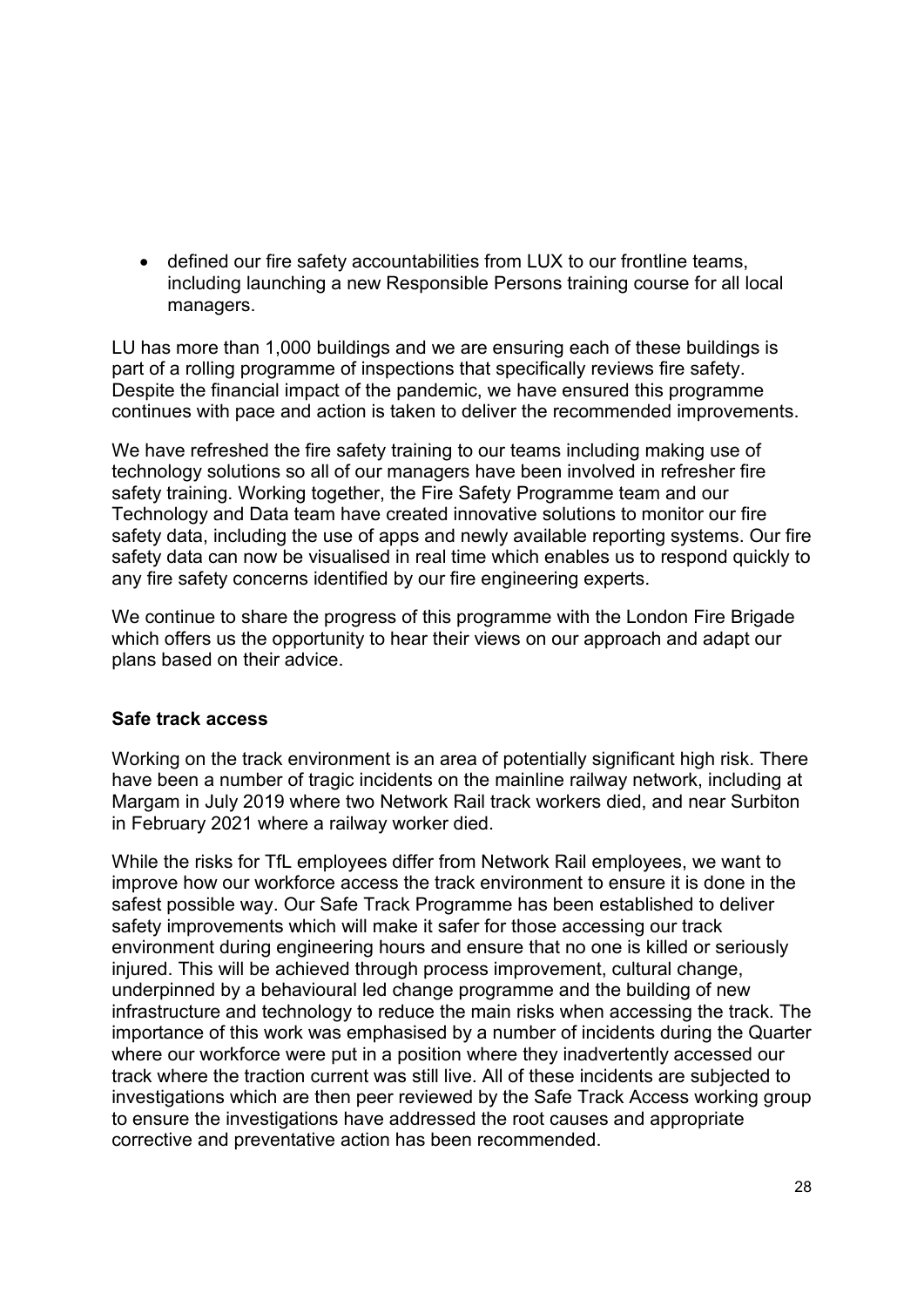As part of our improvement campaign, we started to install new, permanent, signs at key locations on the LU track in June 2021. The signs show areas of live current and clarify local track layouts in complex areas to help those accessing the track environment to understand key areas of risk. We will continue with our programme to develop and commission technology which will give our workforce who access the track live information before they access the track environment.

We reviewed the key learnings from the RAIB report into the tragedy at Margam, which was published in November 2020, and have shared that knowledge with all relevant teams internally as part of the ongoing conversation we are having around safety in the workplace. We have also identified a number of opportunities for us to improve our systems and approach. These have been incorporated into the Safe Track Access programme.

In Quarter 2, our focus on improving the safety culture will increase, with activities planned about engaging our front line teams and improving our approach to the investigation of high potential safe track access incidents.

## <span id="page-28-0"></span>**Suicide prevention programme**

Year-on-year data comparison tells us that since 2018, our Suicide Prevention Programme has helped reduce the number of suicides by 44 per cent across the network. This represents the lowest number of suicides in a decade, equal to our previous low in 2014/15. We have trained 88 per cent of station staff in suicide prevention so far. Over the last few years, we have made more than 1,000 lifesaving interventions at our stations. It is a reminder that, while vulnerable people still view our network both as a means of ending their life, they also see it as a place where they can find a friendly face and support when they have lost hope.

# <span id="page-28-1"></span>**Capital delivery**

While lockdown restrictions eased during Quarter 1, our capital delivery activities continued under the Covid-secure conditions that have been fundamental to the safety of our workforce over the past year. Visits to site continued to be risk-based and, where possible, were conducted virtually. Our site-based workforce were supported with regular communications linked to the safety and wellbeing of our people and our response to Covid-19, whilst core assurance activities continued to be delivered throughout this period.

Our workforce completed 3 million hours delivering our capital projects during the Quarter. Over the past few periods, hours worked have remained relatively stable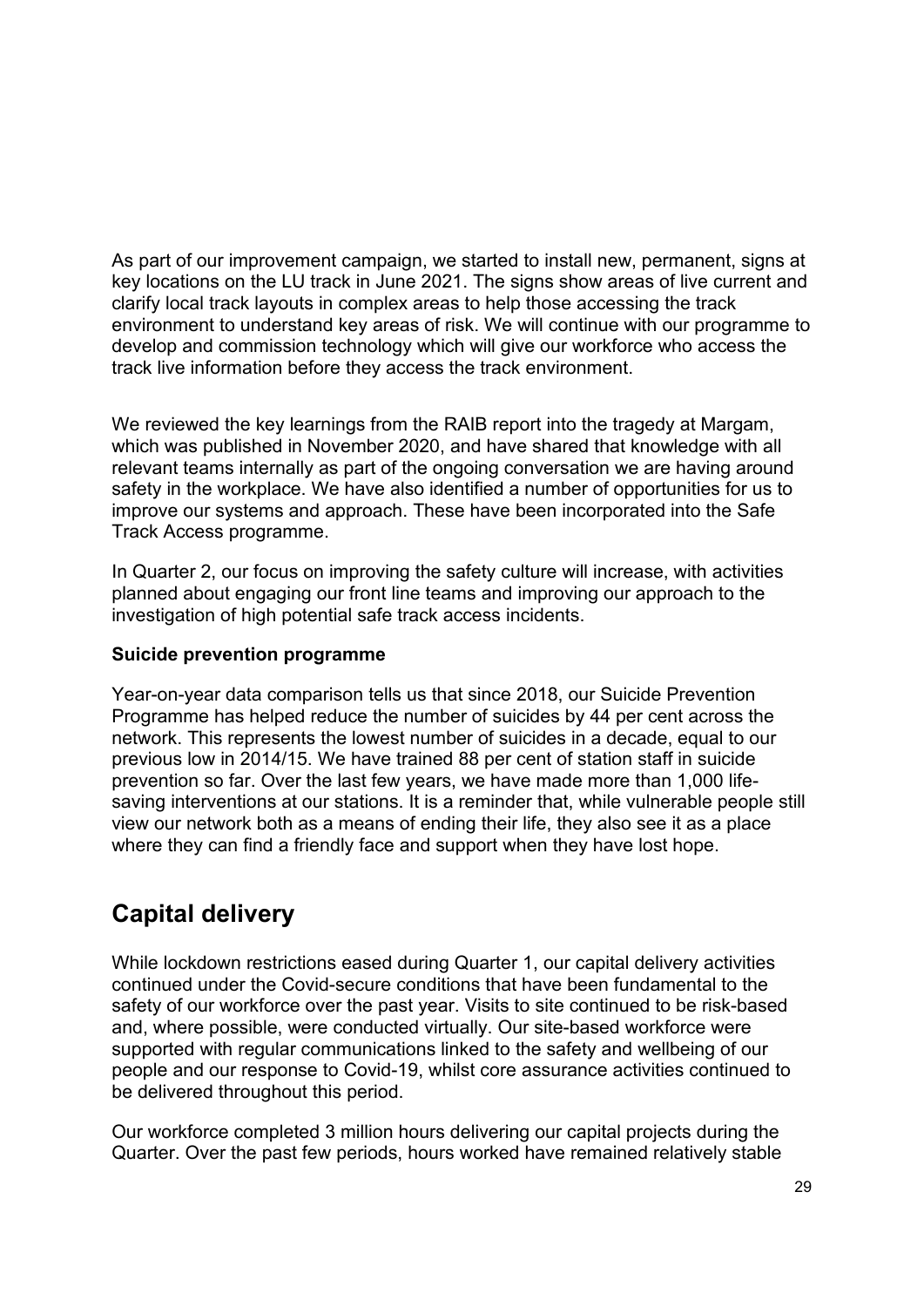but are double the hours worked during Quarter 1 of 2020/21. This is because in March 2020, most of the activity at our construction sites came to a controlled stop. The return to work on our sites was done in a planned and controlled way, from May 2020 onwards. This reflects the hard work that has gone into making sure our sites can operate safely during the pandemic.

As we progress from the 'recover' to the 'rebuild' stage, we will continue to review our processes in line with the latest Government guidance and research and wider sector good practices.

The pandemic required us to approach construction work differently to reduce risks to our workforce and supply chain. This led to innovations in the phasing of activities, the way our sites are established and ran and the way we construct. These changes to our ways of working have had positive safety, health and environment benefits beyond reducing the spread of the pandemic. Consequently, we are reviewing what can be incorporated into 'business as usual' to continue these improvements to our construction processes.



# <span id="page-29-0"></span>**Quarterly performance**

**RIDDOR accident frequency rate (2021/22)**

In Quarter 1, there were four accidents reported under the Reporting of Injuries, Diseases and Dangerous Occurrences Regulations (RIDDOR) in our capital delivery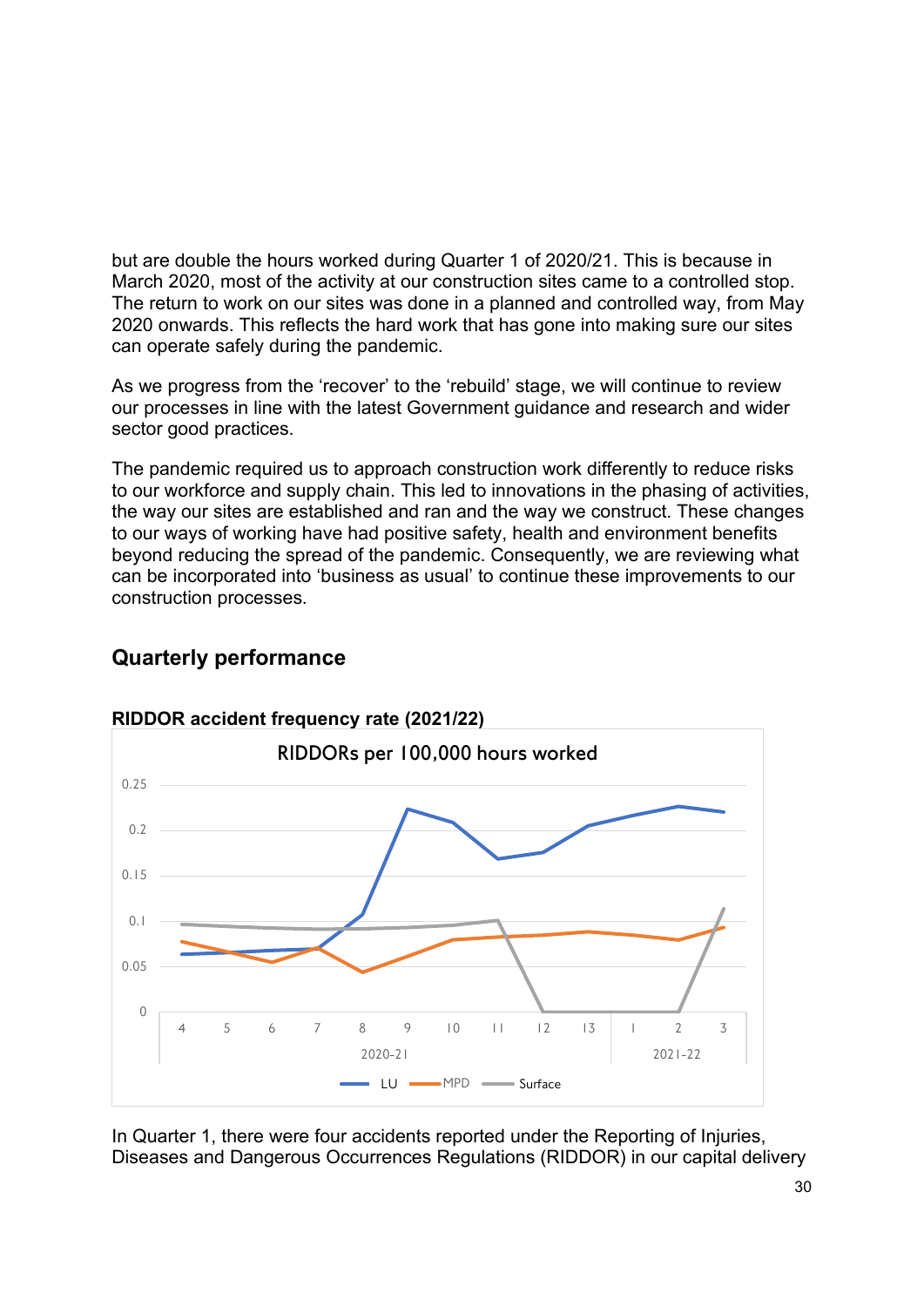teams. Two of these were in London Underground Asset Performance & Capital Delivery (APCD), one in the Major Projects Directorate (MPD) and one in our Surface Transport Project & Programme Delivery (PPD). Despite an increase of one RIDDOR on the previous Quarter, rates remain stable and both MPD and PPD are within the target thresholds of 0.12 and 0.15 respectively.

Slips, trips and falls remain the most prominent immediate cause of RIDDOR reportable accidents across our Capital Delivery teams. Recent investigations highlight the importance of ensuring appropriate procedures and safe systems of work are in place and that crucially these are followed and enforced on our sites to mitigate the risk of injury. Following each investigation, the key learnings are shared across all TfL Capital Delivery activities to help address this.



# **Lost time injury frequency rate**

Lost time injuries (LTIs) are injuries which cause an employee to be absent for one or more shifts, reflecting the loss of productive work time. There were seven LTIs in our capital delivery teams during Quarter 1, a reduction compared to the previous Quarter. LTI rates in MPD and AP&CD remain relatively stable and just above the target threshold of 0.2. The LTI rate in PPD rose following two contractor incidents in period 3. Slips, trips and falls, manual handling and non-compliance with the Health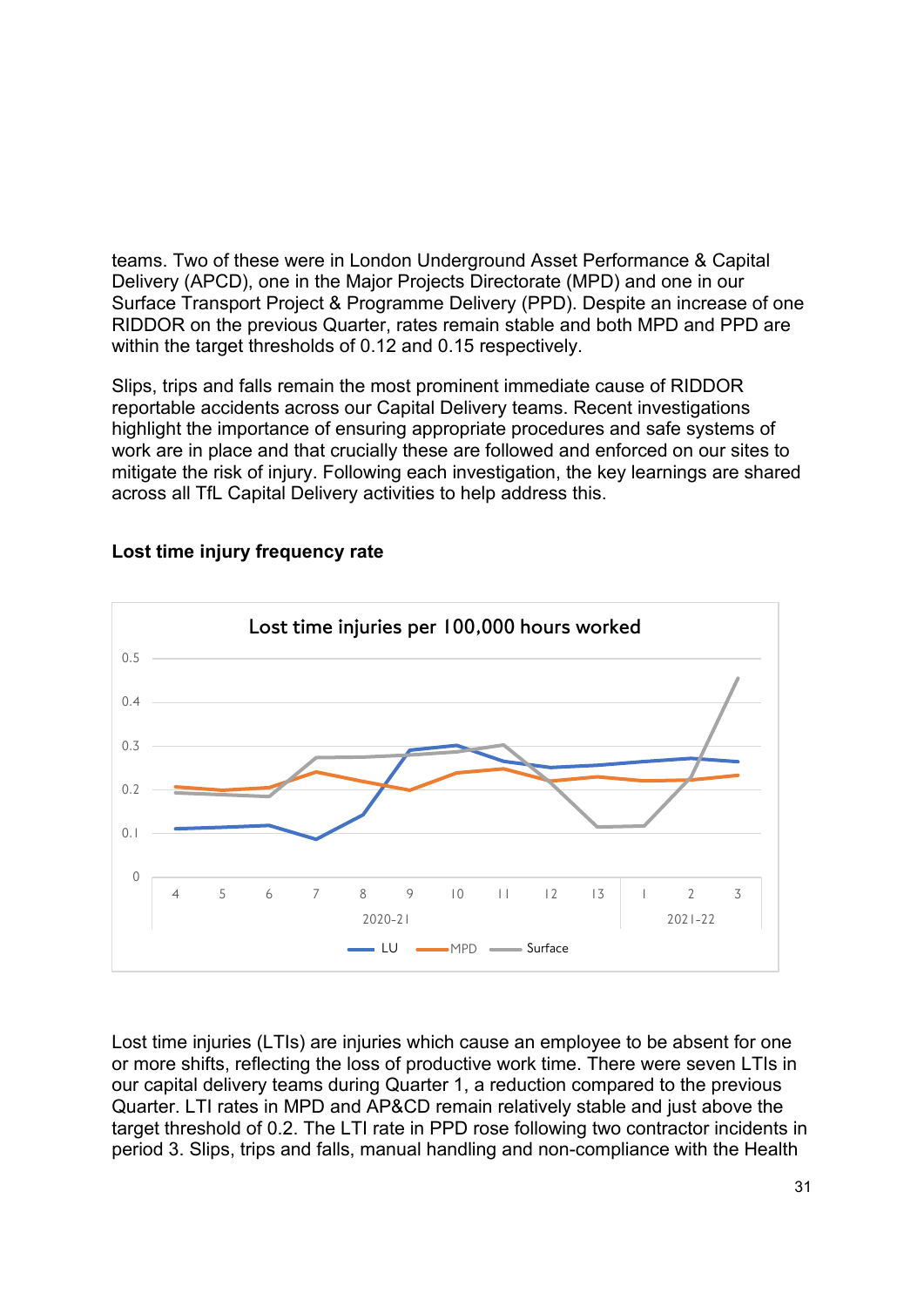& Safety Executive rules were the top immediate causes of LTIs, with inadequate application of procedures again a prominent root cause.

# <span id="page-31-0"></span>**Long term trend**



#### **Total capital delivery workforce injuries (since 2017/18)**

There were 24 injuries during Quarter 1, down from the previous Quarter. While this is an increase compared to the injuries sustained in Quarter 1 of 2020/21, last year's Quarter occurred during the Safe Stop of construction activity which means there has been significantly more time spent on site so far this year with over 3 million hours worked.

The most common cause of injuries were slips, trips and falls and manual handling. All injuries are investigated by the teams and suppliers involved to establish root causes and put in place mitigations to help prevent re-occurrence. Where identified, lessons from local investigations are shared across TfL Capital Delivery and, where appropriate, across the wider industry. In keeping with our risk-based approach, we will always ensure the level of investigation is proportionate to the potential for harm to be caused.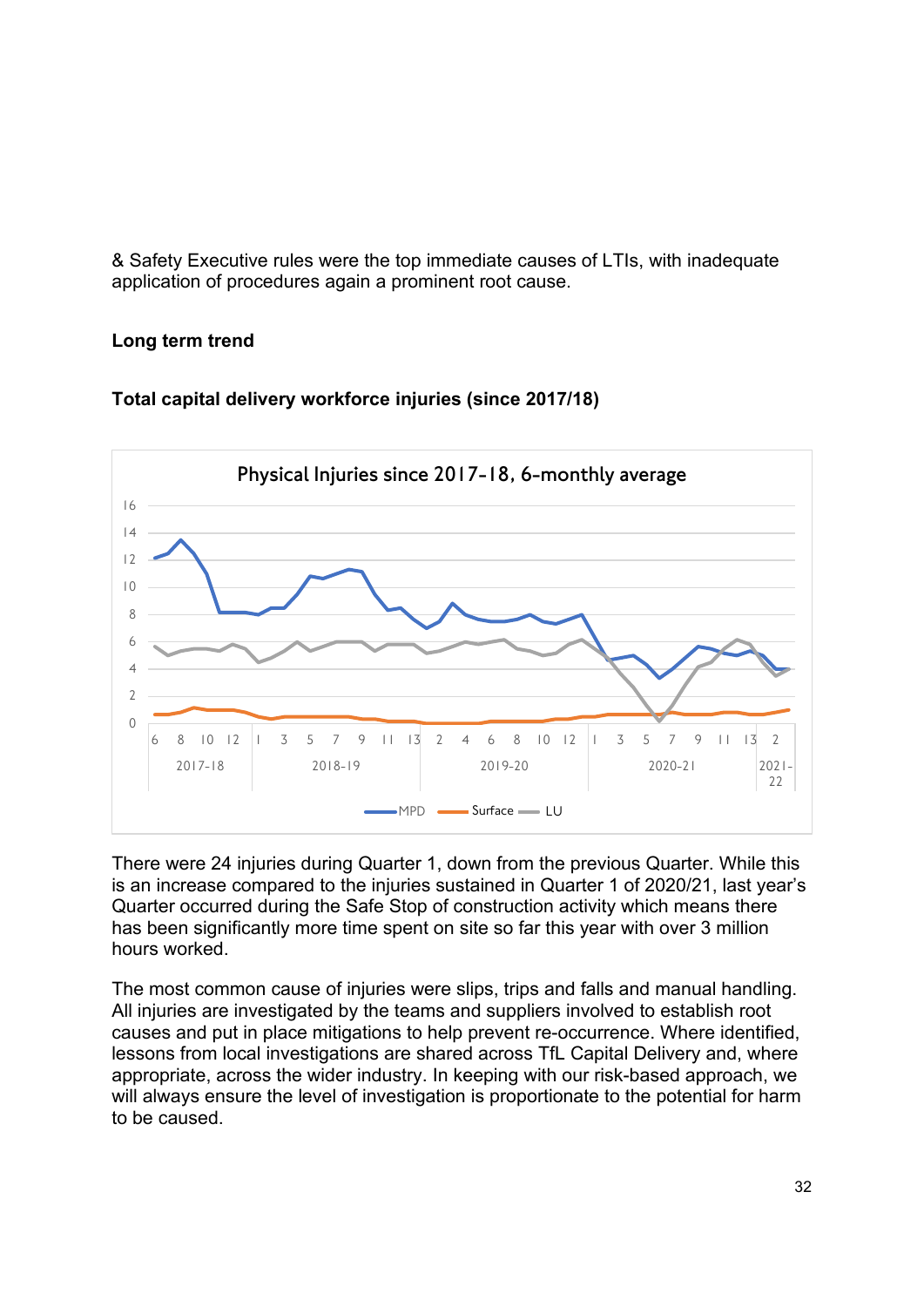Injuries across our capital delivery activities remain well below pre-pandemic levels and continue the overall trend of decline since 2017-18. Over the next few periods, as we transition towards a 'new normal', we will work to ensure learnings from the pandemic are incorporated into business as usual to help us continue on the trajectory to zero harm.

The prevalence of Covid-19 is still being monitored closely, to ensure effectiveness of control measures and impacts for both health effects and delivery of work. A dedicated Capital Covid Management Group (CMG) meets weekly to assess rates, the effectiveness of controls we have in place and to develop business wide guidance. In April 2021, the Surface Transport site at Old Street recorded 18 Covid-19 cases. Our principal contractor worked with Public Health England to review the on-site control measures, which were found to be satisfactory.

# <span id="page-32-0"></span>**Capital delivery updates**

While the data presented above provides a degree of trending on key indicators, it is often the individual incidents and near misses which provide examples of high potential for harm, and the need to learn them.

The Four Lines Modernisation Programme within the Major Projects Directorate (MPD) had a high potential near miss during testing of the new signalling system in May 2021, in a section of London Underground (LU) that was closed to the public for the weekend. An engineering locomotive travelled through two red signals in a situation where the driver believed they had been given authorisation to do so. Fortunately, there was no adverse outcome, but the Office of Rail and Road has been advised of this, and an internal TfL Formal Investigation Report is taking place. Interim measures have already been put in place to avoid a similar occurrence, and the full outcome of the investigation will make detailed recommendations.

The Northern Line Extension programme is also taking note of the findings from an incident on 11 June 2021 where a worker mistakenly cut a live electrical cable supply cable to streetlighting at Kennington Park, rather than two redundant cables. Fortunately, there was no injury, but lessons to be learned include the need for clarity of communication, and the importance of adequate supervision where required.

## <span id="page-32-1"></span>**Local initiatives**

Improvement activities have been held throughout Quarter 1. The newly formed London Underground Asset Performance and Capital Delivery (AP&CD) team held a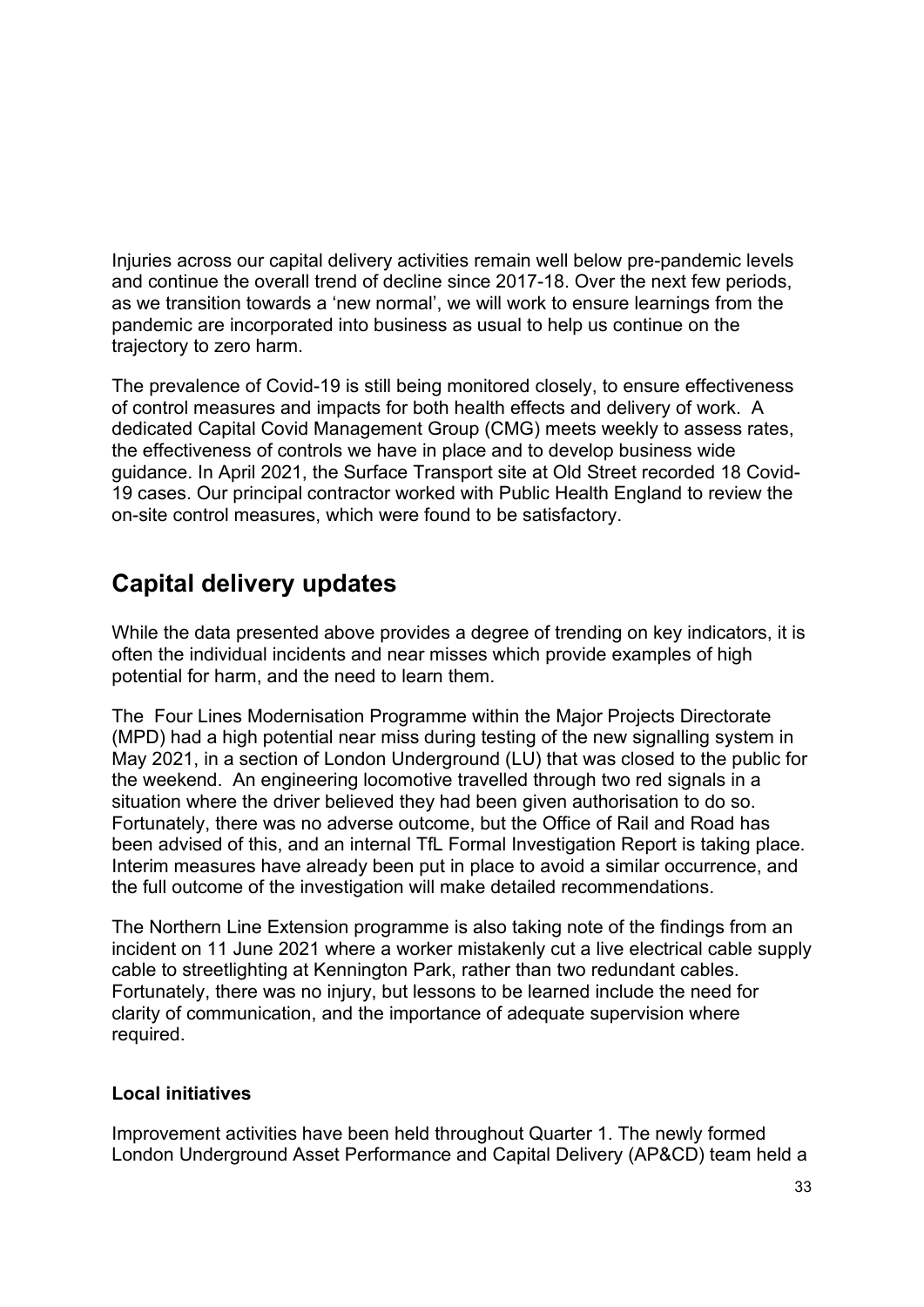joint TfL and supplier forum in May 2021 to focus on how to improve the management of risks from falls from height. This was organised following a number of incidents within the LU capital programme portfolio.

Within MPD, the Bank Station Capacity Upgrade project achieved the internally awarded "Beacon" status. The award marks a high standard in health, environment, safety and behaviours and is a credit to all those who work there - a team effort.

Also in MPD, the Quarter 1 improvement strategy for safety, health and environment was based on a "Consistent Approach". An incredible variety of topics were covered during several virtual presentations, to enable us to better manage our projects. This included design, quality management, risk assessment, management system items and carbon.

In May 2021, we launched our Capital Delivery & Maintenance (CD&M) Strategy. This is a five-year strategy which aims to reduce harm and environmental impact, whilst driving efficiency and reducing the risk to our reputation and performance. To do this, we will work with our staff, contractors, sub-contractors and suppliers to create clear, consistent processes, as well as to share information and knowledge to facilitate interventions and build confidence through targeted, risk-based assurance.

As an organisation, we are using this unique opportunity to influence across the construction industry. Whether directly through our own suppliers, local boroughs and partner organisations, or indirectly via the stakeholders they work with.

## <span id="page-33-0"></span>**Future plans**

Risk-based improvement plans for TfL Capital Delivery have been established in Quarter 1. Asset Performance & Capital Delivery (APCD), the Major Projects Directorate (MPD) and Project & Programme Delivery (PPD) have aligned these plans to our CD&M Strategy. Over the next Quarter, detailed implementation plans will be developed for our improvement plans and wider themes under the new strategy.

# <span id="page-33-1"></span>**Work-related violence and aggression**

Work-related violence and aggression (WVA) towards our people and those of our operators and contractors is unacceptable. Concerted action is underway to tackle it.

We are changing the way that we report WVA information to the SSHRP to provide: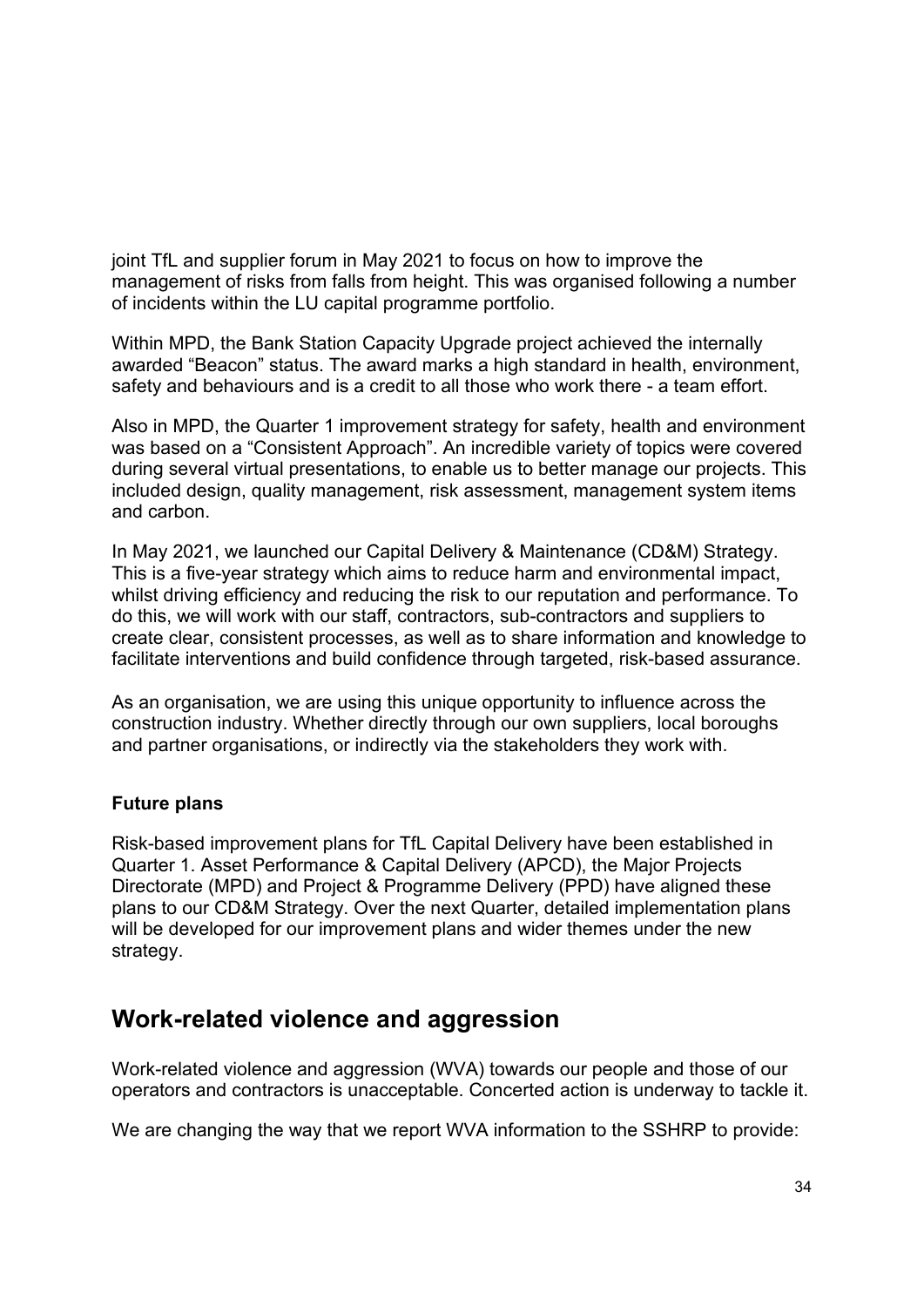- 1. Greater insight into WVA, bringing together incident and crime data from TfL and police systems
- 2. Update on key performance indicators that support delivery of WVA strategy
- 3. Highlights of successful prosecutions
- 4. Progress updates against the 2021/22 action plan

#### <span id="page-34-0"></span>**Triggers of WVA incidents**

Fare evasion remains a key trigger of WVA, responsible for 32 per cent of all WVA incidents this quarter, an increase of 6 per cent. There are strong links between fare evasion and incidents involving young people and repeat (recidivist) offenders.

WVA triggers with an increasing impact this quarter include road rage (which now accounts for 14 per cent of all WVA directed at bus drivers) and customers attempting to bring non-folding bicycles or using scooters (including e-scooters) into an LU station (6.7 per cent of all reports during Quarter 1 on LU). We have seen a sharp reduction in the amount of WVA triggered by face covering non-compliance on the surface transport network, with incidents falling by 47 per cent between Quarter 4 2020/21 and Quarter 1 2021/22 with it now accounting for around 3.6 per cent of all reported incidents.

#### <span id="page-34-1"></span>**Overview of risk and harm**

As part of the WVA strategy, we have improved the way we analyse incident data from across TfL, our operators and police partners to better understand the scale and nature of WVA incidents.

This change in the way we analyse data from different data sets was introduced in January 2020. As a result, we are unable to compare levels and trends before this date.

The following analysis compares data from different Quarters in 2020/21 and 2021/22 which cover the entire period. Due to the effect that reduced customer numbers had on workplace violence and aggression incidents, drawing comparisons and conclusions between the sets of data is difficult.

#### <span id="page-34-2"></span>**Volume of incidents in Quarter 1**

In Quarter 1 2021/22, there were 873 incidents of WVA on the London Underground (LU) network. This is a 47 per cent increase compared to the previous Quarter (279 additional incidents).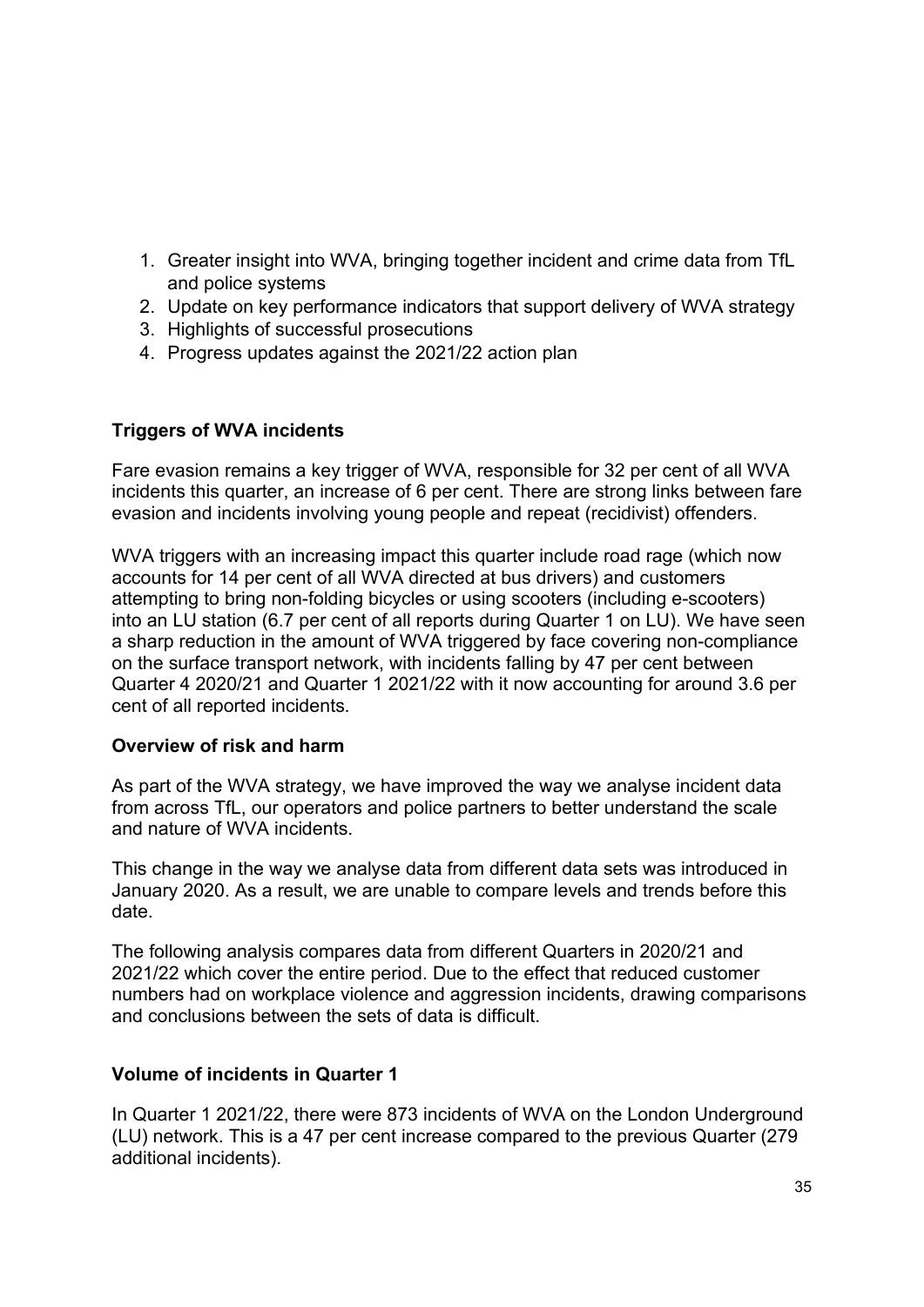In Quarter 1 2021/22, there were 1179 incidents of WVA on Surface Transport networks (including Buses, on-street, London Overground (LO), Docklands Light Railway (DLR), TfL Rail and Trams). There was an 8 per cent increase (91 additional incidents).



#### <span id="page-35-0"></span>**Police recorded workplace violence with injury offence**

We know from feedback from our workforce and our trade unions that WVA is underreported, in particular verbal abuse. Changes in the reporting of incidents, compounded by the impact on Covid-19 on overall crime levels, makes it difficult to draw clear conclusions about trends in offending. Our assumption is that violent offences that result in injury (actual bodily harm or grievous bodily harm) are more likely to be reported given that the staff member may require support, treatment or time off. Police data for violence with injury offences is a more reliable data source for monitoring trends.

The level of bus violence with injury offences was higher in Quarter 1 of 2021/22 compared with the same period in 2020/21 (43 offences compared with 32). Thirtysix per cent of physical assaults, including spitting, (and reported to the police) are linked to road rage. Levels were lower in 2020/21 because of lockdown (10 offences in Quarter 1 2020/21 compared to 21 offences in Quarter 1 2021/22). This contrasts with LU and other rail modes (LO, DLR, TfL Rail and Trams) where inn Quarter 1 of 2021/22, there were seven offences compared with 17 in 2019/20. The lower results on the rail network reflect the lower levels of passenger journeys.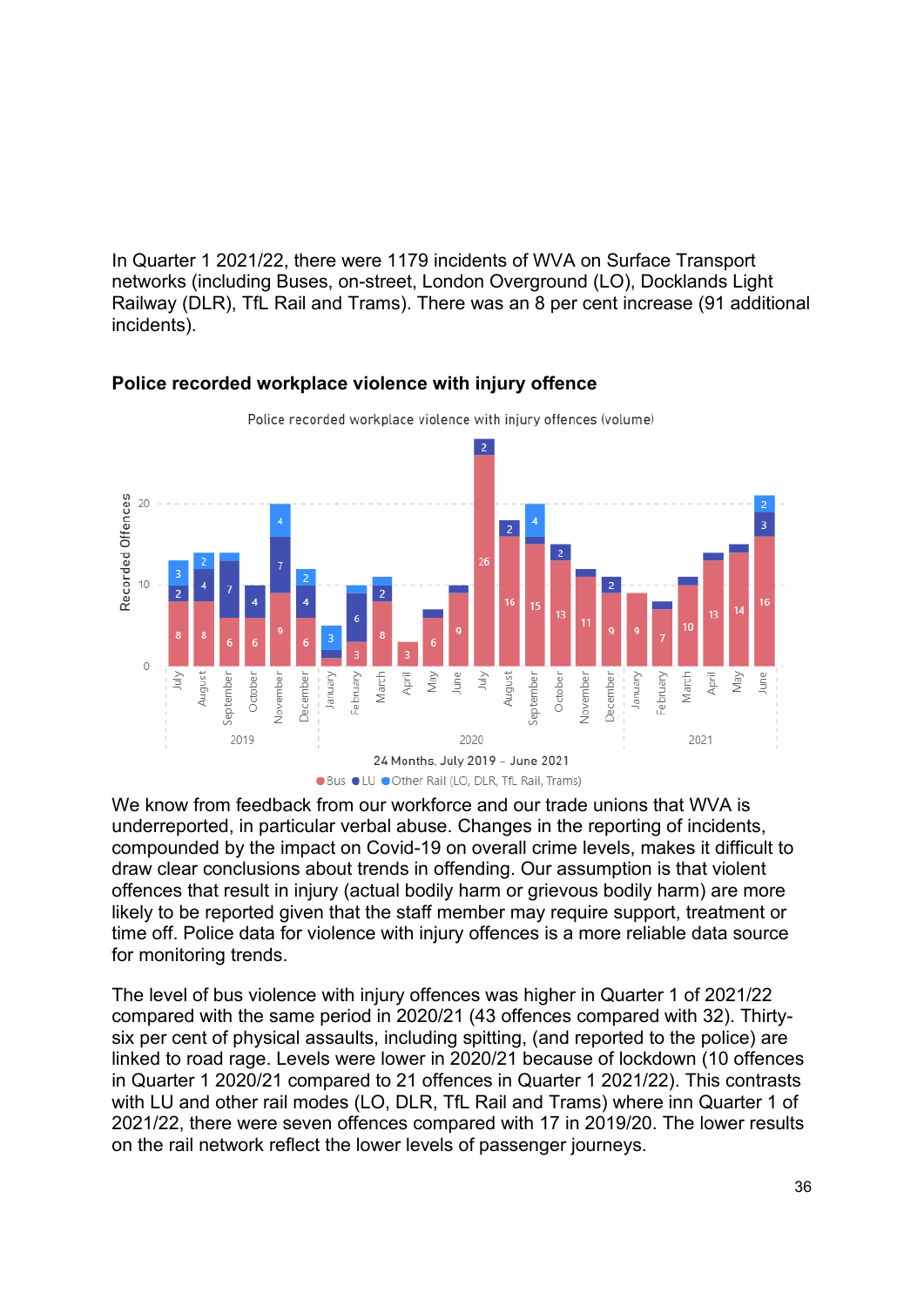

#### <span id="page-36-0"></span>**Solved rate for WVA offences investigated by the police**

Police recorded violence and public order offences against staff: Solved rates

We are working closely with the police to improve the solved rate of offences. This includes prioritising the investigation of WVA incidents, rollout of body-worn cameras and continuing to support police investigations by providing oyster card information and CCTV.

The solved rate is the percentage of offences being investigated by the police that have resulted in action against the suspect e.g. charged with the offence, summonsed to attend court or a restorative justice outcome. Figures are reported 6 months in arrears to allow time for the police investigation to conclude and for cases to progress through the criminal justice process. This section therefore focuses on Quarter 3 20/21 (20 September 2020 – 12 December 2020).

During Quarter 3 2020/21 the solved rate was 14 per cent for violence and public order recorded offences against our workforce; this is 1 percentage point lower than Quarter 3 2019/20 (14 per cent compared to 15 per cent) and 33 percentage points lower than Quarter 2 2020/21 (14 per cent compared to 17 per cent).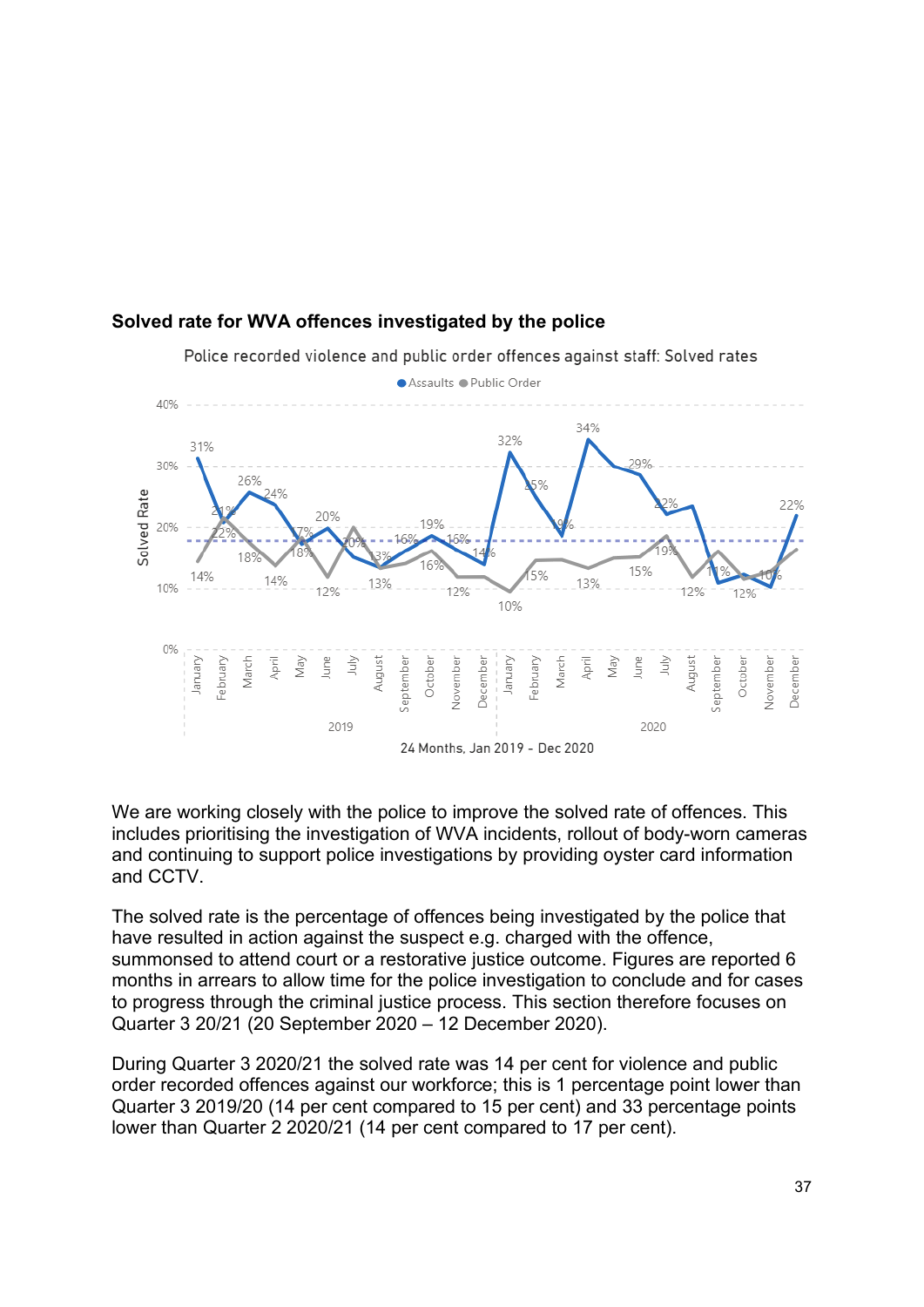The solved rate varied by mode during Quarter 3, with a solved rate of 6 per cent for bus related offences, 23 per cent for LU, and 15 per cent for other rail modes. Across all modes, the solved rates increase in line with severity of incident. The solved rate is higher for violent offences (with or without injury) compared to public order (e.g. verbal abuse) as the police will allocate more resource to identifying and apprehending offenders e.g. media appeals for information for violent incidents. The solved rate in the last 12 months for violence offences was 22 per cent compared with 14 per cent for public order offences.

#### 100% 81% 82% 80% 72% 59% 68% 66% 60% 40% 20% 0% January October **De** cember ebruary October eptember eptember Jovembe lovembe Jecembe 2019 2020

Violence and public order offences against staff: Staff willing to support

**offences against them** 

<span id="page-37-0"></span>**Staff willingness to support police investigation of violence and public order** 

24 Months, Jan 2019- Dec 2020

A key factor in being able to bring offenders to justice is staff support for and consent to partake in the criminal justice process. As part of our strategy, we are working closely with the police to address staff concerns and improve the support that we collectively provide to them throughout the process.

Figures are reported 6 months in arrears to allow time for the police investigation to conclude and for cases to progress through the criminal justice process. This section therefore focuses on Quarter 3 2020/21 (20 September 2020 – 12 December 2020).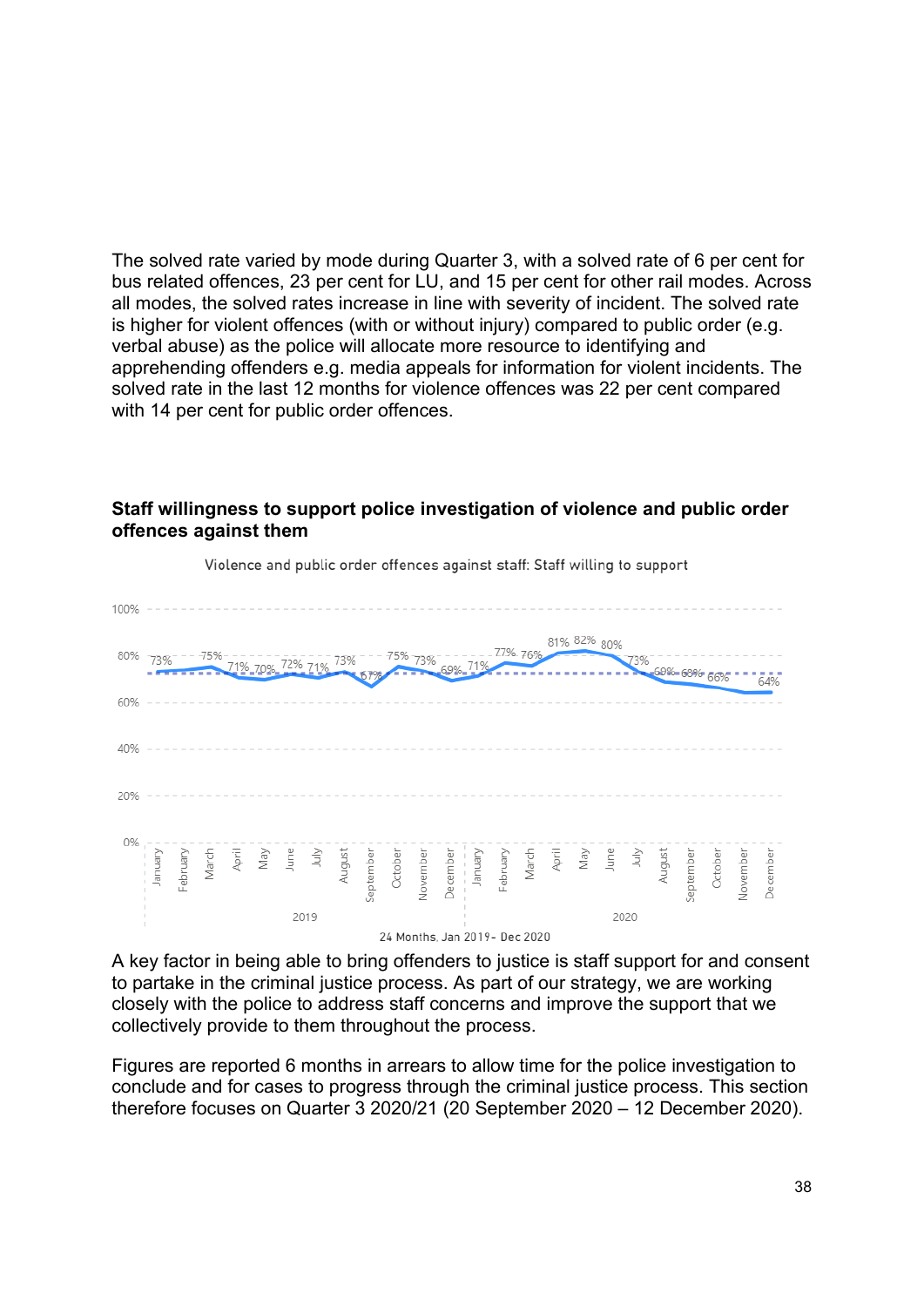During Quarter 3 2020/21, the percentage of staff willing to support a police investigation was 65 per cent for violence and public order recorded offences against staff. Support was at 73 per cent in Quarter 3 2019/20, and 70 per cent in Quarter 2 2020/21.

#### <span id="page-38-0"></span>**Progress against 2021/22 annual action plan**

Future Safety, Sustainability & HR Panel (SSHRP) reports will include updates against actions within the annual action plan. The plan was approved by the SSHRP on 30 June 2021, and updates were provided at the time.

#### <span id="page-38-1"></span>**Prosecutions on buses**

#### 30/04/2021 - Criminal Damage – Bus Route N3

A man was behaving in a disorderly manner and causing a nuisance to other customers. The driver played the suitable pre-recorded messages and then addressed him via the microphone. The customer then became aggressive and spat at the bus driver. When the police attended, he spat at them too. He was sentenced to 18 weeks imprisonment, a rehabilitation order and to pay compensation of £100.

#### 04/05/2021 – Racial Public Order, Indecent exposure, criminal damage – Bus route 29

A man, believed to be intoxicated, was observed behaving in a disorderly manner and exposing himself on the bus. Distressed customers reported it to the driver who intervened. The customer became extremely aggressive and started shouting racial abuse at the driver and hitting and shattering the cab screen. He spat at the driver before attempting to run away. He was sentenced to a rehabilitation order, community order and to pay a victim surcharge of £95.

#### 28/05/2021 – Common Assault – Bus Route 343

A man was challenged when he tried to board the bus without wearing a face covering and without a valid ticket. He became very aggressive towards the driver. He openly threatened him and spat at him before getting off. He was identified using DNA collected via the spit-kit. He was sentenced to a community order, curfew requirement with electronic tagging and to pay compensation of £100.

## <span id="page-38-2"></span>**Prosecutions on London Underground (LU)**

30/04/2021– Common Assault – St John's Wood LU station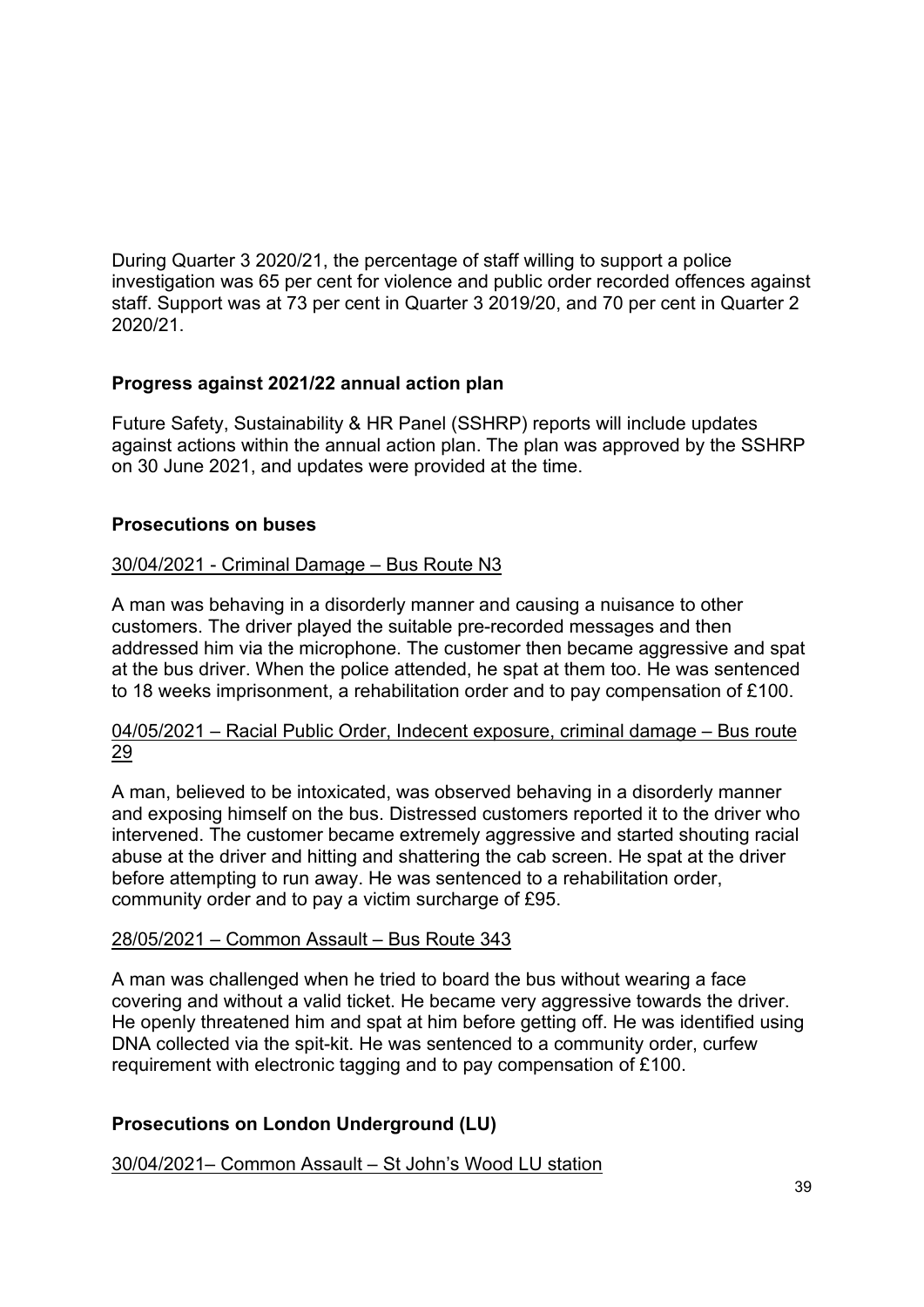A man, believed to be intoxicated, was hitting a train, causing distress to others and delays to the service. When LU staff intervened and escorted him out, he become very aggressive and the police were called. Before being apprehended he kicked a member of LU staff. He was charged with Common Assault and sentenced to 8 weeks imprisonment, alcohol treatment, rehabilitation activities and to pay compensation of £60.

## 11/05/2021 – Common Assault – Fulham Broadway LU station

A woman was pushing the gates and abusing other customers demanding to be let through. The woman spat at a LU member of staff when they approached to offer assistance and explain that she could not travel without a valid ticket. DNA and CCTV footage identified the suspect who was sentenced to 12 weeks in prison, 3 months curfew, requirement to comply with rehabilitation activities and to pay compensation of £200.

## 24/05/2021 – Common Assault – Camden Town LU station

A man was lying on the platform. When a LU member of staff approached him to check on his welfare and to explain he could not sleep at the station, he became very aggressive, both verbally and physically. He struck the staff member on the head. He was arrested and sentenced to comply with rehabilitation activities and to pay a victim compensation of £50.

## 26/05/2021 - Common Assault and Public Order – Piccadilly Circus LU station

A man who was being abusive to other customers and was trying to force his way through the gates, became very aggressive when approached by a LU member of staff. He threatened "I will shoot you in your head", while grabbing equipment and personal possessions from them and pushing them violently. He was arrested and sentenced to a total of 22 weeks imprisonment and to pay a surcharge of £128.

#### 02/06/2021 – Common Assault, Outrage to Public Decency, Public Order – Rayners Lane LU station

A man who was found asleep in a train carriage became very aggressive when woken up and asked to leave by LU staff. As he exited the station, he exposed himself to members of the public. He was arrested and sentenced to 12 weeks in prison, to pay a total of £678 in compensation, surcharge and costs.

#### 10/06/2021 – Common Assault – Kilburn LU station

A group of people were waiting on the platform after the last train had departed. LU staff informed them they had missed the train and advised on the best way to reach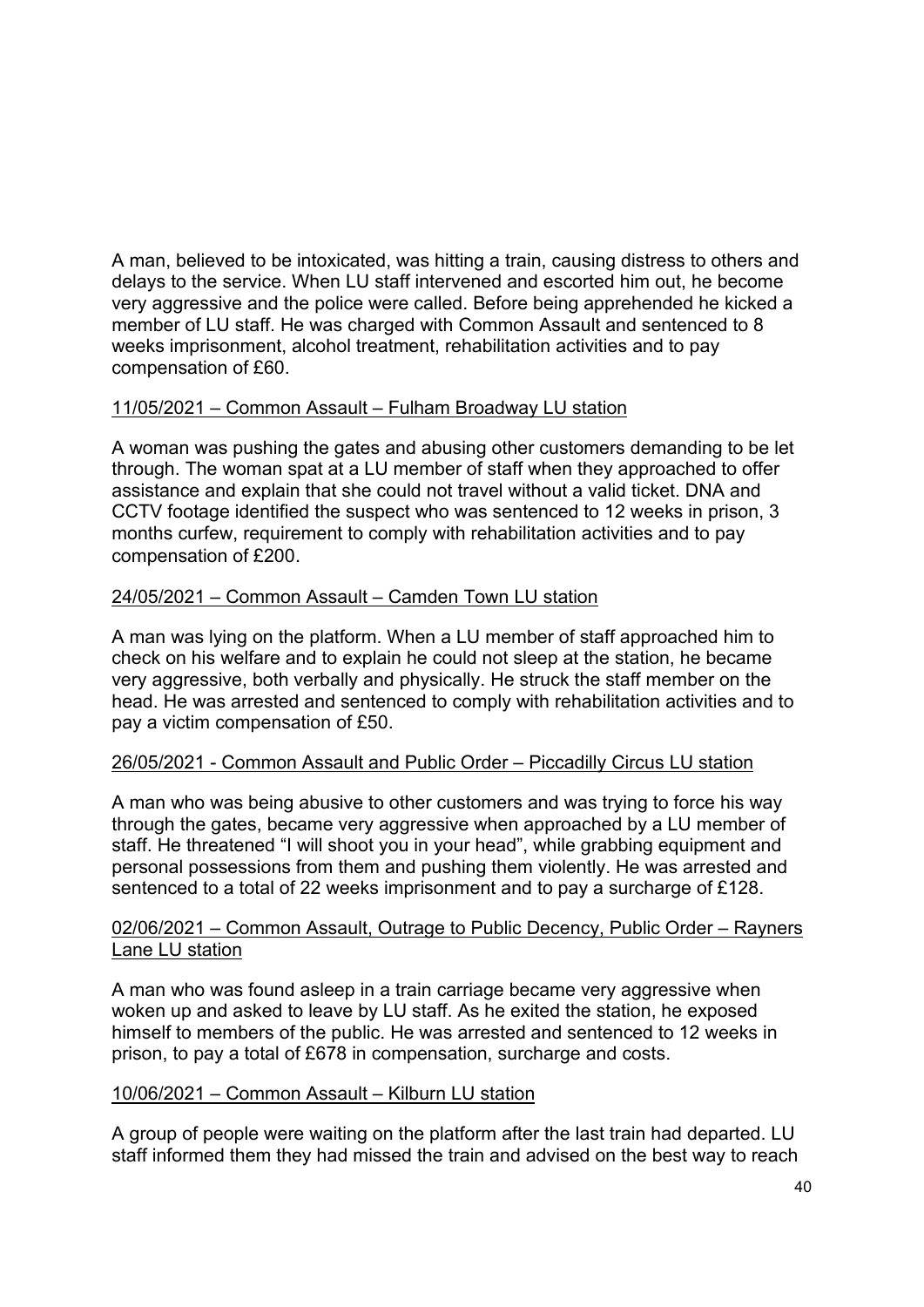their destination by bus. One man become verbally abusive and spat at LU staff before leaving the scene laughing. He was identified through DNA and CCTV footage and was sentenced to 4 weeks in prison and to pay a total of £678 in compensation, surcharge and costs.

#### 16/06/2021 – Common Assault – Tottenham Court Road LU station

A woman, who appeared to be intoxicated, was having issues with her Oyster card at the ticket barriers. When LU staff tried to offer help, the woman shouted abuse, pressing her body against theirs while not wearing a face covering. She kicked and punched the member of staff. The woman was sentenced to 12 weeks in prison, 6 weeks of curfew and ordered to pay a total of £463 in compensation, surcharge and costs.

#### <span id="page-40-0"></span>**Face covering enforcement**

During Quarter 1, our enforcement officers continued to enforce the mandatory wearing of face coverings on all public transport modes (unless exempt), using powers under the Health Protection (Coronavirus, Wearing of Face Coverings on Public Transport) (England) Regulations 2020. Face coverings have continued to be a condition of carriage to use our services after the 19 July 2021, when Government restrictions were eased.

Customer compliance remained very high in general, particularly during peak travel times. Customer research findings show that 90 per cent of customers say they are wearing a face covering at all times while using our transport services. Of those not wearing a face covering more than half claim to have an exemption or valid reason for not complying.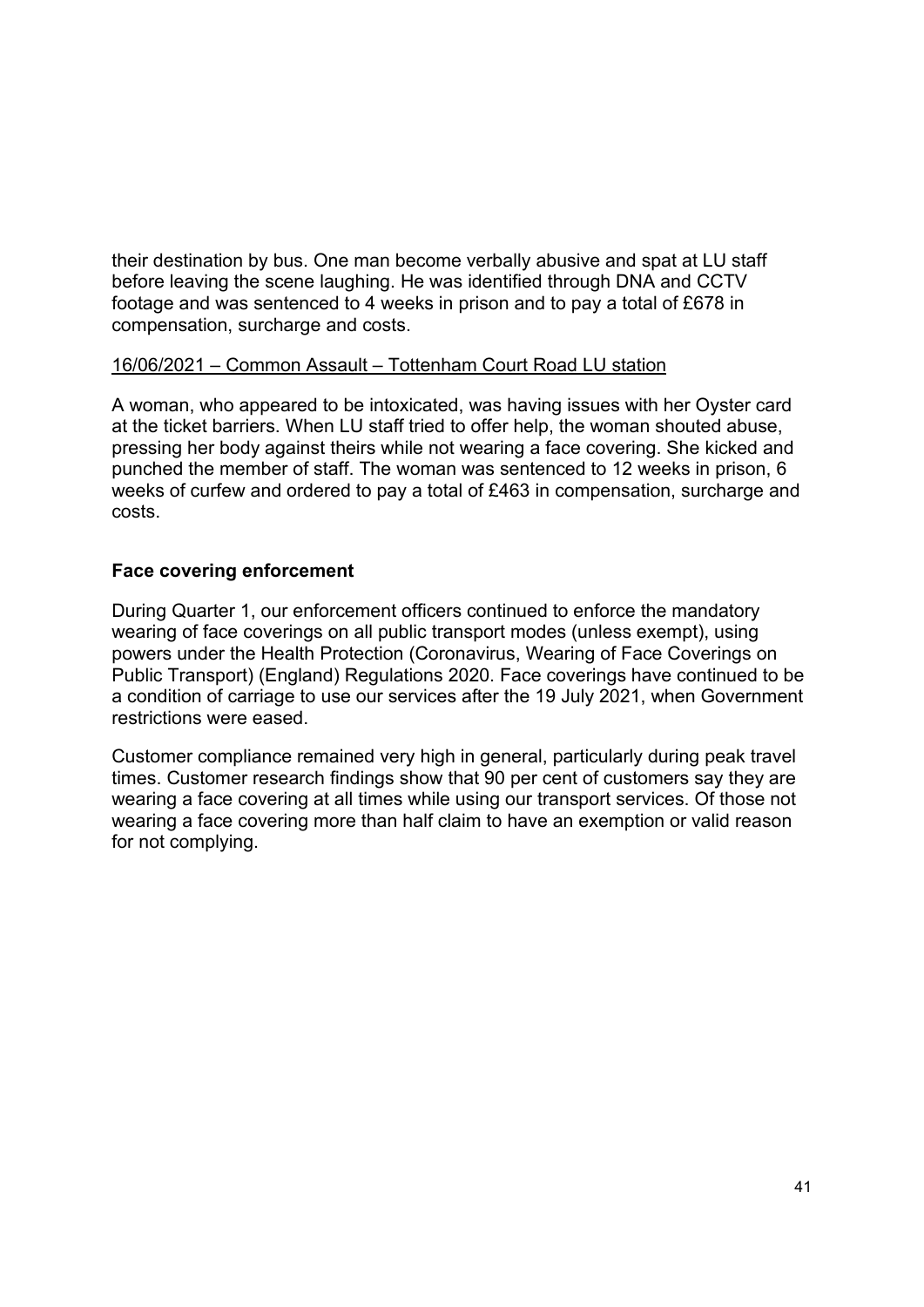# <span id="page-41-0"></span>**Significant incidents**

This section outlines significant incidents that have occurred during Quarter 1 and since the last report. It also provides an update to significant incidents of note.

# <span id="page-41-1"></span>**Significant London Underground incidents**

#### <span id="page-41-2"></span>**Ongoing investigations into Christian Tuvi's accident at Waterloo station**

The British Transport Police (BTP) continues to investigate this incident which occurred on 18 September 2019. The Office of Rail and Road (ORR) is in discussion about the next stage of the investigation with the BTP. The inquest is adjourned pending the outcome of the investigations by BTP and the ORR.

#### <span id="page-41-3"></span>**Accidental customer fatality at Waterloo station**

The ORR and the Rail Accident Investigation Branch (RAIB) continue to investigate this incident, which occurred on 26 May 2020. The RAIB shared its draft report and recommendations with TfL on 1 July 2020. TfL has sent detailed comments on the draft report to the RAIB.

London Underground (LU) continues to provide regular updates to the ORR on actions we have taken in response to the incident and in response to the Improvement Notice. The ORR confirmed it closed the Improvement Notice in December 2020. Updates were sent to the ORR in February and April 2021. An update was sent to the ORR in August 2021.

The Pre-Inquest Review (PIR) hearing concerning the customer's death was held on 22 June 2021. TfL is an Interested Person in the inquest. There will be another PIR hearing on 20 September 2021. It is expected that the RAIB report will be published shortly and will inform the Coroner's views as to the handling of the inquest.

#### <span id="page-41-4"></span>**Chiltern Railways signal passed at danger on the Metropolitan line**

The RAIB's investigation into this incident, which occurred on 21 June 2020, has been published. The ORR is contributing to and learning from the RAIB investigation. We have provided information to both RAIB and ORR when requested.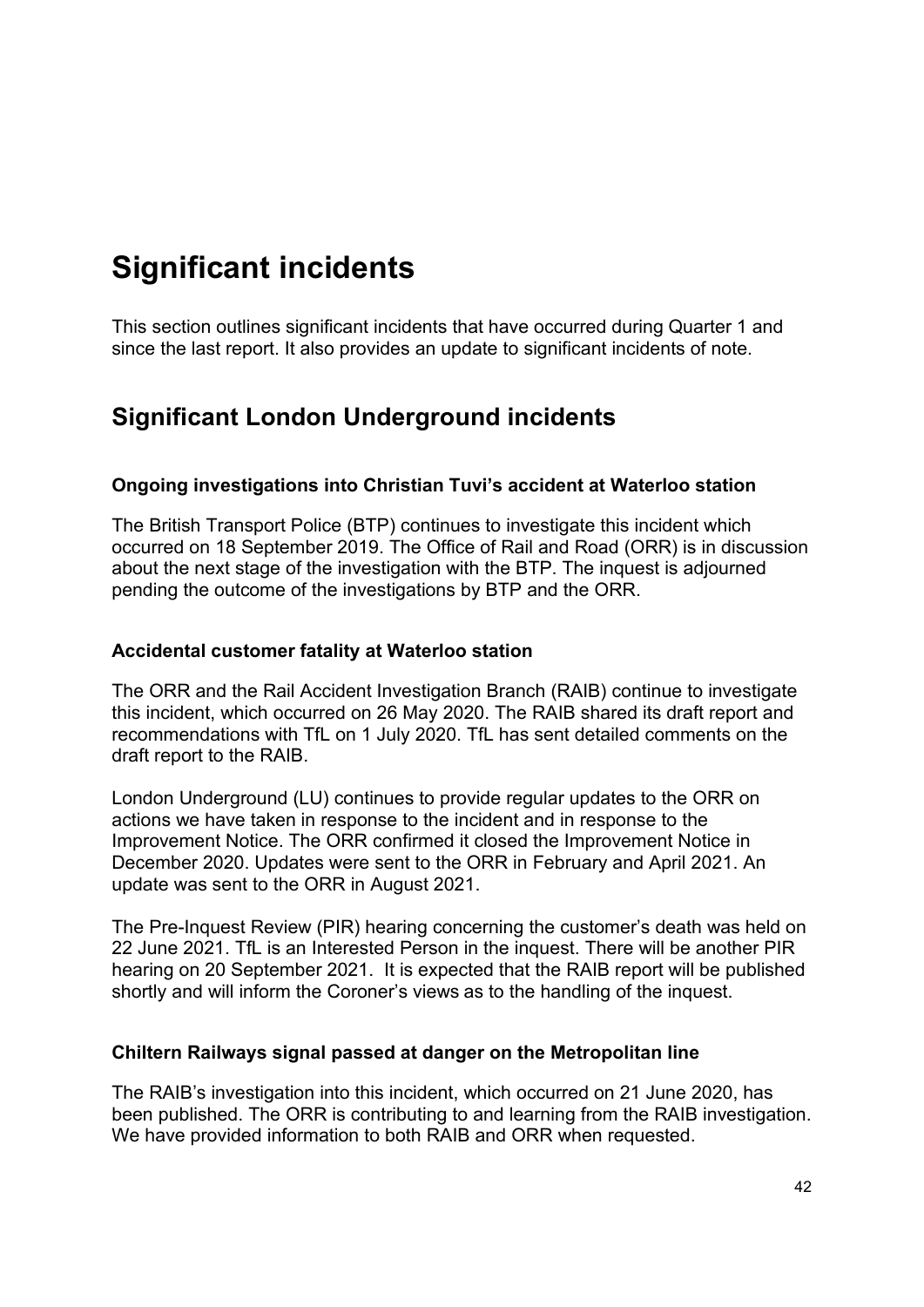We completed a network wide review to consider our approach where LU operates on Network Rail Infrastructure and conversely, where other train operating companies and freight operating companies operate on LU infrastructure in April 2021. This review identified actions to improve our understanding of safety risks associated with these interfaces, actions relating to assurance with other parties and communications between LU and Network Rail and other train operating companies. We are now delivering these improvements which will further improve safety for our customers.

#### <span id="page-42-0"></span>**Hammersmith signalling control centre – Uninterrupted Power Supply Failure**

On 22 December 2020, the Uninterrupted Power Supply (UPS) failed during service, resulting in line suspensions on the sub surface network (the Circle, District, Metropolitan and Hammersmith & City lines). A Formal Investigation Report (FIR) has was commissioned into the circumstances which led to this incident.

# <span id="page-42-1"></span>**Significant incidents on the Surface transport network**

## <span id="page-42-2"></span>**Sandilands tram derailment: Update**

On 9 November 2016, Dane Chinnery, Donald Collett, Robert Huxley, Philip Logan, Dorota Rynkiewicz, Philip Seary and Mark Smith died when a tram derailed and overturned on a curve as it approached Sandilands junction in Croydon. The RAIB investigated the incident, as well as the BTP and the ORR. The RAIB issued its report in 2017 and updated it in 2018. The report made 15 recommendations to TfL as well as the wider tram industry. All of those which were directed at TfL and the Croydon tram network have been implemented.

The Sandilands Inquests into the tragic deaths of those seven passengers began on 17 May 2021 and concluded on 22 July 2021.

The jury gave a short form conclusion of accident, and the narrative as to the contributing factors of the Sandilands accident were:

a) In relation to Tram Operations Limited (TOL), it failed to sufficiently identify the risk of the tram overturning and crashing at the tight Sandilands curve at high speed with the probability of fatalities; TOL identified the importance of line of sight driving and route knowledge but failed to identify additional measures to mitigate risk; the lack of a "just culture" which discouraged drivers from reporting health and safety concerns.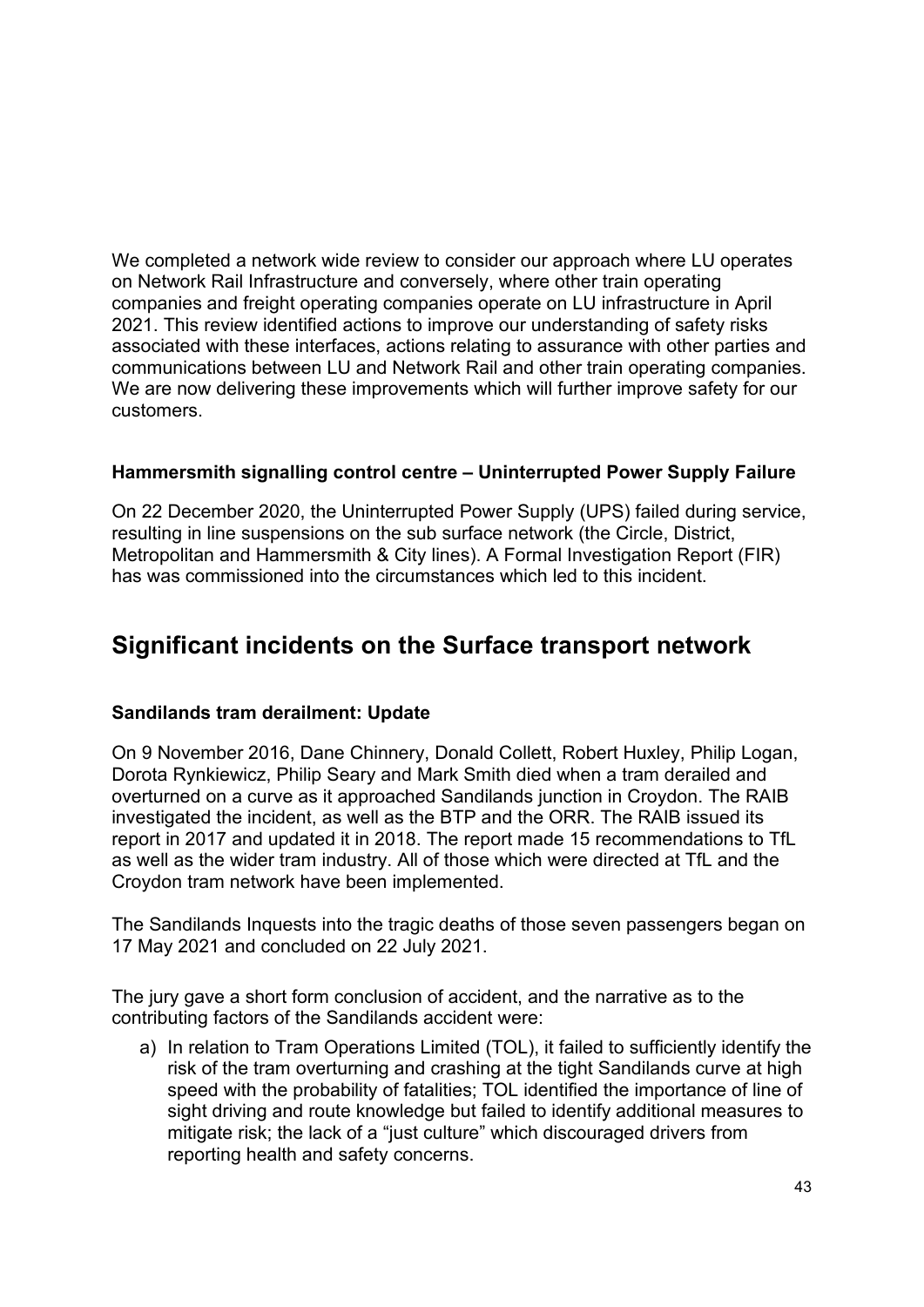b) In relation to the driver, the driver lost awareness and became disorientated ahead of the Sandilands curve probably due to a micro sleep. Following this the driver failed to hit the breaking point by which time the tram was travelling too fast to negotiate the Sandilands curve. The result was a high-speed derailment, the tram overturning and seven fatalities.

The Senior Coroner heard evidence about Prevention of Future Deaths (PFD) matters and received written submissions and will decide whether to issue a PFD report shortly.

TfL assisted the Senior Coroner throughout the Inquests. Mark Davis, General Manager of London Trams, was in attendance every day of the Inquests. This demonstrated our commitment to ensure that we learn lessons for the future to ensure nothing like this accident happens again, as well as provided confidence that any further action to continuously improve safety will be taken.

Since the conclusion of the Inquests, five of the families of those who lost their lives have written to the Attorney General (AG) to request that he considers using his powers under section 13 of the Coroner's Act 1988 to apply to the High Court for an order seeking fresh inquests. The Senior Coroner has been asked by the AG to provide submissions. At this stage, TfL has not made submissions to the AG.

Those who lost their lives, their family and friends, and all others affected by this incident remain in our thoughts and we continue to offer support to those people directly affected as well as the wider community.

#### <span id="page-43-0"></span>**Issues identified with TXe model taxi**

In January 2021, we became aware of an incident with a glass panoramic roof of a London taxi becoming detached while the vehicle was in motion. This was a TXe model taxi which is manufactured by the London Electric Vehicles Company (LEVC). There were no reported injuries as a result of the incident but as the regulator of London taxis, we were concerned that this issue had occurred and immediately discussed the matter with LEVC who embarked on a safety check programme for all TXe vehicles.

While these safety checks were underway, unfortunately a second incident of the same nature occurred in April 2021 where a glass panoramic roof detached from a TXe vehicle while the vehicle was in motion. Again there were no reported injuries as a result of this incident and further investigation revealed that this vehicle had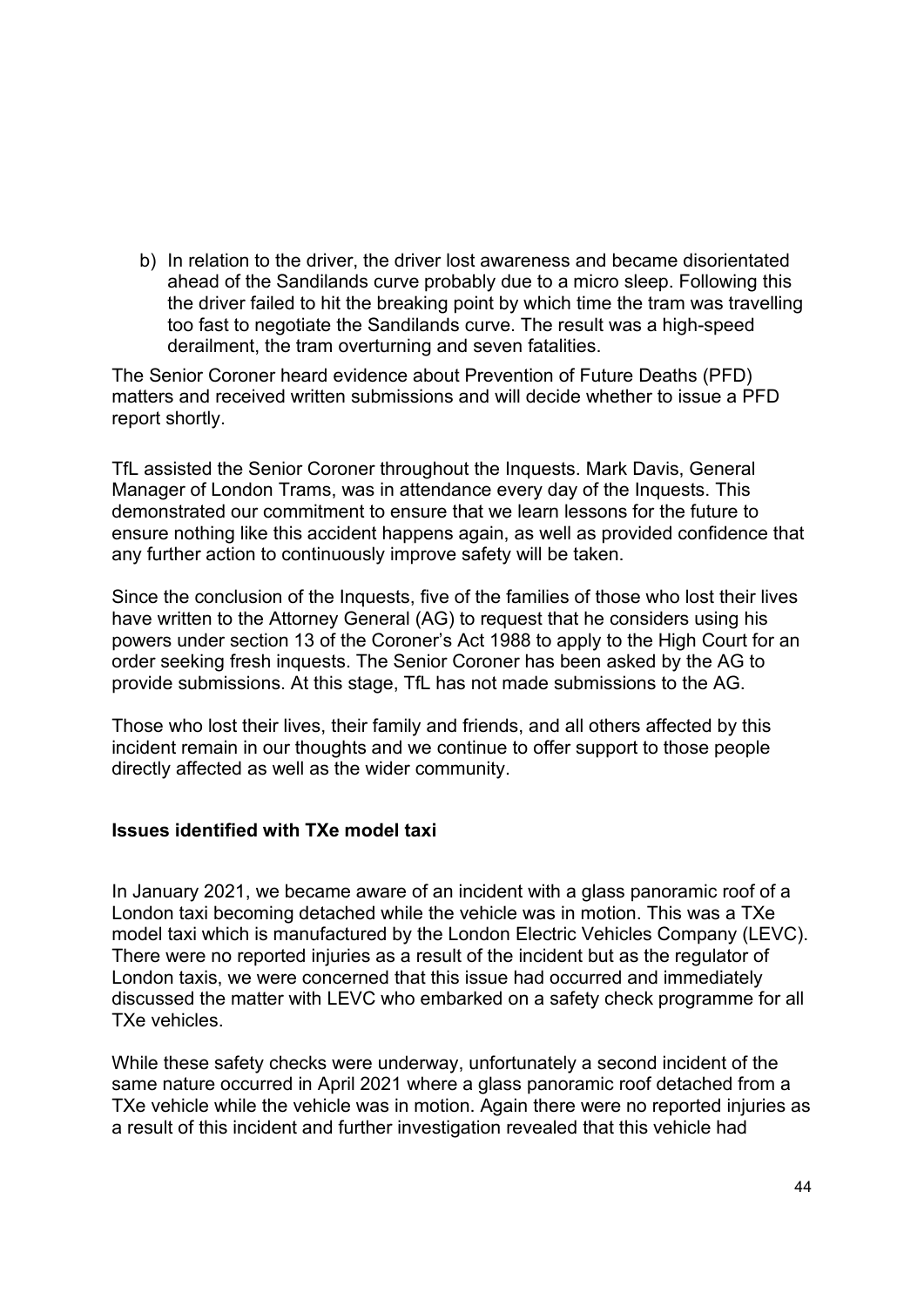undergone a safety check at an LEVC dealership, but the vehicle owner had declined the remedial works at the time.

Measures were put in place with LEVC to ensure no further vehicle owners could decline having the remedial works carried out immediately should a failure be identified.

There were 3,711 London licensed taxis affected. LEVC has now checked all affected licensed vehicles and has undertaken repairs on any taxis where the fault was identified.

#### <span id="page-44-0"></span>**Passenger fall from a slow-moving bus**

On 8 May 2021 at 21:35, a route 432 bus in Croydon was stationary in traffic behind other vehicles at traffic lights. A female customer with two young children, used the emergency centre door release button to open the bus doors. The first child alighted onto the pavement. At this point the driver checked the internal mirror and immediately closed the doors to proceed as the traffic ahead had moved.

As the bus moved off, the female customer pressed the emergency door release again, and the doors reopened whilst the bus was in motion (moving at approximately 3mph). The female customer and the second child then fell from the bus as they attempted to alight. The rear nearside wheel ran over the female customer's leg resulting in an open fracture. Emergency services attended and the female customer was conveyed to hospital and the children are not thought to have been physically injured in the incident.

By design, there is a tolerance built into the door systems which means they can be opened when the bus is travelling below 5mph (8km/h). Above this speed a solenoid will activate which prevents the air being released so the doors will not open. The incident is currently under investigation.

#### <span id="page-44-1"></span>**London River Services: Tower Millennium Pier – Near Miss**

On 12 June 2021 on Tower Millennium Pier, a serious near miss occurred involving a Thames Clipper vessel. The vessel was tied to a bollard smaller than those designed and in place for the large Thames Clipper vessel. The bollard broke away from its fixing, hitting the side of the vessel.

No injuries or significant infrastructure damage was sustained. Due to the significance of the incident and, as this was a breach of their safe operating procedures, Thames Clippers suspended their vessel skipper and commenced their own investigation which will be shared with TfL's London River Services (LRS).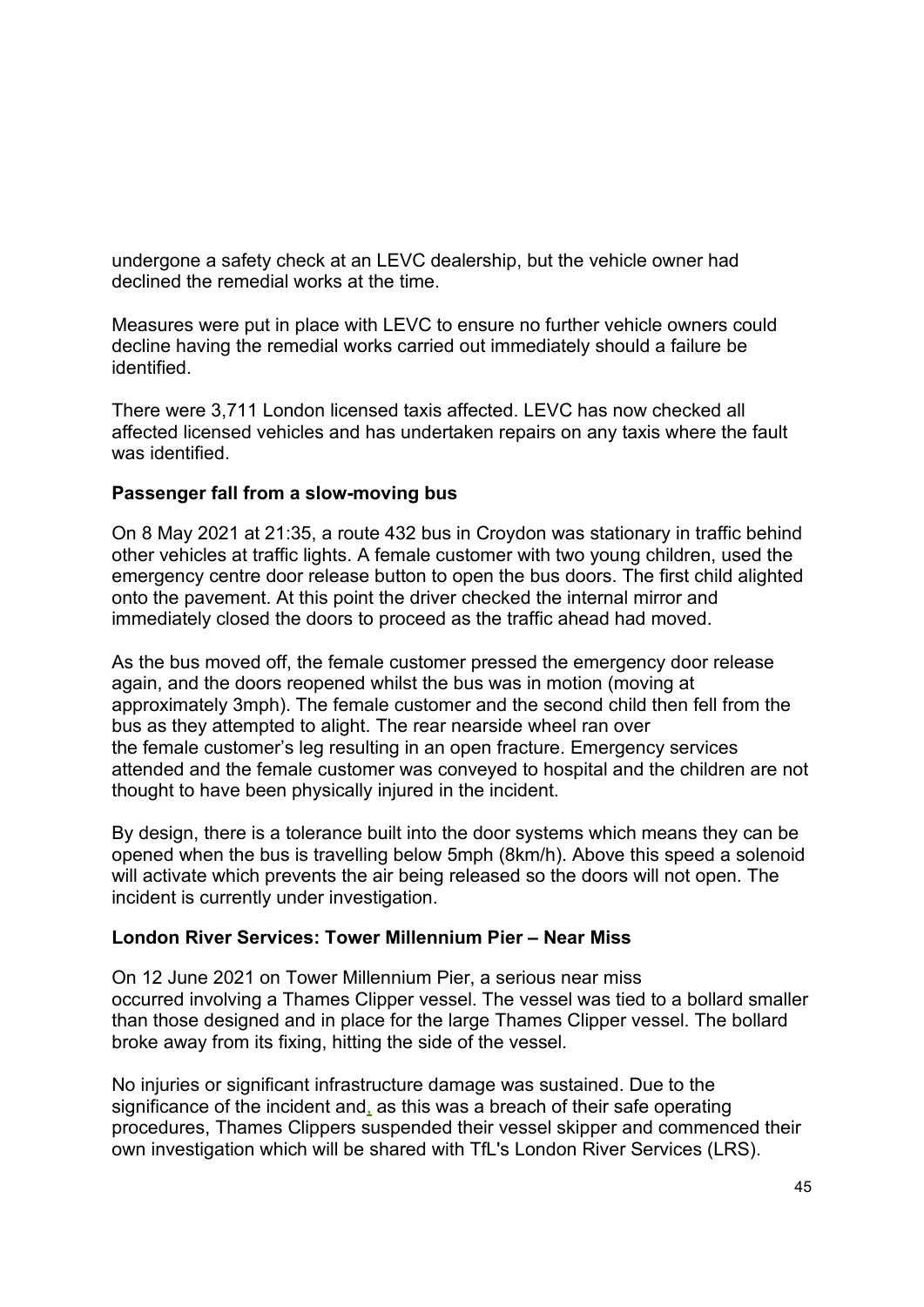As a precautionary interim measure, TfL is undertaking its own inspections of all bollards and infrastructure around the pier, with the Asset Operations team asked to investigate more rigorous testing of the bollards.

On 25 June, a Formal Investigation Report (FIR) was commissioned to establish the root cause of the incident. The FIR also needed to determine whether the asset maintenance regime is appropriate and understand the maintenance regime and appropriateness for assets on TfL infrastructure but not belonging to TfL. This investigation is set to conclude shortly.

### <span id="page-45-0"></span>**Member of the public injured following a shattered glass panel falling from height**

At around 11:30am on Tuesday 20 July 2021, a glazed roof panel at Canning Town bus station (roughly 1m by 2m, at a height of approx. 5m) spontaneously shattered, showering a passing member of the public with fragments of glass. The male (aged approximately 60) sustained numerous lacerations and was bleeding heavily, subsequently going into shock. LAS, fire brigade and police attended site, and the injured person was taken to hospital for treatment where his condition improved. The bus station was closed, and the area was treated as a crime scene and made safe while police conducted their investigations. The site was subsequently handed back once criminal intent was ruled out.

The incident site has been secured to preserve evidence and initial visual inspections undertaken to check for obvious causes of failure, and to check the integrity of surrounding glazed panels. Dynamic risk assessment of similar glazing panels in the vicinity enabled egress to the London Underground part of the station to reopen. The internal portion of the bus station remains closed as it is not operationally critical, and plans have been implemented to enable the safe reopening of the outside portion of the bus station and create safe walking routes using Streetspace measures. While no faults have been identified, a glazing specialist who was involved previously following a similar investigation at Canada Water, has been engaged to establish the circumstances leading up to the sudden failure.

TfL is providing support to the injured party and identifying further locations with similar glazed panels. The incident has been reported to the Health and Safety Executive as required by RIDDOR. Work is underway for an appropriate level of internal investigation to be commissioned into the incident.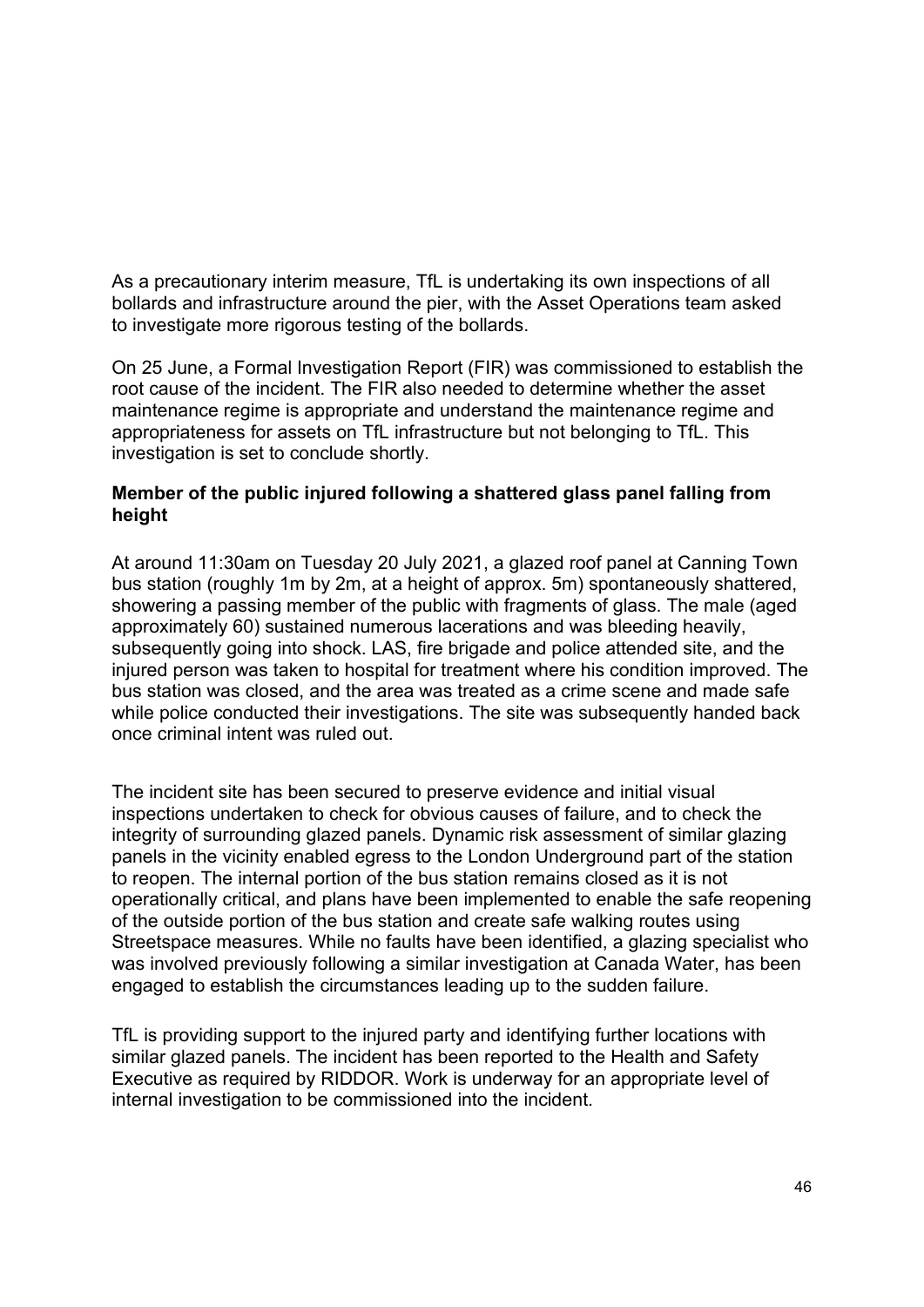## <span id="page-46-0"></span>**Holborn cyclist fatality**

On 4 August 2021, a collision occurred between an HGV driver and person cycling at the junction of Southampton Row and Theobalds Road. This tragically resulted in the death of the person cycling.

Since 2008, there have been seven deaths of people cycling in a 200m area around this location, with five involving an HGV (three occurring when the HGV was turning left), one involving a bus and one involving a coach. Urgent work is underway with the London borough of Camden to progress potential short term mitigations to the area while work progress on longer term safety solutions.

#### <span id="page-46-1"></span>**Victoria bus station fatality**

On 10 August, two route 507 buses collided, one hitting the other from behind, causing the one in front to move forward. In doing so, it collided with a pedestrian. One person tragically suffered fatal injuries. Another person and one of the bus drivers were also injured. An investigation is currently under way.

#### <span id="page-46-2"></span>**Passenger fall on stairs**

On 14 July 2021, as a route 65 bus pulled away from the bus stop, an older male who had reached the top of the stairwell lost hold of the handrail and fell down the stairs. The emergency services attended and conveyed the passenger to hospital. We were informed that he subsequently died in hospital a few weeks later. An investigation is underway.

#### <span id="page-46-3"></span>**Lessons learned: Ludgate Circus**

One lesson learned document was produced and shared in the last Quarter, this was in relation to a Formal Investigation Report completed last Quarter at Ludgate Circus - Incident at Traffic Signal Junction.

The incident occurred on 16 December 2019, due to changes that were implemented to a four-road junction to introduce an additional pedestrian phasing. These changes were made to enable people walking more opportunity to cross the road during the busiest times of the day and to address previous safety concerns from people walking.

Whilst on site, a member of the public approached one of the TfL representatives and reported the appearance of the Green Man at the same time as green traffic light on conflicting junction, leading to a near miss between a person walking and a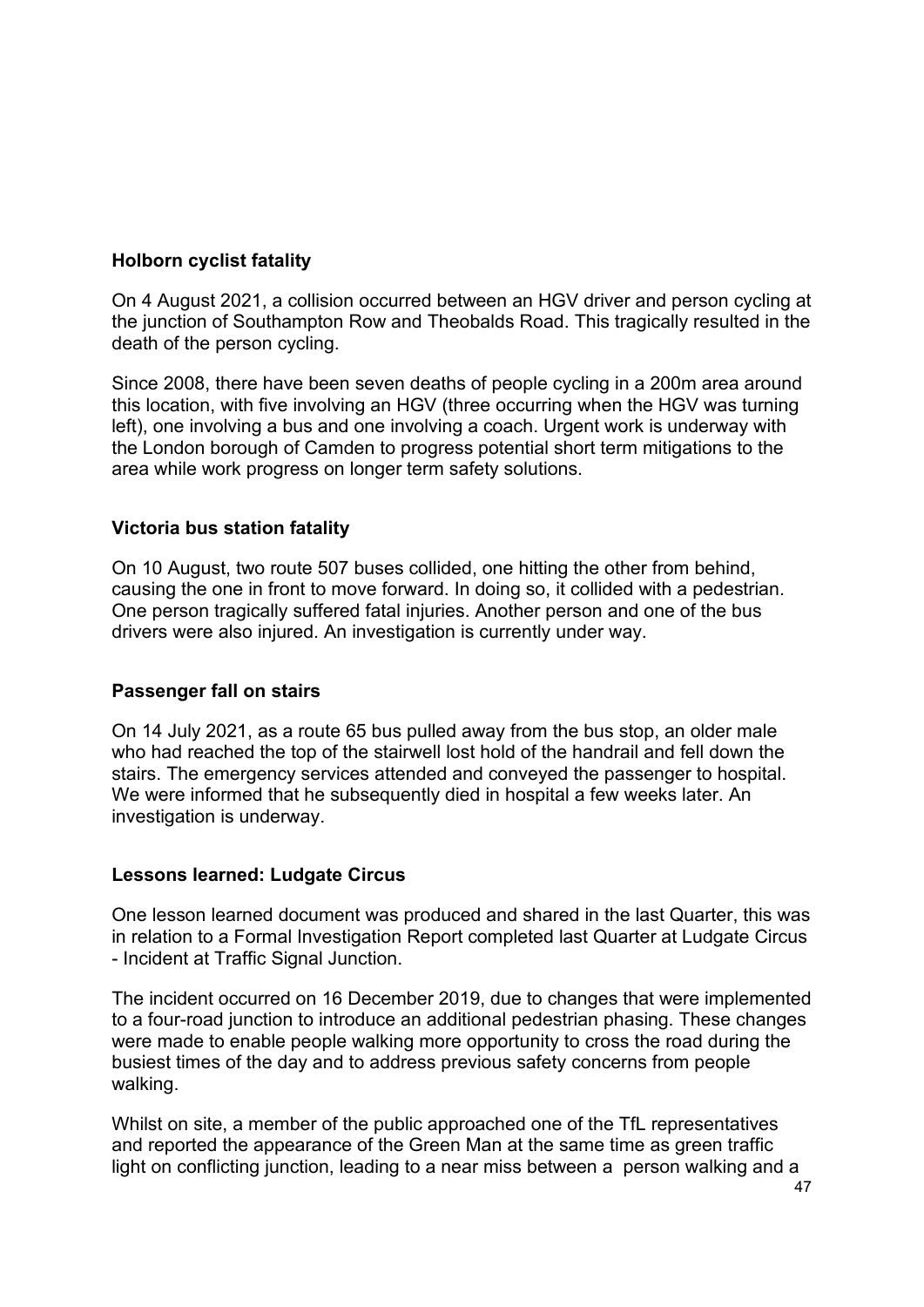person cycling. The TfL Engineer immediately checked the situation and found Ludgate Hill pedestrian crossing illuminated at the same time as conflicting traffic from Ludgate Hill and Fleet Street.

The investigation found four main causal factors including: not terminating cables correctly and more focus by the team on the complex areas of the job. The formal investigation made three recommendations and had four observations to address the root causes (poor judgement, communication flaws and gaps in the process).

# <span id="page-47-0"></span>**Significant incidents in Capital Delivery**

# <span id="page-47-1"></span>**Four Lines Modernisation (4LM), High Potential signalling issue, Monument**

On 19 March 2021, an error was identified in the recently commissioned Communication Based Train Control (CBTC) system on the District line, westbound at Monument which meant that:

- A train operator could possibly engage legacy "tripcock mode" earlier than the westbound platform stopping location when heading westbound at Monument Underground station on the District line and thus remove any speed supervision and train protection prior to the station starter signal; and
- If a train, having selected tripcock mode correctly at the westbound platform, did pass the starter signal at danger (SPAD) and there was a train held at the next signal beyond it, there was a risk of collision.
- Action was taken to relocate the train-stop device associated with the signal so that the risk of collision was eliminated, and until this was done additional protection was also provided by positioning a hand signaller at Monument. Underlying causes with regard to the design and implementation of the new signalling system are subject to a Formal Investigation Review (FIR) which is taking place.

# **Formal investigation: Four Lines Modernisation (4LM), High Potential signalling issue, Monument**

A Formal investigation has been commissioned into the circumstances which led to errors within the Communication Based Train Control (CBTC) system.

Action was taken to relocate the train-stop device associated with the signal so that the risk of collision was eliminated, and until this was done additional protection was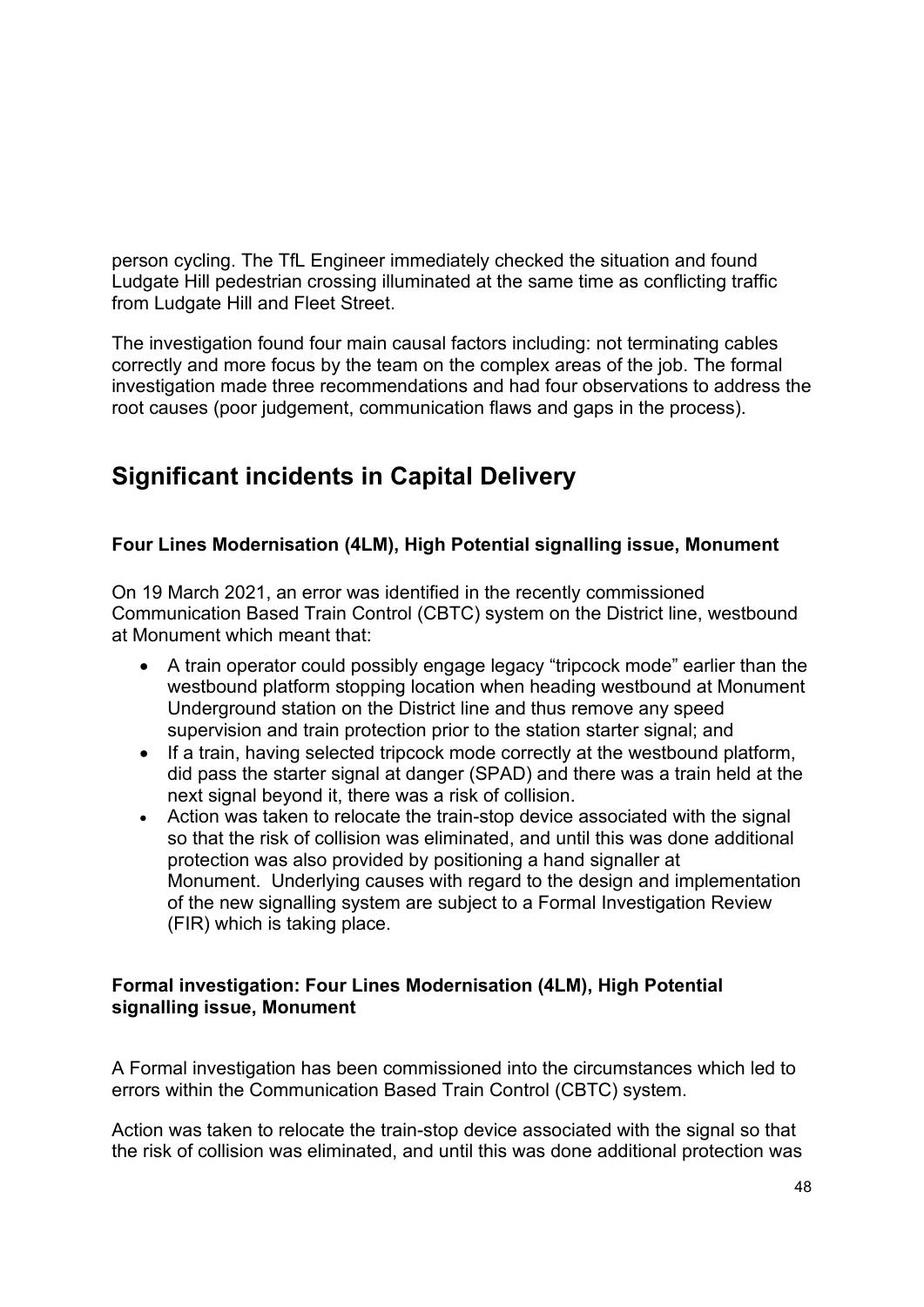also provided by positioning a hand signaller at Monument. Underlying causes with regard to the design and implementation of the new signalling system are subject to a Formal Investigation which is taking place, supported by a technical investigation. The ORR is aware of the near miss and await TfL's final report.

A separate technical investigation was commissioned by Thales and has fed into the TfL Formal Investigation. No formal action has yet been taken or indicated by the ORR.

Since this incident, the next signalling migration area, has been deployed safely and successfully onto the operating railway. (See significant incident section for more details).

### <span id="page-48-0"></span>**Four Lines Modernisation (4LM), Engineering Train Movement not in Accordance with the Published Process, Stamford Brook**

On 16 May 2021, during a 4LM CBTC test train possession within Signal Migration Area five, an Engineer Train entered the possession area via Stamford Brook station and did not follow the correct train entry process.

The train had cut out its trip cocks and proceeded directly from Stamford Brook station, past the possession protection signal that was at danger (displaying a red aspect) and on to Hammersmith station. At least one further legacy signal was passed at danger.

Details of this incident (and actions taken) have been provided in previous versions of this report.

#### **Formal investigation: Four Lines Modernisation (4LM), Engineering Train Movement not in Accordance with the Published Process, Stamford Brook**

A formal investigation is looking into a high potential incident reported during a Four Lines Modernisation Project (4LM) Communications Based Train Control (CBTC) test train operations possession in the Signal Migration Area five (SMA5) area. On 16 May 2021 the Engineers Train entered the possession via Stamford Brook and the correct train entry process had not been followed.

Since the previous version of this report an interim FIR report has been issued (28 June). This report has identified items for improvement as follows:

• Communications – timing & clarity;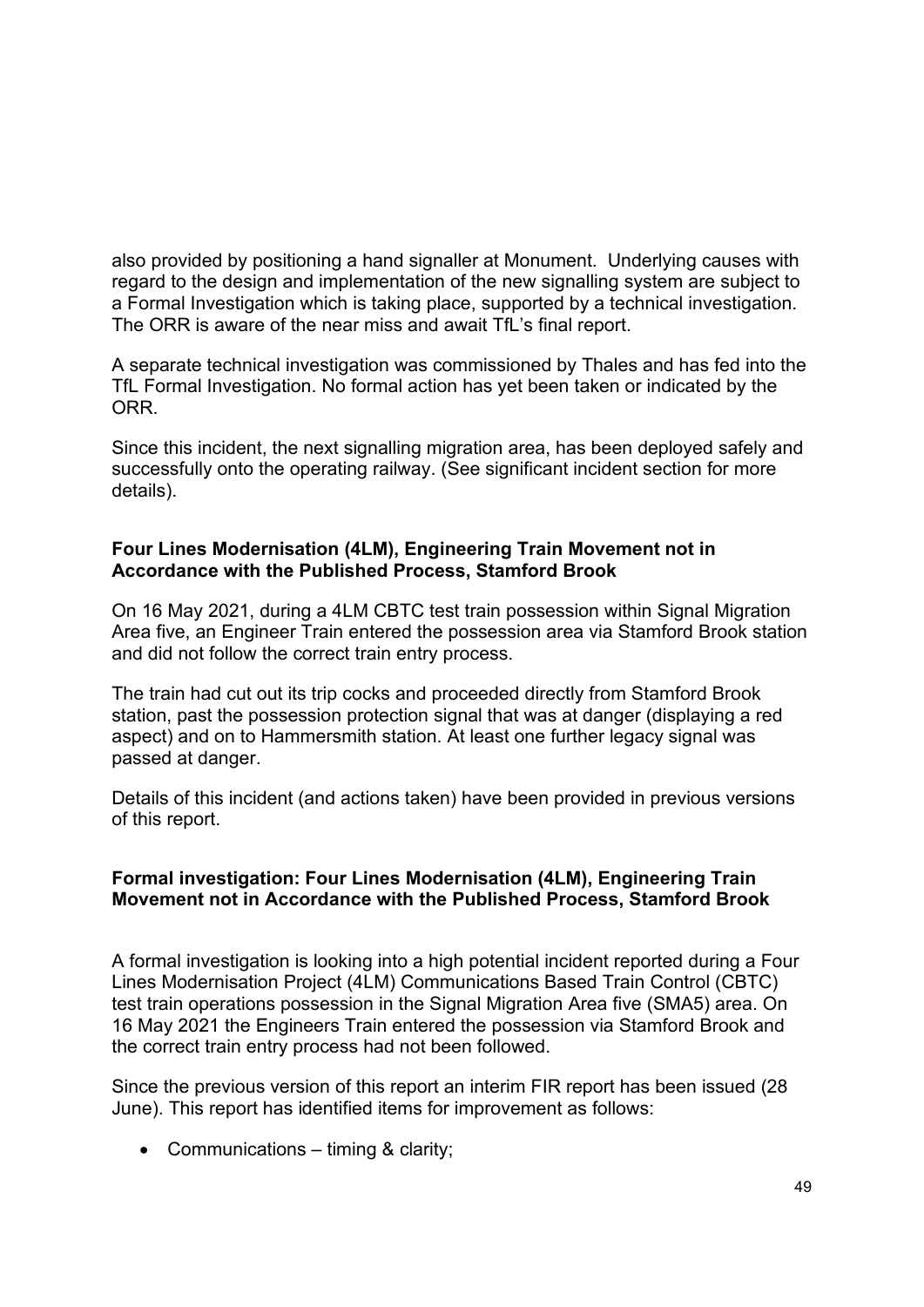- Documentation errors & late submissions;
- Briefings clarity.

The interim report has made five recommendations to ensure learning identified so far is embedded, improvements are driven, and a re-occurrence is prevented.

The London Underground team have identified an upcoming possession that shares similarities with the one being investigated and the 4LM team have similar possessions upcoming.

We have committed to review arrangements to ensure that both recommendations from the interim FIR have been applied and confirm that they are safe to continue with their upcoming possessions.

# <span id="page-49-0"></span>**Engagement with regulators**

This section looks at how we have engaged with our regulators on safety issues over the past Quarter.

# <span id="page-49-1"></span>**Engagement with the Environment Agency**

We report our progress on environmental issues to the Environment Agency. Polychlorinated biphenyls (PCBs) are substances that are toxic to humans and animals. There is legislation in England and Wales, as well as an international agreement, which bans their use. Some of the thousands of different types of electrical capacitor used in signalling, power, fleet, tunnel telephone systems on the London Underground (LU) predate this legislation and therefore sometimes contain PCBs. LU's programmes for identification, replacement and removal of components that may contain PCBs continued in Quarter 1.

# <span id="page-49-2"></span>**Engagement with London Fire Brigade**

We meet the London Fire Brigade (LFB) every month to share progress of our Fire Safety Programme and to discuss any significant fire incidents in the previous months. These collaborative discussions have allowed us to share the detail of our fire risk assessment programme and training with the LFB, as well as sharing detail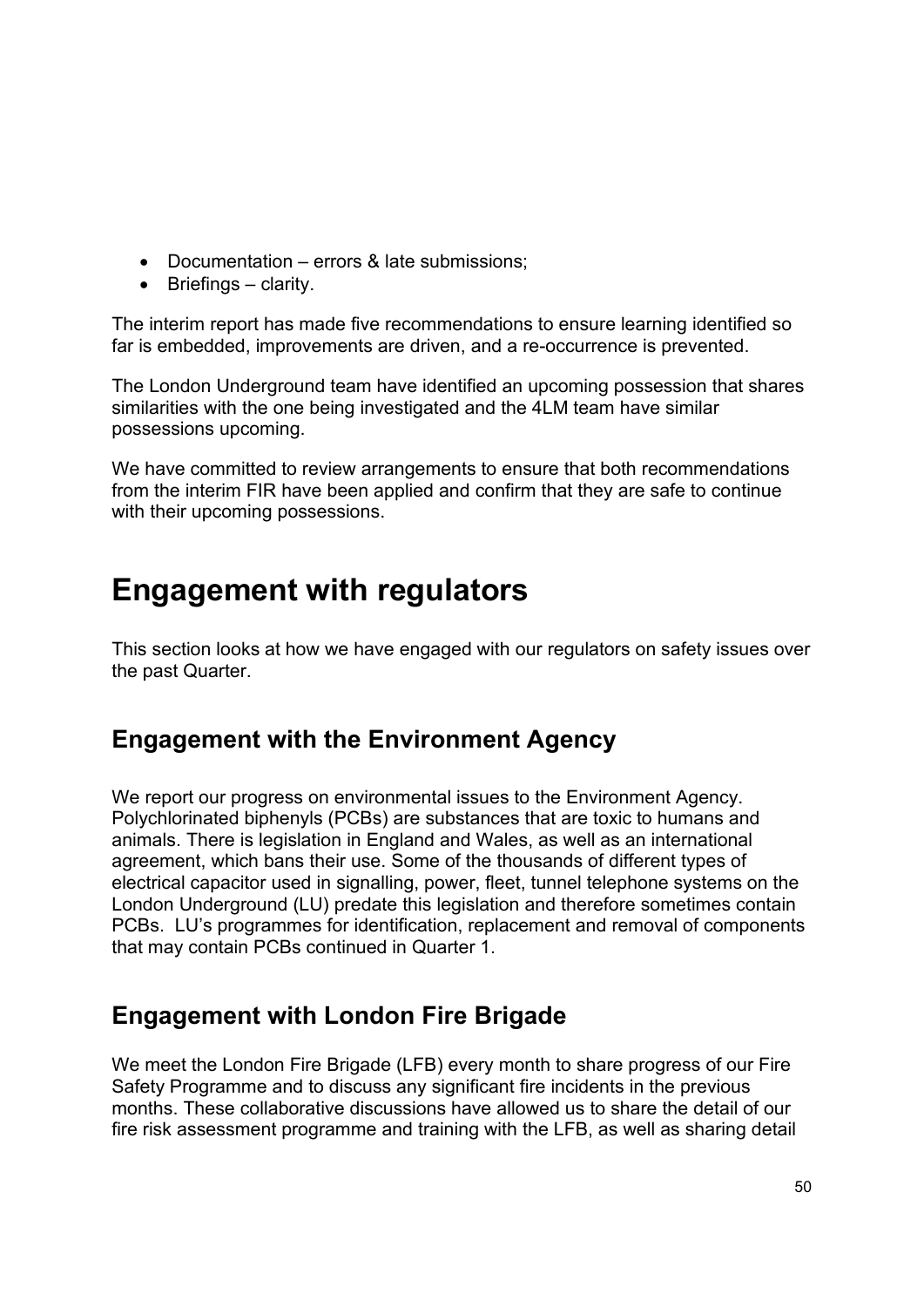on how we manage and maintain our fire assets with the LFB inspectors. It has also allowed us to address emerging issues constructively with the LFB.

# <span id="page-50-0"></span>**Engagement with the Office of Rail and Road**

We continue to work closely with the ORR to ensure we manage health and safety effectively across our railway networks. We have regular discussions around our ongoing response to the coronavirus pandemic, as well as constructive open and honest discussions about any incidents on our network. We continue to work closely with them to identify opportunities for improving how we manage health and safety.

# <span id="page-50-1"></span>**Coronavirus**

Since the start of the coronavirus pandemic, our response has evolved from immediate responses that protect the safety and health of our customers and workforce, to more continuous measures as we adapt to new ways of working and travelling. We continue to support the Government advice that customers should walk or cycle where possible, and avoid busy times and routes when using public transport, and we have implemented all Government guidance relating to the virus

## <span id="page-50-2"></span>**Deaths in service**

Our sincere condolences remain with the families and loved ones of the 95 of our workforce who have sadly passed away from Covid-19 (as of 17 August 2021). Everyone at TfL pays tribute to the vital role they played in our fight against the pandemic. Our Employee Assistance Programme is available to all employees and their dependents, and provides support, guidance and information on a range of topics, including bereavement. The safety of all our staff and customers continues to be our top priority, and we are absolutely committed to doing everything in our power to keep everyone safe on our network.

## <span id="page-50-3"></span>**Rapid Covid-19 testing pilot scheme**

We have been at the forefront of rolling out asymptomatic rapid testing to staff to help control infection outbreak. Testing has continued and expanded during the pandemic with new testing facilities opened at Hammersmith, Baker Street and our Stratford head office building Endeavour Square. These are in addition to the testing sites located at King's Cross LU station as well as Palestra and Pier Walk, our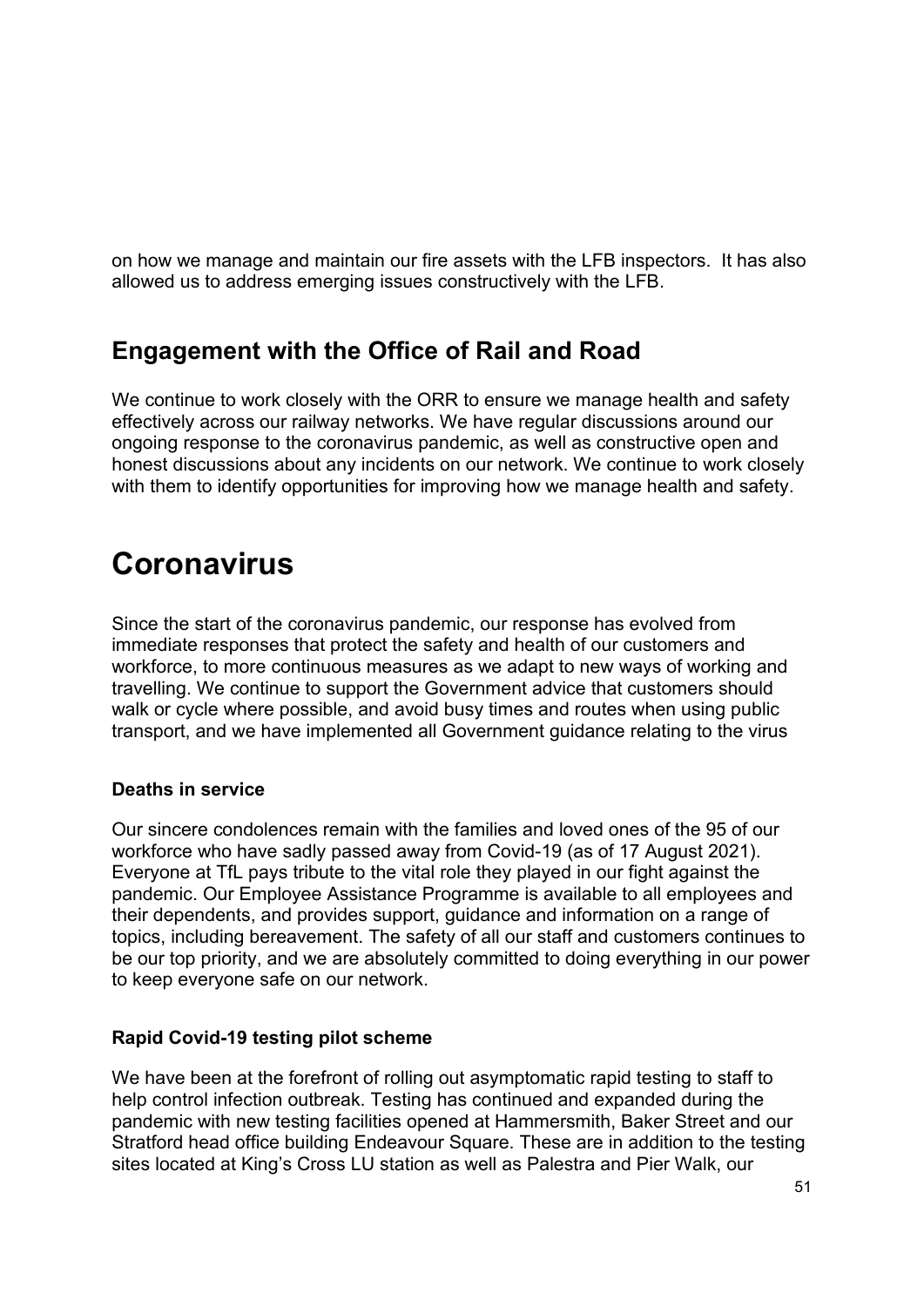Southwark and North Greenwich head office buildings respectively. By the end of May 2021, we tested more than 5,500 employees with only 0.6 per cent of people testing positive.

In addition to this work, we are continuing to operate a pilot scheme to deliver daily contact testing to staff in the Network Management and LU Control Centres, helping reduce absence rates by enabling regular testing as an alternative to self-isolation, under the terms of the pilot scheme. To date, this service has been used by 23 staff who were flagged as having a close positive contact, none of whom subsequently tested positive themselves.

On 4 March 2021, we started a pilot programme across 10 depots for home testing specifically for LU, fleet and maintenance train drivers and trainer communities to enable in-cab training to resume. The lateral flow home test kits were used in conjunction with PCR tests and the driver training programme is now back on track.

In April 2021, we introduced the Home Testing – Work Collect scheme at all testing sites in conjunction with a nationwide roll-out by the Department of Health and Social Care. We rolled out the distribution of home test kits from all our testing sites, as well as 15 additional locations, including depots, stations and service control centres. Staff can therefore have easy access to rapid tests which they can take home and test themselves twice a week.

During April and May 2021, we assisted the London boroughs of Lambeth, Tower Hamlets and Hackney with their surge testing initiatives to trace Covid-19 variants that were impacting the local community. We distributed PCR kits to TfL workplaces in these boroughs and we continue to work closely with the boroughs to help support them during this pandemic.

#### <span id="page-51-0"></span>**Imperial College London sampling**

Imperial College London monthly surface and air sampling for the presence of SARS-CoV-2 in customer areas continues. No trace of coronavirus has been found on our public transport network since sampling commenced in September 2020 with the latest sampling taking place in July 2021. Our Occupational Health team continues to liaise with academic institutions and other transport networks across the world to ensure our approach is at the cutting edge. As a result of our work, the Prague public transport network has started sampling on their travel network.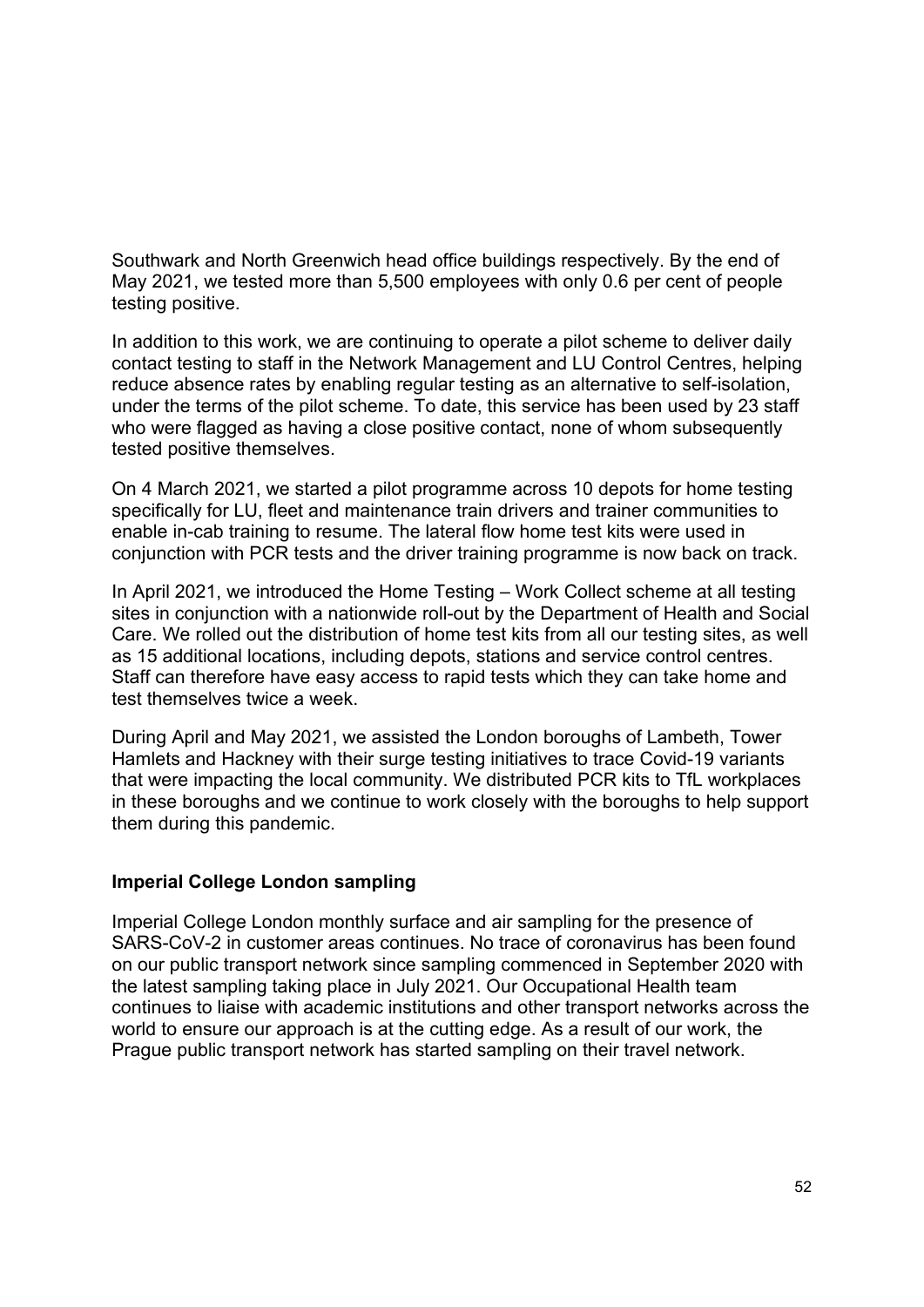## <span id="page-52-0"></span>**University College London sampling**

We are also working with UCL on its VIRAL Covid-19 research programme. This includes sampling of air and surfaces on buses for the presence of SARS-CoV-2, with negative results produced to date. In the coming months, the UCL research team will be collecting similar data on air and surfaces on carriages on the LU network and other bus models.

#### <span id="page-52-1"></span>**Extensive cleaning regime**

Over the past year, we had more than 11,000 applications of the antimicrobial agent Zoono on our LU and TfL Rail trains. This product is sprayed via an electro-static gun which allows the product to go further and last longer, killing any virus or bacteria that lands on it and so helping reduce the spread of coronavirus on our network. Our stations are continually being treated with antibacterial spray, with a focus on touch points, handrails and help points. More than 1,000 Dettol hand sanitiser units have been installed across the network for everyone to use, with 33,885 litres of hand sanitiser used to date.

## <span id="page-52-2"></span>**Living with Covid-19**

We know that the pandemic presents us with a regularly changing situation and we will have to move to an approach where we are 'Living with Covid'. Throughout the pandemic our objective has been to ensure the safety of our workforce and our customers, which will allow us to continue to deliver our vital services for London.

As we look to the future, we will maintain the controls we have put in place to protect the health of our workforce and our customers. While the changing pandemic situation may lead to future changes in our approach (in light of the scientific and medical environment), we will carry out appropriate health and safety risk assessments before we make any significant changes. We will also continue to communicate regularly, openly and honestly with our workforce and customers about how we will continue to manage this risk.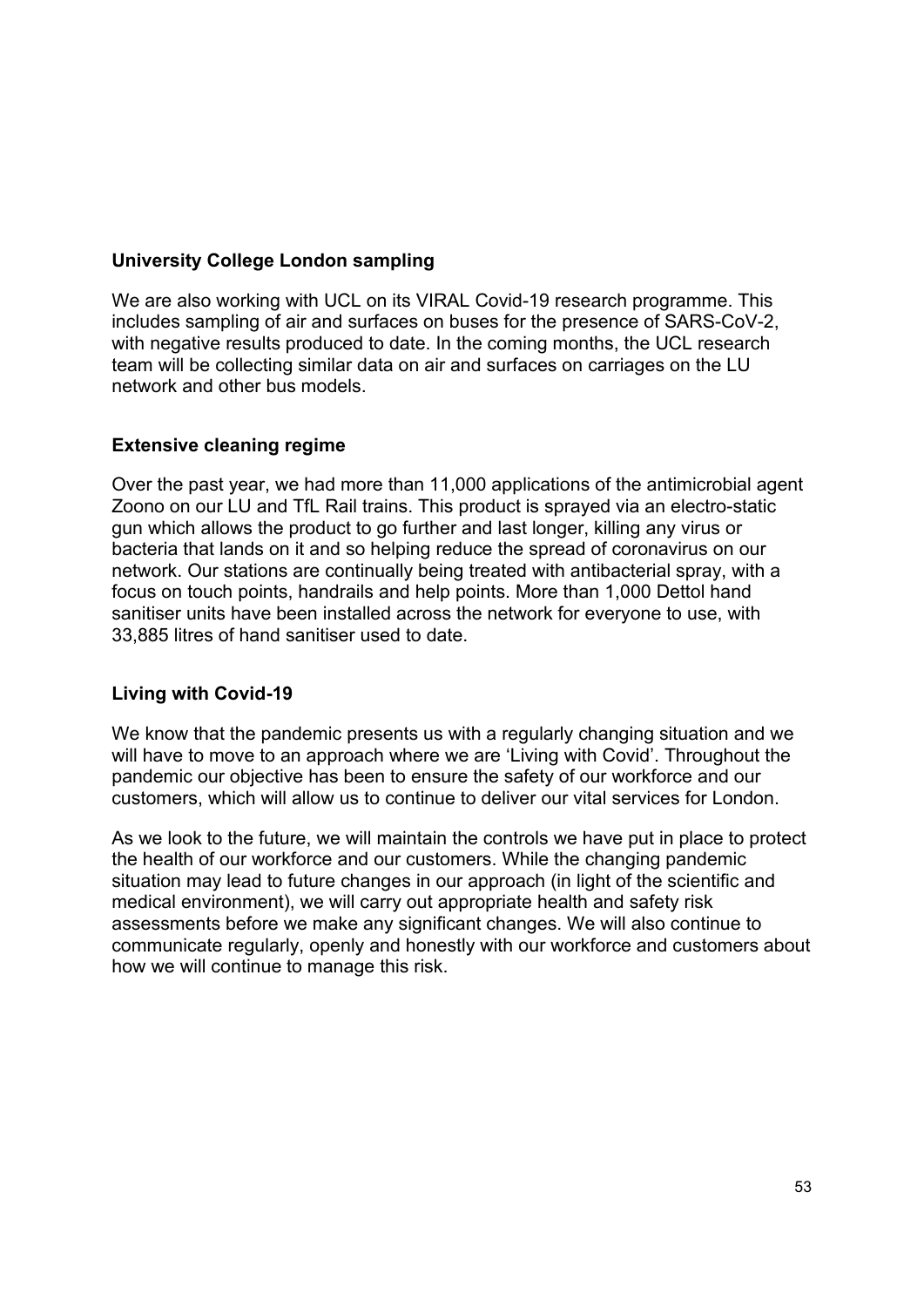# <span id="page-53-0"></span>**Health**

# <span id="page-53-1"></span>**Sickness absence data**

When looking at our sickness absence data, the definition of short-term absence is any absence lasting less than 28 days and the definition of long-term absence is of 28 days or more duration.

By looking at the underlying causes of absence in detail, we gain meaningful insight into where we can best target preventative measures. Around 60 per cent of absences at any time are caused by long-term sickness.



# **Top causes of absence 2021/22 vs Quarter 1**

In Quarter 1 of 2021/22, mental health accounted for 28 per cent of all long-term absences and muscoskeletal related absence was the second highest cause at 22 per cent. These two categories typically account for the majority of long term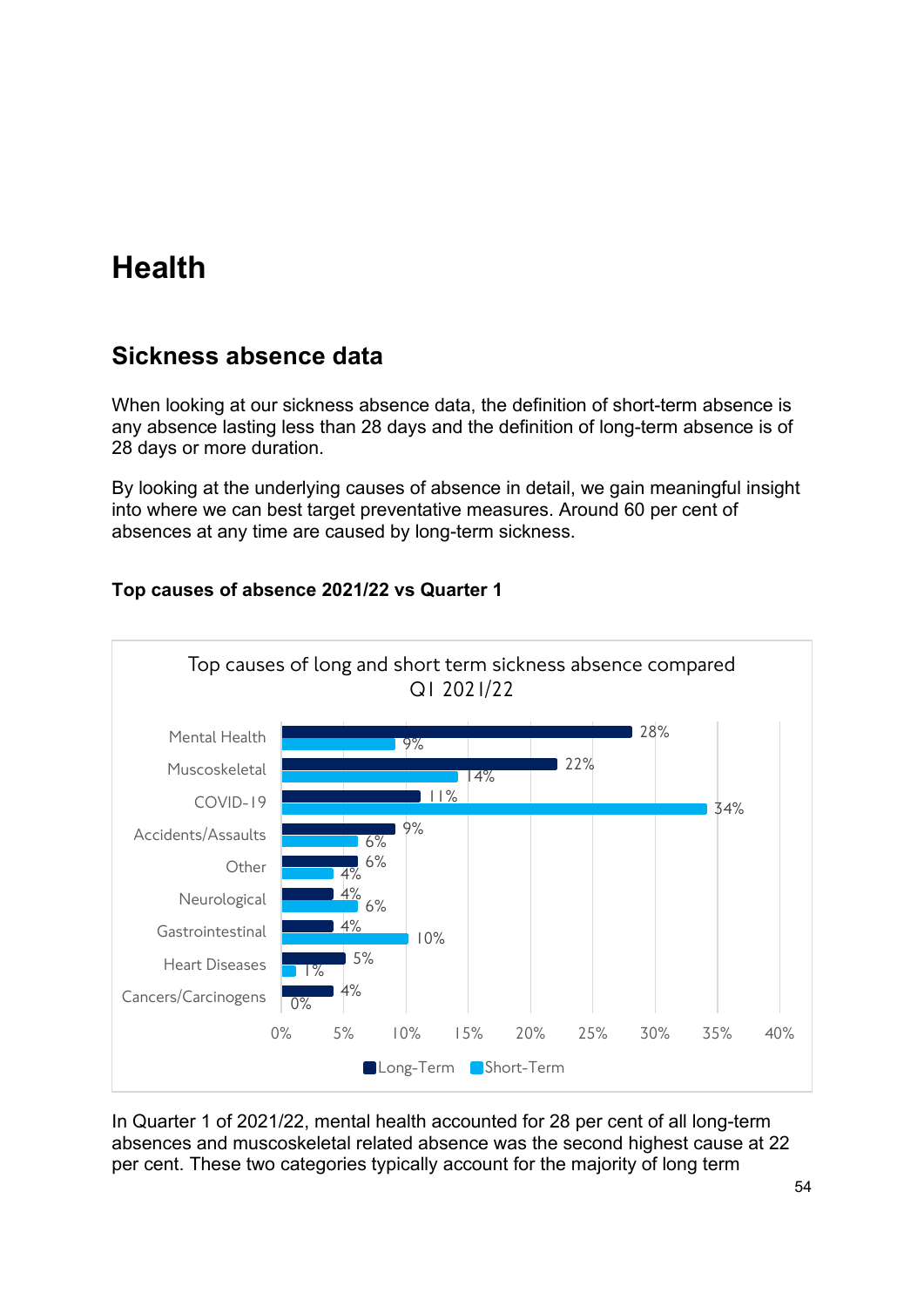sickness absence in the UK. Our Occupational Health team has several initiatives aimed at prevention of ill health but also to support those who become unwell to return to work earlier.

In Quarter 1 of 2021/22, Covid-19 remained the top cause of short-term absence at 34 per cent, up slightly from the previous Quarter (31 per cent). In Quarter 1, national measures aimed at tackling the pandemic became less restrictive, potentially leading to the 3 per cent rise in short term absences. Looking ahead, in Quarter 2 most legal restrictions on social distancing in England ended, which may have a future impact on the short-term absence figures relating to Covid-19.

# <span id="page-54-0"></span>**Health updates**

## <span id="page-54-1"></span>**Kaido team wellbeing challenge**

Over 1,200 members of our workforce joined in with the Kaido Wellbeing team challenge which concluded on 18 June 2021. The challenge encouraged teams to work together to earn points by increasing activity levels, trying new types of exercise and adding mindfulness to the daily routine. The winners were a team of Customer Service Assistants from the Victoria line called Red Panda. The engagement report showed that 88 per cent of participants felt healthier at the end of the challenge, 31 per cent slept more, 82 per cent were making better nutrition choices, 78 per cent had increased their daily steps, 47 per cent had tried a new form of exercise and 88 per cent said their overall activity levels had increased.

## <span id="page-54-2"></span>**Mental Health Awareness Week**

From 10 to 16 May 2021, we held our Mental Health Awareness Week. Every year, the Mental Health Foundation sets the theme for the week and this year's theme was 'nature'. Access to nature is crucial for good mental health, as millions have people have discovered during lockdown. However, there are often barriers to accessing nature and clean air, especially in inner-London or in deprived areas. We have focused on highlighting all the mental health resources available to our staff and are encouraging them to try a 'mindful walk', tuning into the environment while walking and focusing on the present moment. In addition, several talks have been made available to employees, including a session on mental health from the perspective of minority groups, a presentation from Able Futures and a talk from mental health campaigner Hope Virgo.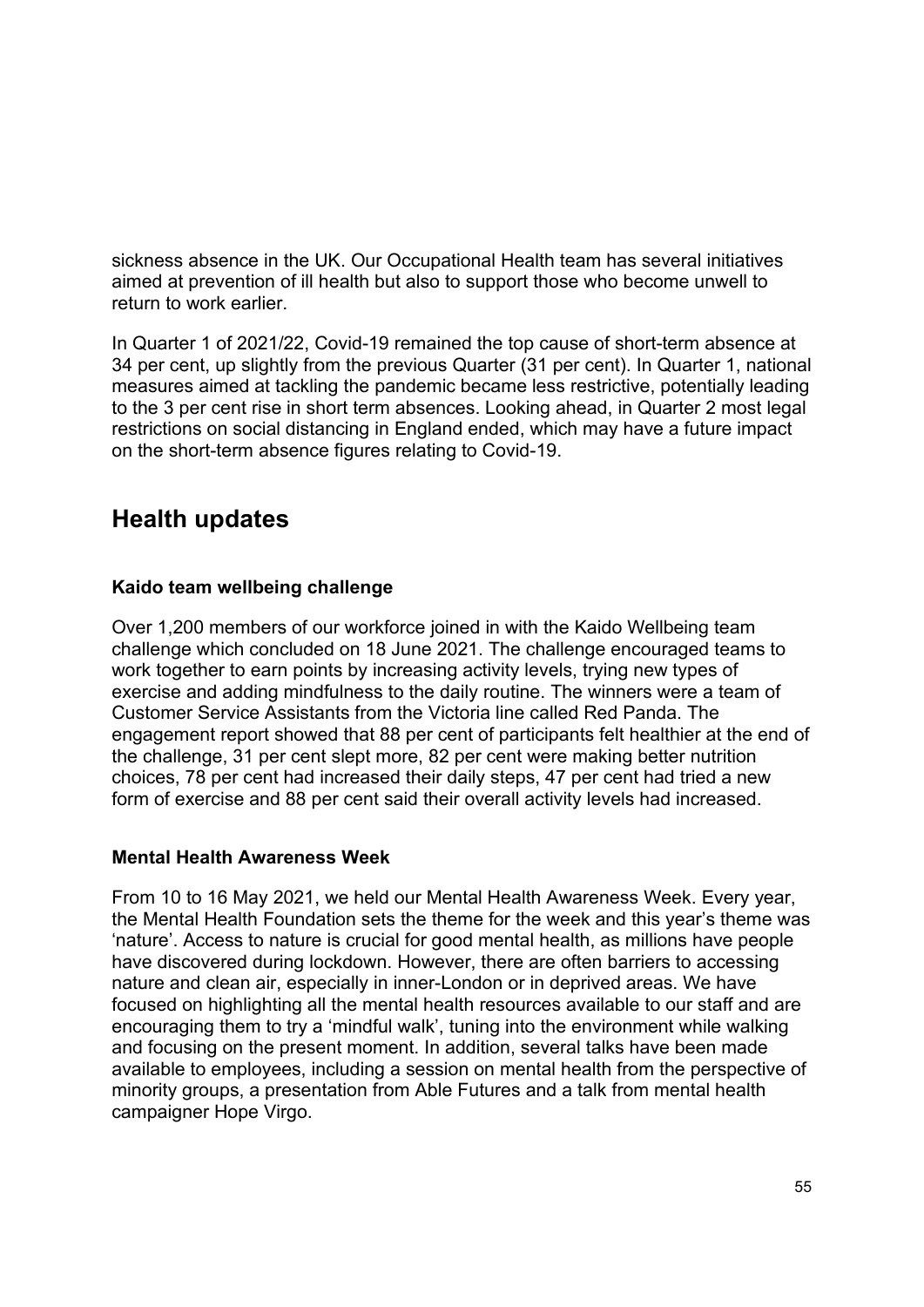#### <span id="page-55-0"></span>**Bowel cancer awareness**

Bowel cancer is one of the most common types of cancer diagnosed in the UK and is currently the fourth most common cancer in England. To highlight this disease and to provide information on the signs and symptoms, we invited the charity Bowel Cancer UK to give two talks, open to all employees, on 29 April 2021. The talks were recorded and have been added to the internal Wellbeing channel, to ensure that anyone unable to attend the live talks can easily catch up with these informative sessions in their own time.

#### <span id="page-55-1"></span>**Virtual health assessments**

A small trial of virtual one-to-one health assessments was conducted during June 2021. Participants booked a convenient time slot online and received a small home testing kit to test for blood glucose and cholesterol, as well as thyroid testing for women and prostate testing for men. The health assessment itself consisted of a 30 minute confidential session with a health advisor to discuss the test results.

The assessments provided Occupational Health with anonymous aggregated data which showed that of the 241 assessments carried out, 92 per cent of those attending had the recommended heart rate levels, 91 per cent were of a low cardiac risk, 93 per cent were at low risk of diabetes and within government recommended guidelines 65 per cent were within government guideline levels of total cholesterol.

However, looking at activity levels, 89 per cent thought they were not active enough and 23 per cent felt they did not get enough sleep. The follow up survey showed that 90.6 per cent found it a positive experience, 90 per cent rated the assessments useful and informative, while 77.3 per cent said they would make lifestyle changes as a result of attending the assessment.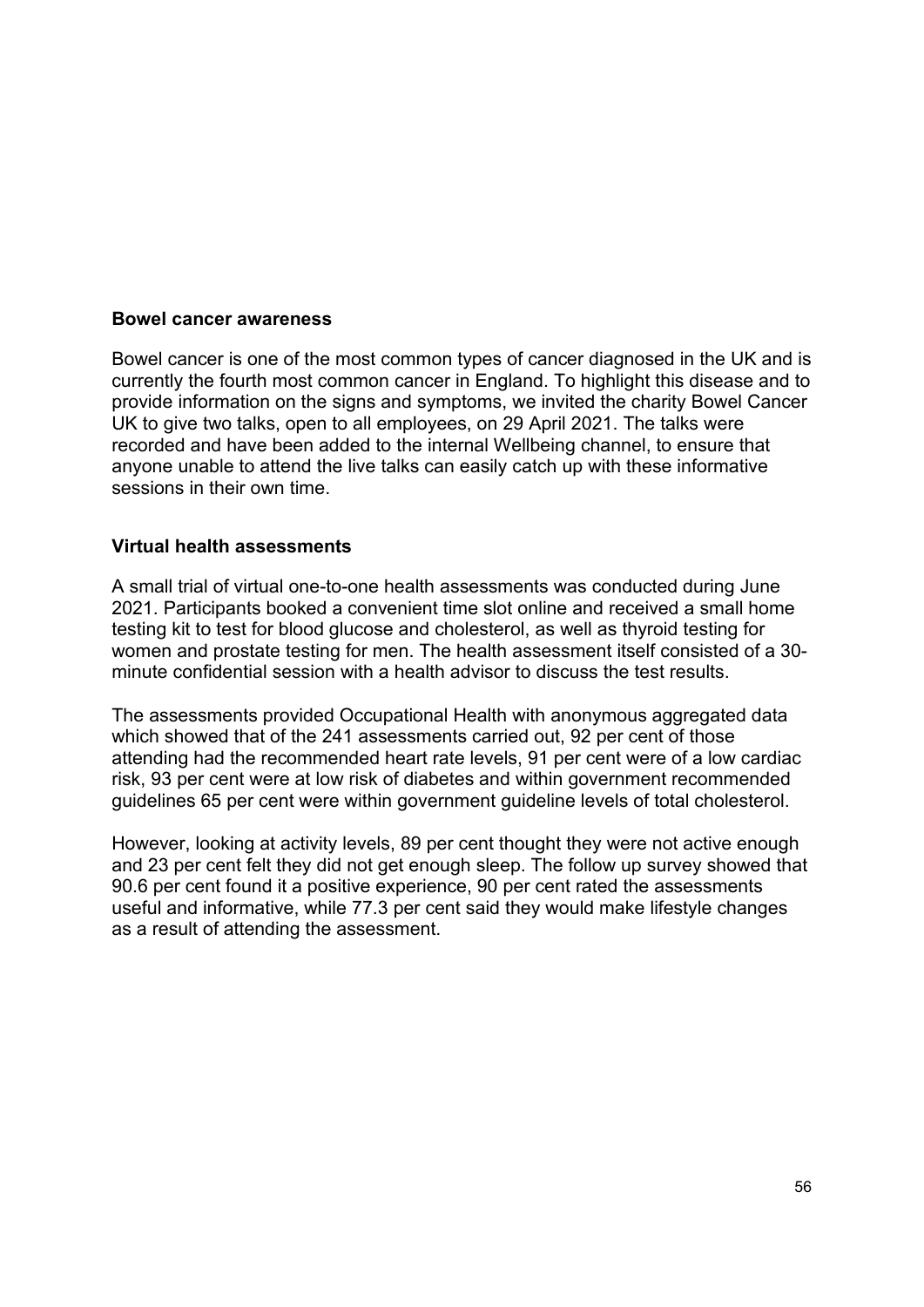# <span id="page-56-0"></span>**Environment**

# <span id="page-56-1"></span>**Environment performance**

The years leading to 2030 are crucial in our fight to prevent devastating climate change. The UK must make significant reductions in its carbon emissions if it is to meet its legally binding goal of reaching net-zero carbon by 2050. In London, the Mayor has set an ambitious goal of London becoming carbon neutral by 2030.

Transport is responsible for more than a quarter of London's carbon emissions, and this is increasing as other sectors decarbonise. We play a vital role in providing low carbon public transport to Londoners and in promoting walking and cycling. However, we must also lead by example and reduce carbon emissions from everything we do.



## **Electricity consumption - provisional (giga watt hours) – 2020/21**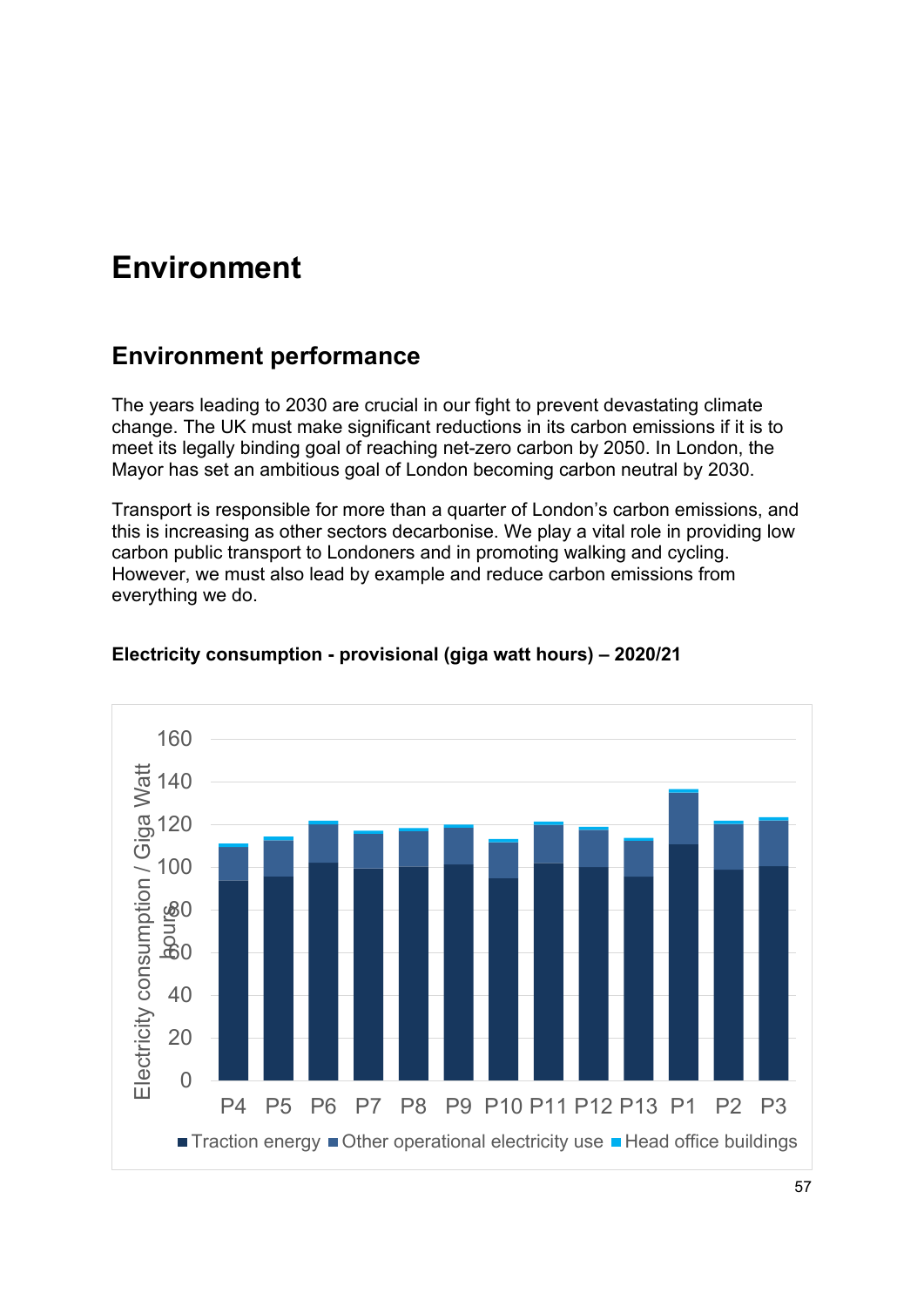Our electricity consumption in Quarter 1 reflected the near normal operation of our services, a period which included the reopening of the Waterloo & City line for first time since March 2020. Compared to the same Quarter last year, consumption was 31per cent higher due to reduced service levels as a result of the pandemic.



**CO2 emissions, excluding buses (tonnes) – 2021/22**

Carbon dioxide emissions from operations, excluding buses, track closely to electricity consumption. Despite a 31 per cent increase in electricity consumption compared to Quarter 1 last year, carbon emissions were only 21 per cent higher, partly offset by grid decarbonisation.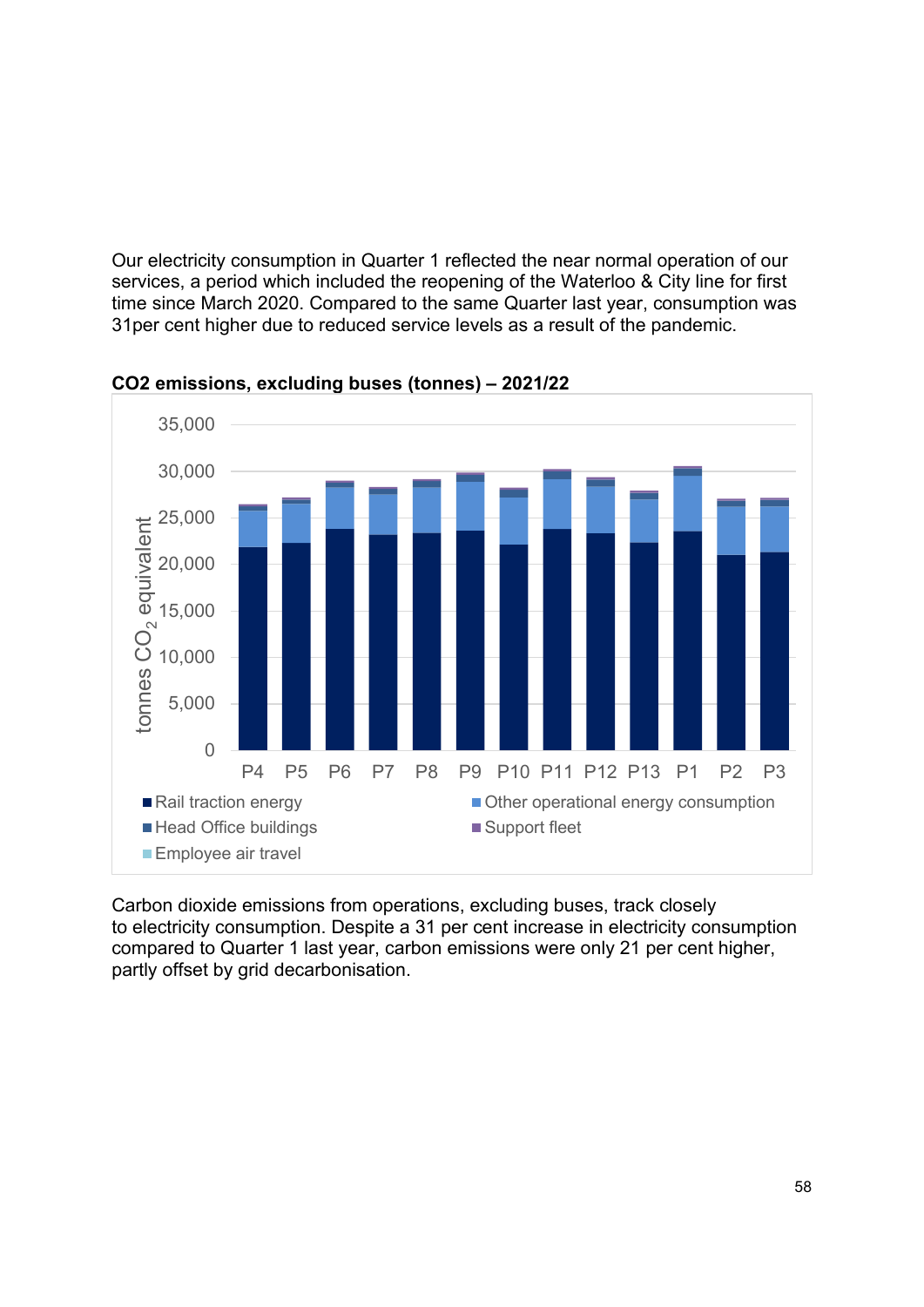# <span id="page-58-0"></span>**Environment updates**

#### <span id="page-58-1"></span>**Ultra low emission zone expansion**

In 2019, we introduced the world's first 24-hour Ultra Low Emission Zone (ULEZ) in central London. This has helped tackle air pollution, contributing to a 44 per cent reduction in roadside nitrogen dioxide levels within its boundary. From 25 October 2021, the existing central London ULEZ will be expanded up to, but not including, the North Circular Road (A406) and South Circular Road (A205), creating a much larger zone that will help improve air quality for millions more Londoners. Cars, motorcycles, minibuses (up to five tonnes), vans (up to 3.5 tonnes) and other specialist vehicles driving within the boundary will need to meet the required ULEZ emissions standards or pay a daily charge.

A key element of this expansion is to move the existing operational systems to a cloud-based platform, which will enable us to deal with the increased volumes of data. We have successfully migrated three of the four tranches of systems and applications to the cloud platform and are now testing the final tranche ahead of migration in late summer.

We have installed around 600 new cameras around the expanded zone, with more to follow. These have been positioned in a way that addresses privacy concerns while maintaining effectiveness. We have completed design and build of the new camera data processing system and are in the final stages of testing before it goes online in late summer. We are nearing the end of installation of foundation sockets for the new boundary signs and have started installing the signs and posts.

Work continues on the marketing campaign to raise awareness of the ULEZ expansion and educate drivers on how and where the scheme will operate, encouraging them to check their vehicles and plan their options ahead of October 2021. This campaign includes posters, radio adverts, press and online advertising, leaflets for local residents, press activity and stakeholder engagement, and will run until the scheme launches.

On 1 March 2021, we started enforcing tougher emissions standards for heavy vehicles operating within the existing London-wide Low Emission Zone. This means that all heavy vehicles entering London must meet the cleanest Euro VI emissions standards or pay a daily charge. By the end of 2020, nearly 90 per cent of heavy vehicles in London were compliant, highlighting how effective the scheme has been in encouraging operators to upgrade to cleaner vehicles. The Mayor asked us to delay the introduction of the tougher standards for the Low Emission Zone from 26 October 2020 until 1 March 2021 in response to concerns about the impact of the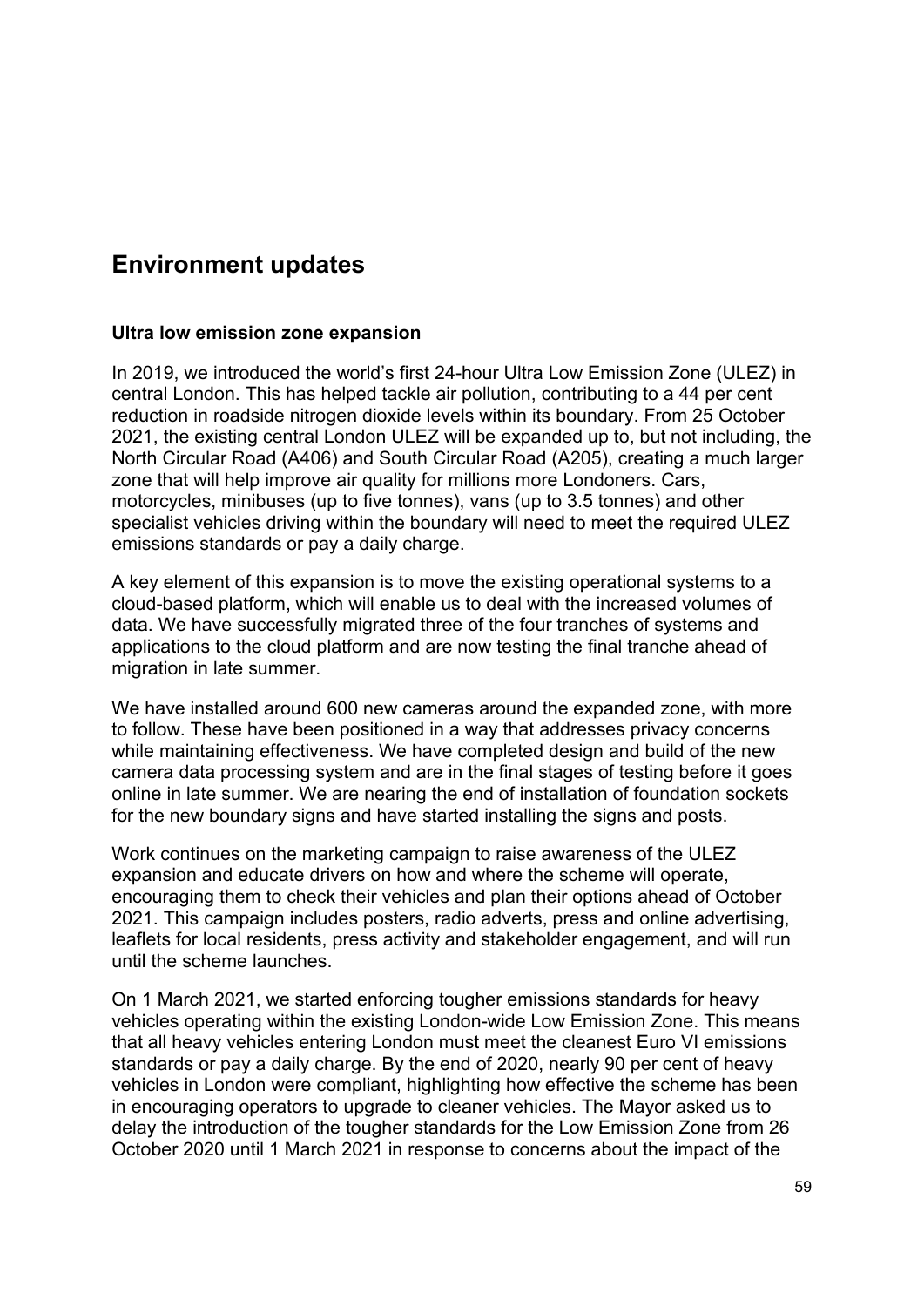pandemic on supply chains for newer vehicles and retrofit equipment during the tightest lockdown restrictions in early 2020. This decision was reviewed in early September 2020 and we found that supply chains have now resumed and are able to meet the expected demand.

## <span id="page-59-0"></span>**Direct vision standard**

In March 2021, in partnership with London boroughs, the freight industry and campaign groups, we delivered a radical improvement to road safety in the UK with the introduction of the pioneering Direct Vision Standard (DVS). Three months on, the data shows that this vital lorry safety scheme, which reduces lethal blind spots, is already helping to save lives and prevent life-changing injuries.

Our DVS scheme requires the owners of heavy goods vehicles (HGVs) weighing more than 12 tonnes to apply for a free permit that assigns vehicles a star rating based on how much the driver can see directly through their cab windows in order to be able to drive in London. It is now operating 24 hours a day, seven days a week and is enforced on all roads in London. The standards are set to tighten further in 2024, which will result in even safer lorries operating across the country.

To date, more than 136,000 permits have been issued, including more than 4,000 to five-star vehicles, which provide the highest levels of direct vision. Around 70,000 zero-star HGVs have now had safe systems fitted, improving protection for people walking, cycling or riding e-scooters or motorcycles and helping to prevent fatal collisions on roads.

Those without a permit face a penalty charge notice of up to £550, with around 7,000 notices having been issued since March. Our enforcement officers also carry out roadside inspections to check HGVs are safe and that safety measures are in place, resulting in some permits being revoked.

## <span id="page-59-1"></span>**Scrappage schemes**

We have continued to operate the Mayor's scrappage schemes to help drivers scrap their older, more polluting vehicles to meet required emissions standards. To date, the schemes have supported the scrapping of more than 9,000 vehicles, with more than £40m of grant payments issued.

Following the receipt of additional funding from the GLA, the Van and Charity Minibus Scrappage Scheme has been able to make new offers totalling £1.7m to a number of applicants who were held in a queue since the scheme was suspended in August 2020.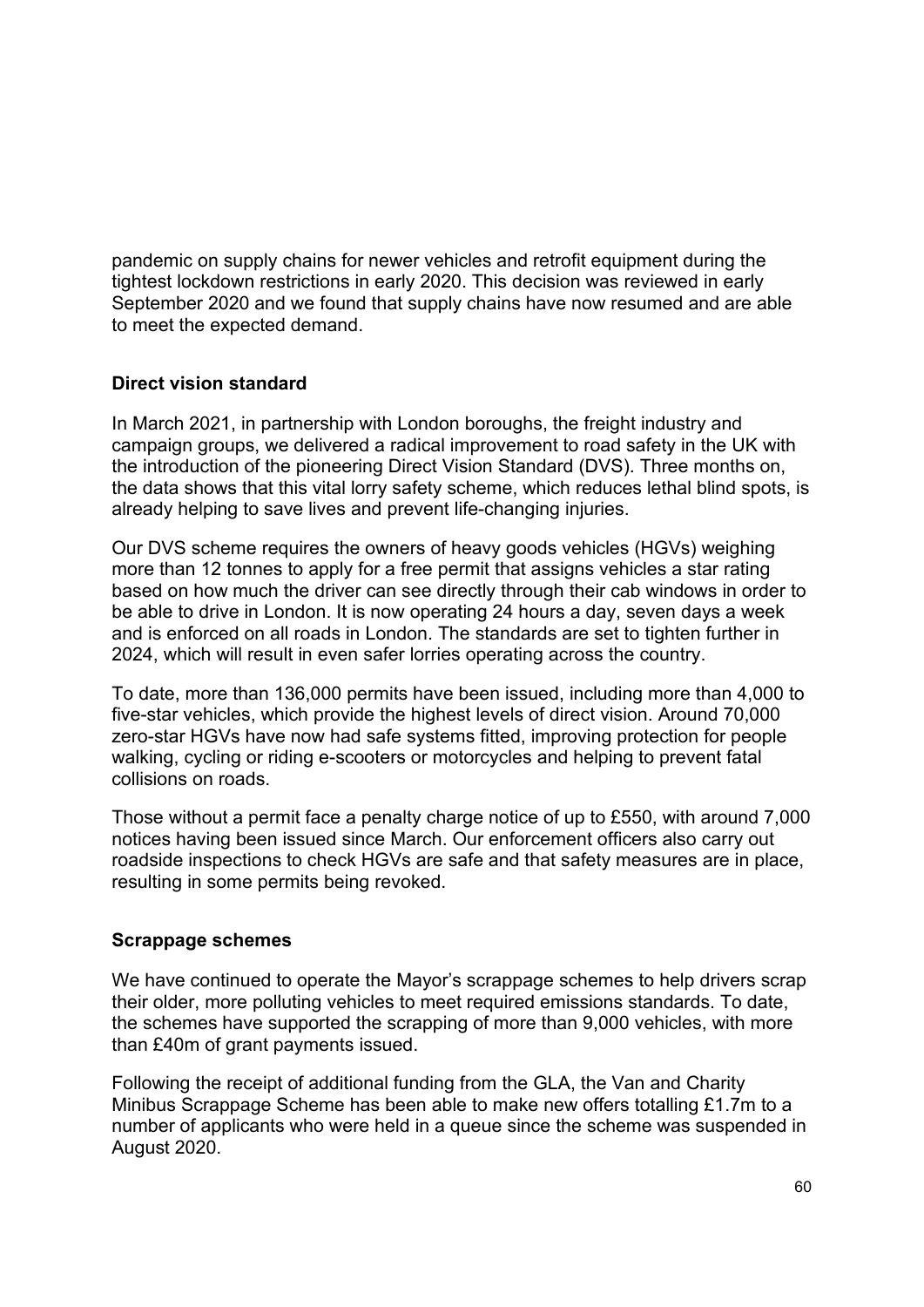Funding for the ULEZ Car and Motorcycle Scrappage Scheme has also been increased by £2.5m. This scheme offers grants to any London resident who receives certain means-tested or non-means-tested disability benefits. The extra funding will enable the scheme to continue to offer support to these target groups who may be disproportionately affected by the expansion of the ULEZ.

## <span id="page-60-0"></span>**Rapid charging**

To support the growing number of zero emission capable taxis and wider take up of electric vehicles, we have invested £18m to build a network of electric vehicle rapid charge points. We have now installed more than 300 such charge points, as well as the multiple rapid charge point hub site at Glass Yard in Greenwich. Work continues on the rapid charge point hub site at Baynard House in the City of London, which is expected to be completed in late summer.

While the pace of recent electric-vehicle infrastructure delivery has been impressive, current public funding streams are coming to an end and we need to set out what needs to happen to move the agenda forward. The Government's intention to end new car sales for petrol and diesel cars and vans by 2030 will further accelerate the switch to electric vehicles and create increased demand for infrastructure. Accordingly, we are now developing a new strategy outlining our updated forecasts for London's electric vehicle infrastructure needs by 2030, identifying how the public sector can further support this and remove barriers for the private sector, and what Government funding or support is required to achieve this.

## <span id="page-60-1"></span>**Electric vehicle infrastructure delivery**

Having successfully installed more than 300 rapid and 3,000 residential electric vehicle charge points to date, we are now leading on developing a delivery model for the roll out of additional facilities to meet growing demand. The objective of this programme is to make use of Greater London Authority land to accommodate electric vehicle charging requirements and establish efficient mechanisms for delivery. Work is progressing well, with outputs to be informed by feedback from stakeholders involved in electric vehicle infrastructure and our emerging Electric Vehicle Infrastructure Strategy. This work makes charging infrastructure available to a variety of users across London, which will enable the switch to zero-emission vehicles ahead of the ban on petrol and diesel sales from 2030.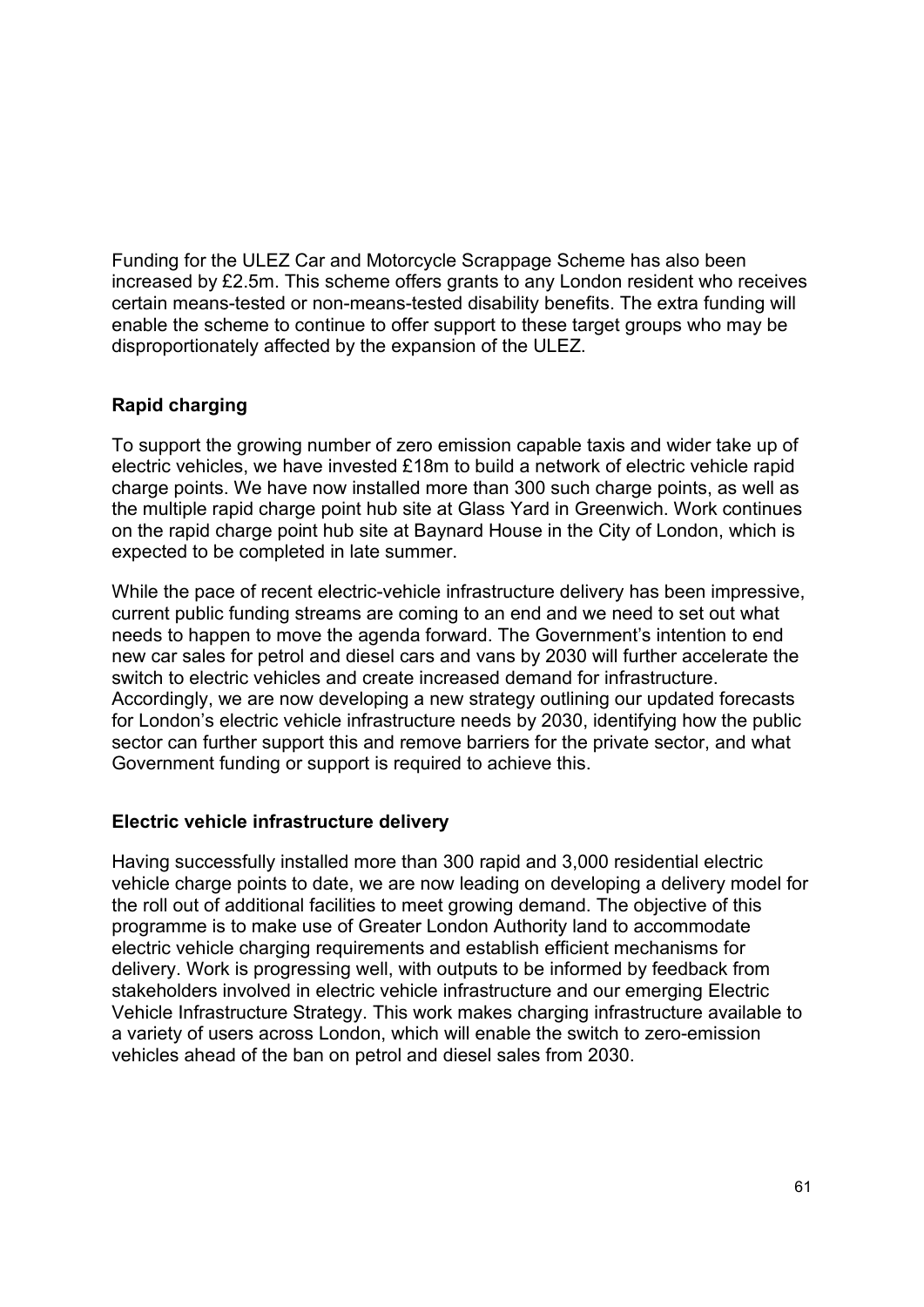### <span id="page-61-0"></span>**Zero-emission buses**

London now has more than 500 zero emission buses in its fleet – marking a major milestone on our journey to reducing reliance on conventional diesel vehicles and cutting carbon dioxide emissions in the capital. We surpassed this number, totalling more than five per cent of our overall fleet at the end of May 2021, at the same time as the Mayor visited Switch Mobility's electric bus factory in North Yorkshire. On 23 June 2021, the Mayor also launched the introduction of twenty double-deck zeroemission hydrogen fuel cell buses into the fleet. We have harnessed this technology previously in London, to help reduce bus emissions and, like pure electric buses, this ensures that no harmful tailpipe exhaust gases are emitted. The hydrogen vehicles are based at Perivale garage in west London.

Our aim is to continue adding zero-emission buses to our fleet as quickly and affordably as we can so that we can make the entire fleet zero emission by 2037, with options for bringing this forward to 2030 if funding can be provided from the Government for new vehicles and charging infrastructure. Since January 2021, emissions for the entire core bus fleet have reduced further after older, more polluting vehicles were upgraded or phased out – leaving only the cleanest Euro VI engine buses with much lower nitrogen oxide levels and particulate matter exhaust emissions.

#### <span id="page-61-1"></span>**Zero-emission maintenance fleet**

Our Surface Asset Operations fleet of 3.5-ton vans are our first ever electric construction and maintenance vans to go out on the road network. This makes TfL one of the few transport authorities country wide to adopt an electric van fleet.

#### <span id="page-61-2"></span>**Limmo Peninsula ecological enhancements**

While we prepare our site on the Limmo Peninsula in Canning Town for the development of hundreds of new homes and green space, we are working with a south London beekeeping organisation to install beehives on our land. Our partnership with Bermondsey Street Bees is helping to support ecological diversity around the site without competing with existing species. From this summer, the hives will start to produce honey, which will be sold to London's restaurants and catering businesses.